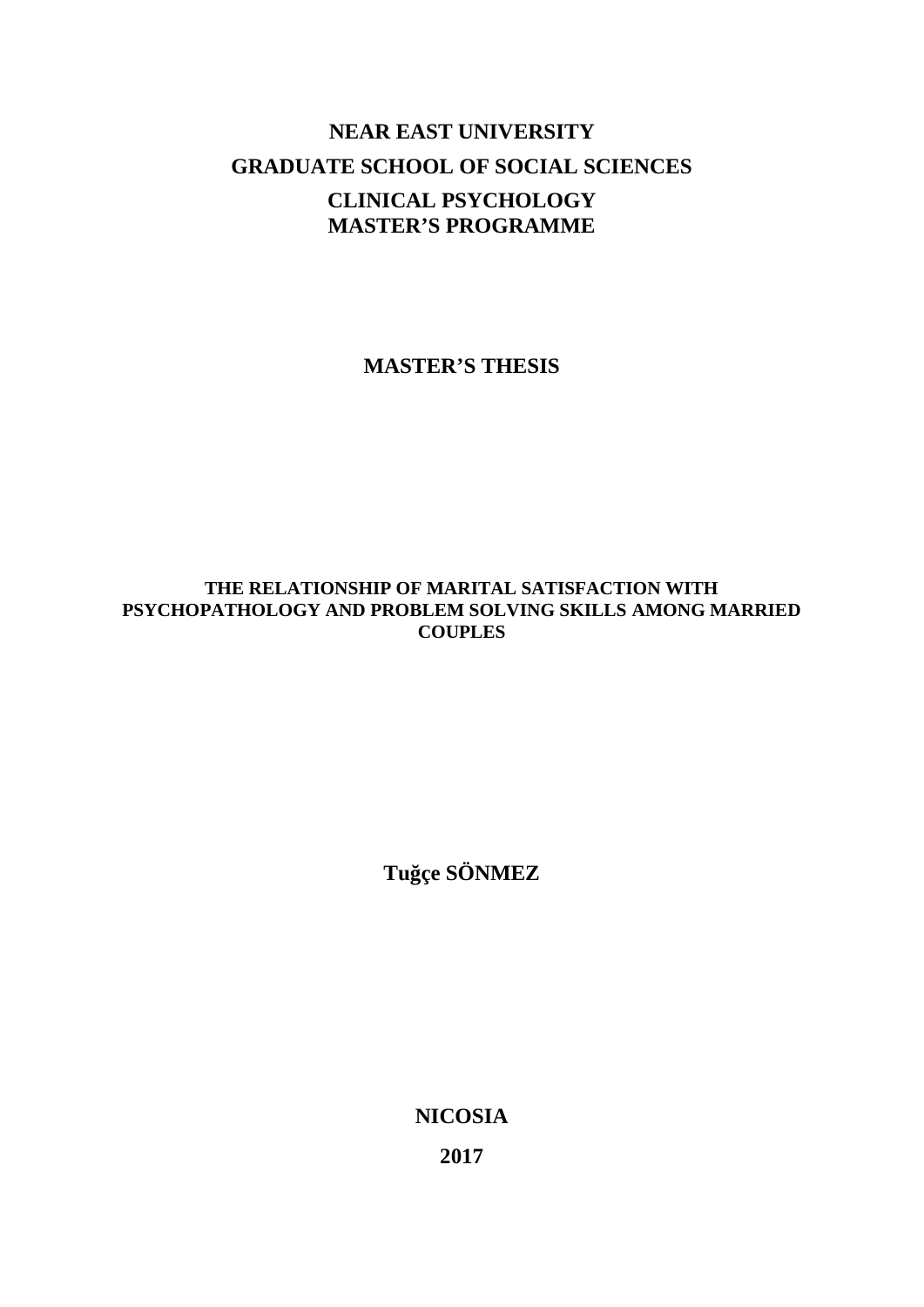# **NEAR EAST UNIVERSITY GRADUATE SCHOOL OF SOCIAL SCIENCES CLINICAL PSYCHOLOGY MASTER'S PROGRAMME**

**MASTER'S THESIS**

# **THE RELATIONSHIP OF MARITAL SATISFACTION WITH PSYCHOPATHOLOGY AND PROBLEM SOLVING SKILLS AMONG MARRIED COUPLES**

# **PREPARED BY Tuğçe SÖNMEZ 20154662**

# **SUPERVISOR ASSOC. PROF. DR. EBRU ÇAKICI**

**NICOSIA**

**2017**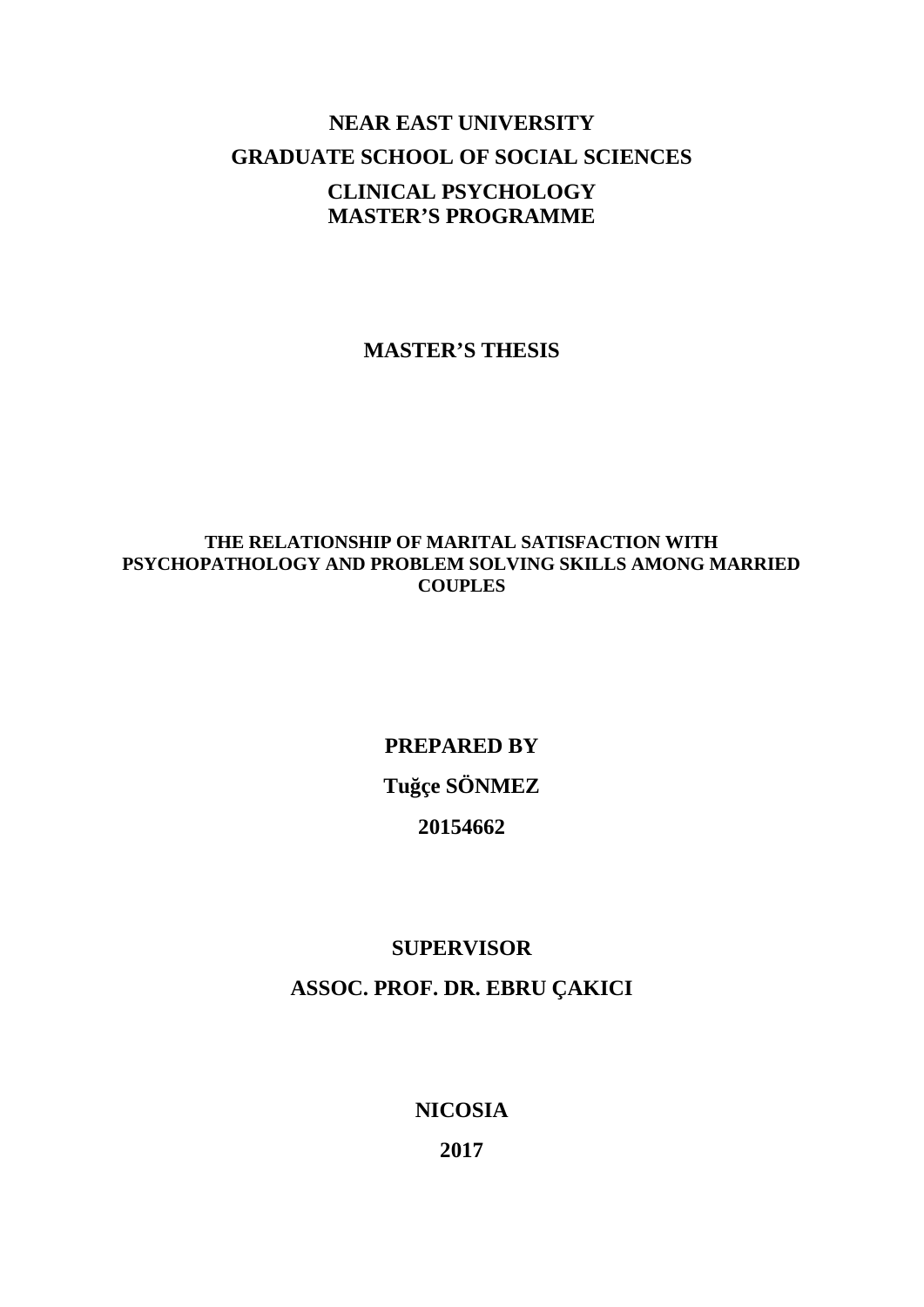#### **ABSTRACT**

# **The Relationship of Marital Satisfaction with Psychopathology and Problem Solving Skills Among Married Couples**

### **Tuğçe SÖNMEZ**

#### **June 2017, 75 pages**

This research was conducted to examine the relationship of marital satisfaction with psychopathology and problem solving skills among married couples. The sample of research consist of 100 married couples living in TRNC. Participants were required to be married for at least one year. In this research, "Personal Information Form", "Marital Satisfaction Scale (MLS)", "Problem Solving Inventory (PSI)", "Symptom Checklist-90-Revised (SCL-90-R)", "Wiesbaden Positive Psychotherapy and Family Therapy Inventory (WIPPF)", were used to collect data. The data gathered was analyzed using the SPSS 21.0 statistical program. As a result of analysis, there was a significant negative correlation between marital satisfaction and psychopathology levels of couples. As a result of comparison of problem solving strategies and marital satisfaction, It is seen that the individuals using the impulsive style and problem solving confidence are less satisfied with their marriage. Negative relationship was found, between marital satisfaction and contact dimension of WIPPF as a conflict reaction type. The marital satisfaction of the individuals escaping to contact area in times of stress was lower. Success and fantasy dimensions, which are reactions to the problems, have also been found to be inversely related to the positive aspects of problem solving like monitoring, planfulness and problem-solving confidence. There were no differences between the males and females in the scores obtained from the scales. In marital counseling, the psychopathology and the problem solving approach of the couples should be considered to improve marital satisfaction.

*Key words: marital satisfaction, problem solving, psychopathology*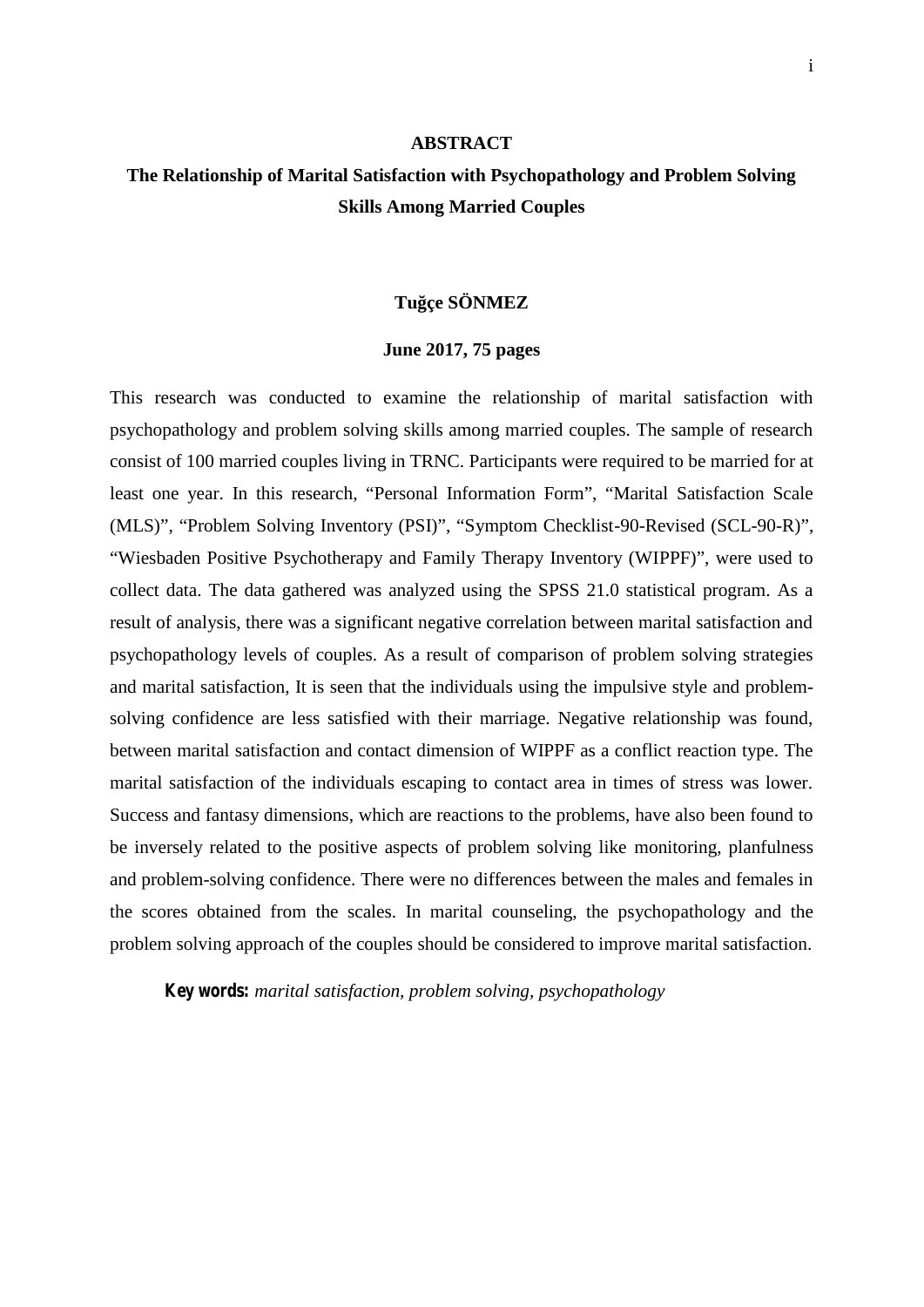# **ÖZ**

# **Evli Çiftlerde Evlilik Doyumu ile Psikopatoloji ve Problem Çözme Becerilerinin İlişkisi**

# **Tuğçe SÖNMEZ**

## **Haziran 2017, 75 sayfa**

Bu ara tırma evli çiftlerde evlilik doyumu, psikopatoloji ve problem çözme becerilerinin ili kisini incelemek amacıyla gerçekle tirilmi tir. Ara tırmaya KKTC'de ya ayan 100 evli çift katılmı tır. Katılımcılarda en az bir yıl evli olunması artı aranmı tır. Ara tırmada veri toplamak amacıyla "Evlilik Ya am Ölçe i (EYÖ)", "Belirti Tarama Listesi (SCL-90-R)", "Problem Çözme Envanteri (PÇE)", "Wiesbaden Pozitif Psikoterapi ve Aile Terapisi Envanteri (WIPPF)", "Ki isel Bilgi Formu" kullanılmı tır. Verilerin analizinde SPSS 21.0 istatistik programı kullanılmıtır. Analizler sonucunda, çiftlerin evlilik doyumları ve psikopatoloji düzeyleri arasında negatif yönde anlamlı ili ki bulunmu tur. Problem çözme stratejileriyle evlilik doyumunun kar ıla tırılması sonucunda, aceleci yakla im ve kendine güvenli yakla ımı kullanan bireylerin, evlilikten aldıkları doyumun daha dü ük oldu u görülmü tür. Çatı ma reaksiyon tiplerinden temas boyutu ile evlilik doyumu arasında negatif yönde ili ki saptanmı, bu alanı kullanan bireylerin evlilik doyumları daha dü ük çıkmı tır. Sorunlar kar ısında reaksiyon verme biçimi olan ba arıya kaçma ve fantaziye kaçma boyutları ile problem çözmenin olumlu boyutlarından de erlendirici, planlı ve kendine güvenli yakla im arasında da ters yönde ili ki bulunmu tur. Ölçeklerden alınan puanlarda, kadınlar ve erkekler arasında herhangi bir farklıla maya rastlanmamı tır. Evlilik danı manlı ında, çiftlerin psikopatolojisi ve problem çözme yaklaşımı, evlilik doyumunu artırmak için dü ünülmelidir.

*Anahtar Kelimeler: evlilik doyumu, problem çözme, psikopatoloji*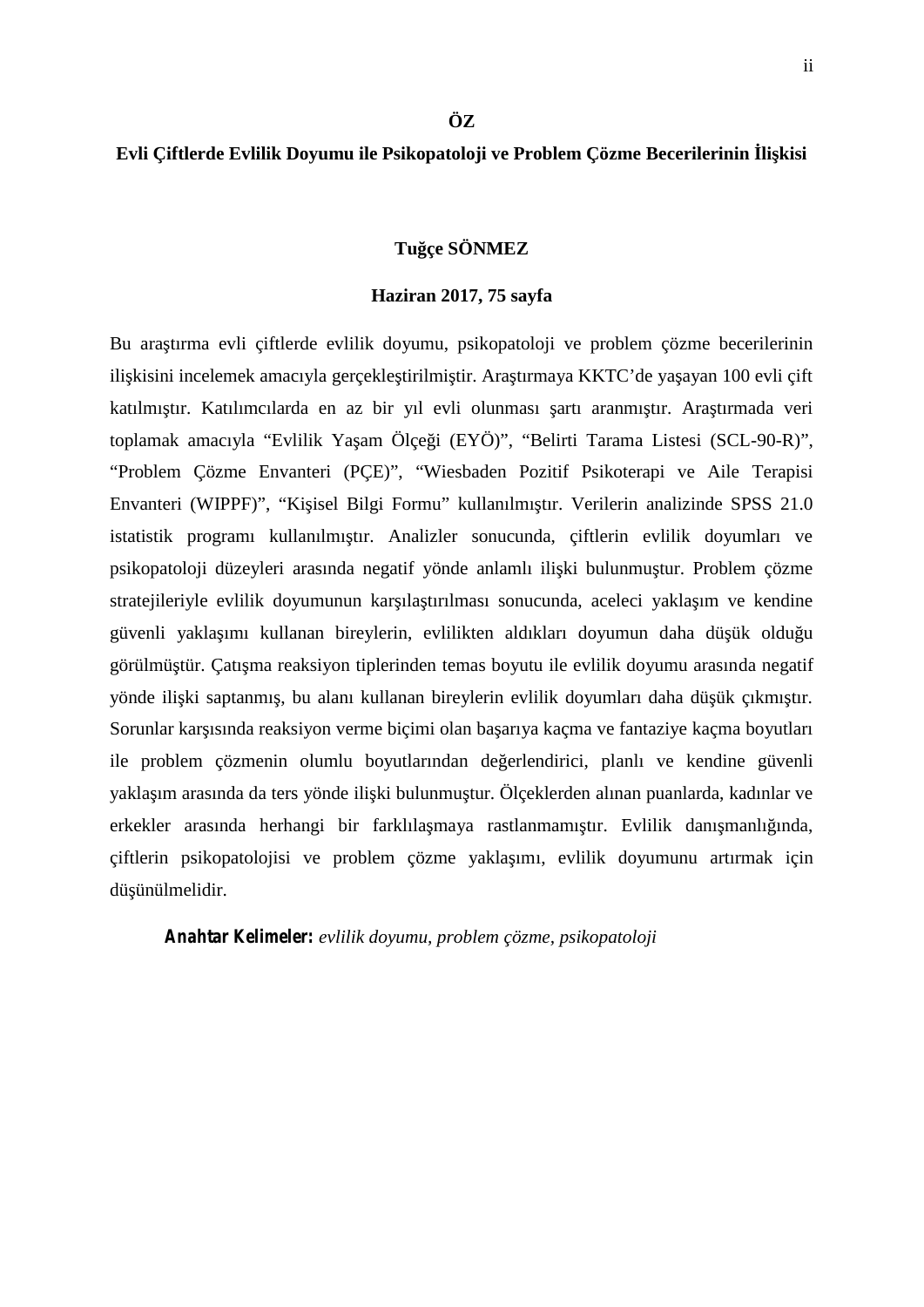#### **ACKNOWLEDGEMENTS**

First and abowe all, I wish to express my gratitude and appreciation to my supervisor Assoc. Prof. Dr. Ebru ÇAKICI for her great comments, encouragement, patience and significant guidance during the writing process my thesis, without they help this study would not have been achiavable.

The jury of the thesis is located in and offering valuable feedback and important contributions with my research I would like to thanks to Assoc. Prof. Dr. Zihniye OKRAY and Assist. Prof. Deniz ERGÜN.

In my happy, challenging, upturning times in my life, shortly I always come I would like to thanks very much my parents, my sister and my brother, especially my mothers. I would like to thank all of my friends who are always in contact with me in every circumstance, giving me morale, supporting me in the process of starting and finishing my thesis.

I felt stronger thanks to the social support I received each and every time I worked, and I thank all my friends and loved ones very much.

**Tuğçe SÖNMEZ**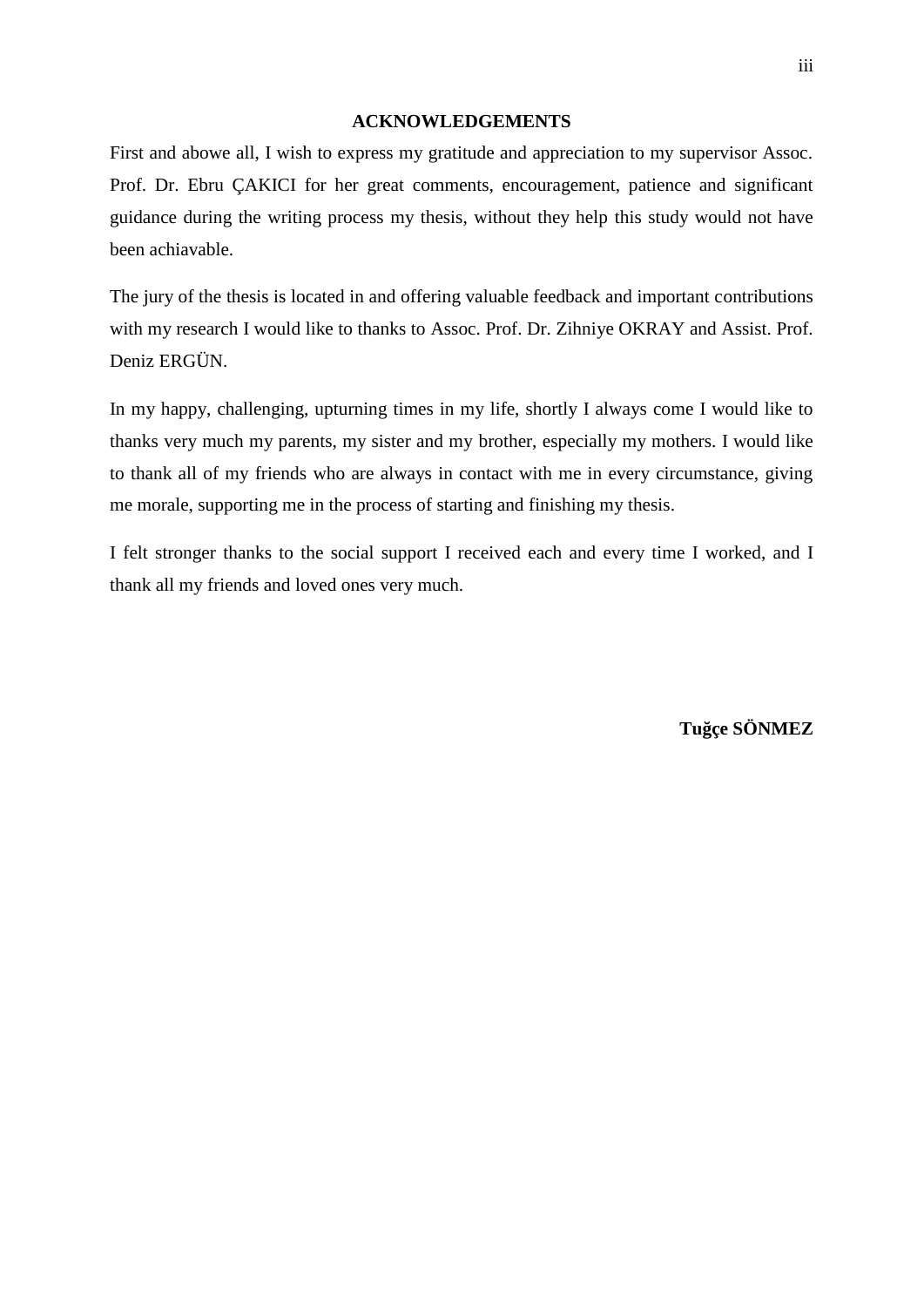# **TABLE OF CONTENTS**

| <b>CHAPTER I</b>                                                                   |  |
|------------------------------------------------------------------------------------|--|
|                                                                                    |  |
|                                                                                    |  |
|                                                                                    |  |
|                                                                                    |  |
|                                                                                    |  |
|                                                                                    |  |
|                                                                                    |  |
|                                                                                    |  |
| <b>CHAPTER II</b>                                                                  |  |
|                                                                                    |  |
|                                                                                    |  |
|                                                                                    |  |
|                                                                                    |  |
|                                                                                    |  |
|                                                                                    |  |
|                                                                                    |  |
| <b>CHAPTER III</b>                                                                 |  |
|                                                                                    |  |
|                                                                                    |  |
|                                                                                    |  |
|                                                                                    |  |
|                                                                                    |  |
|                                                                                    |  |
|                                                                                    |  |
|                                                                                    |  |
| 3.3.5. Wiesbaden Inventory of Positive Psychotherapy and Family Therapy (WIPPF) 24 |  |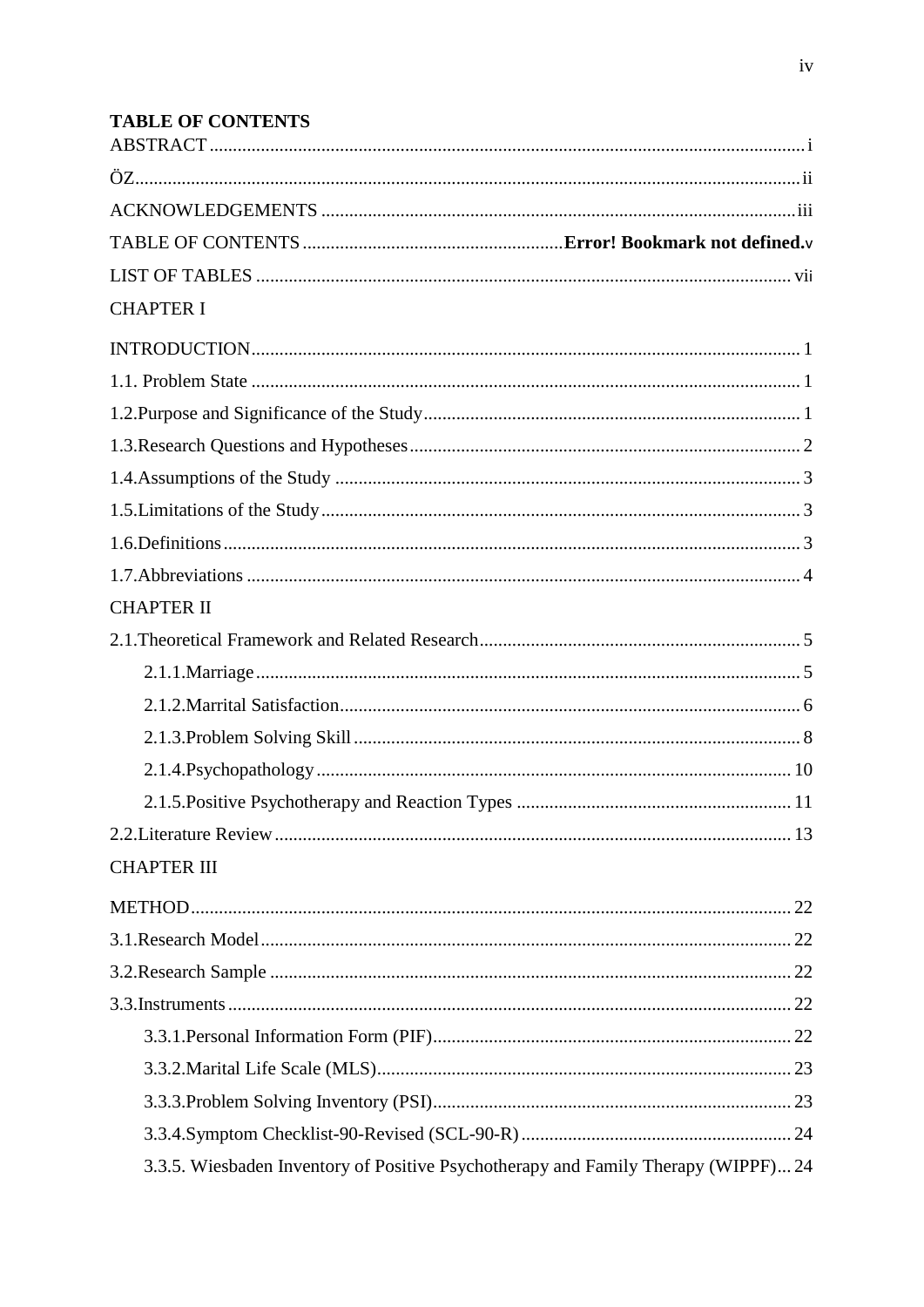| <b>CHAPTER IV</b>                                                |
|------------------------------------------------------------------|
|                                                                  |
| <b>CHAPTER V</b>                                                 |
|                                                                  |
| <b>CHAPTER VI</b>                                                |
|                                                                  |
|                                                                  |
|                                                                  |
|                                                                  |
|                                                                  |
|                                                                  |
|                                                                  |
| Appendix5:Wiesbaden Positive Psychotherapy and Family<br>Therapy |
|                                                                  |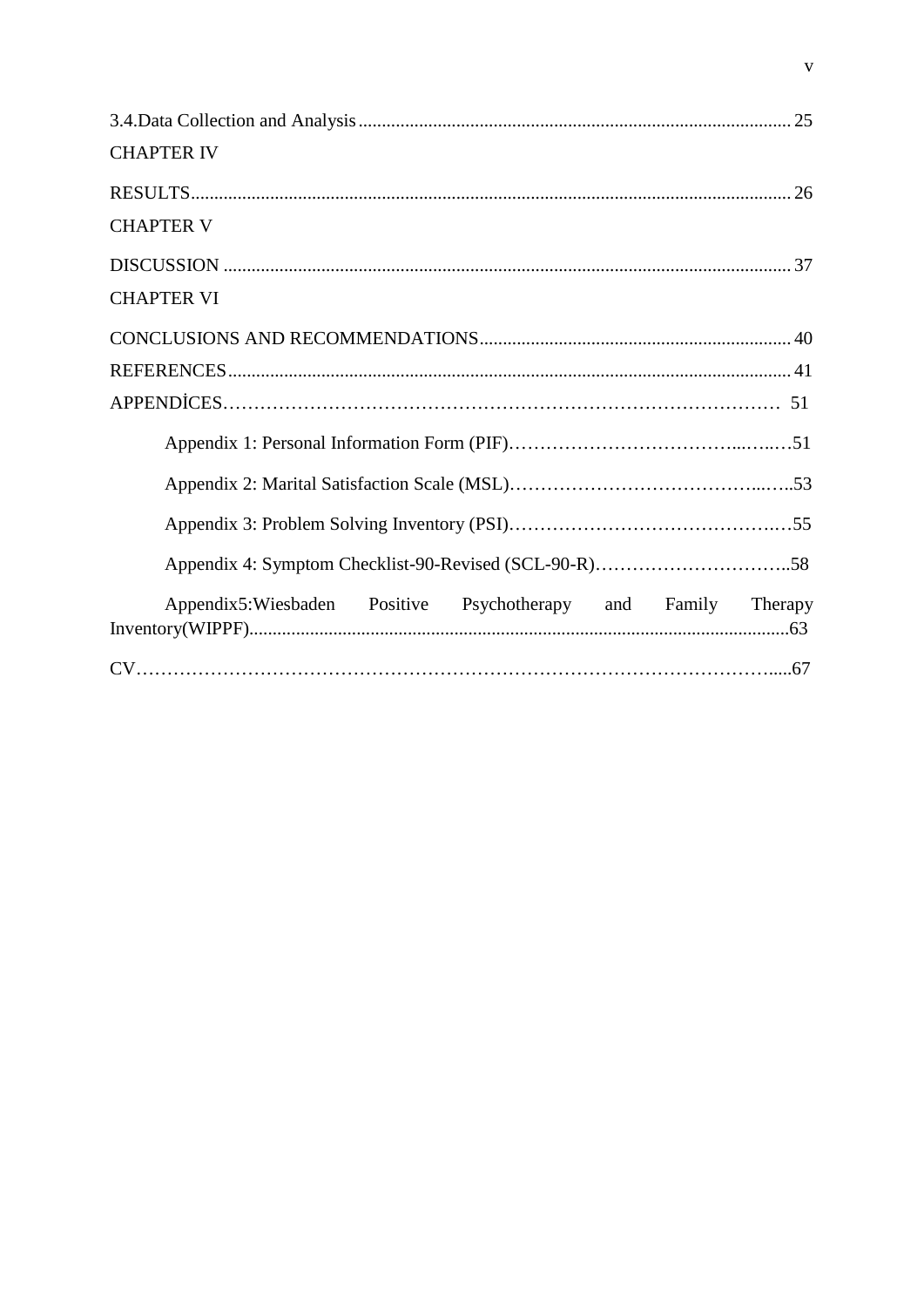# **LIST OF TABLES**

| <b>Table 2a.</b> Comparison of the mean scores of MLS total of the participants by gender29       |  |
|---------------------------------------------------------------------------------------------------|--|
| <b>Table 2b.</b> Comparison of the mean scores of SCL-90-R subscales by gender30                  |  |
|                                                                                                   |  |
| <b>Table 3a. Correlation of mean scores of MLS total and SCL-90-R subscales32</b>                 |  |
| Table3b.Correlation of mean scores of MLS total and PSI subscales33                               |  |
| <b>Table3c.</b> Correlation of mean scores of MLS total and conflict reaction (body, achievement, |  |
| Table3d.Correlation of mean scores of conflict reaction scores of WIPPF and PSI                   |  |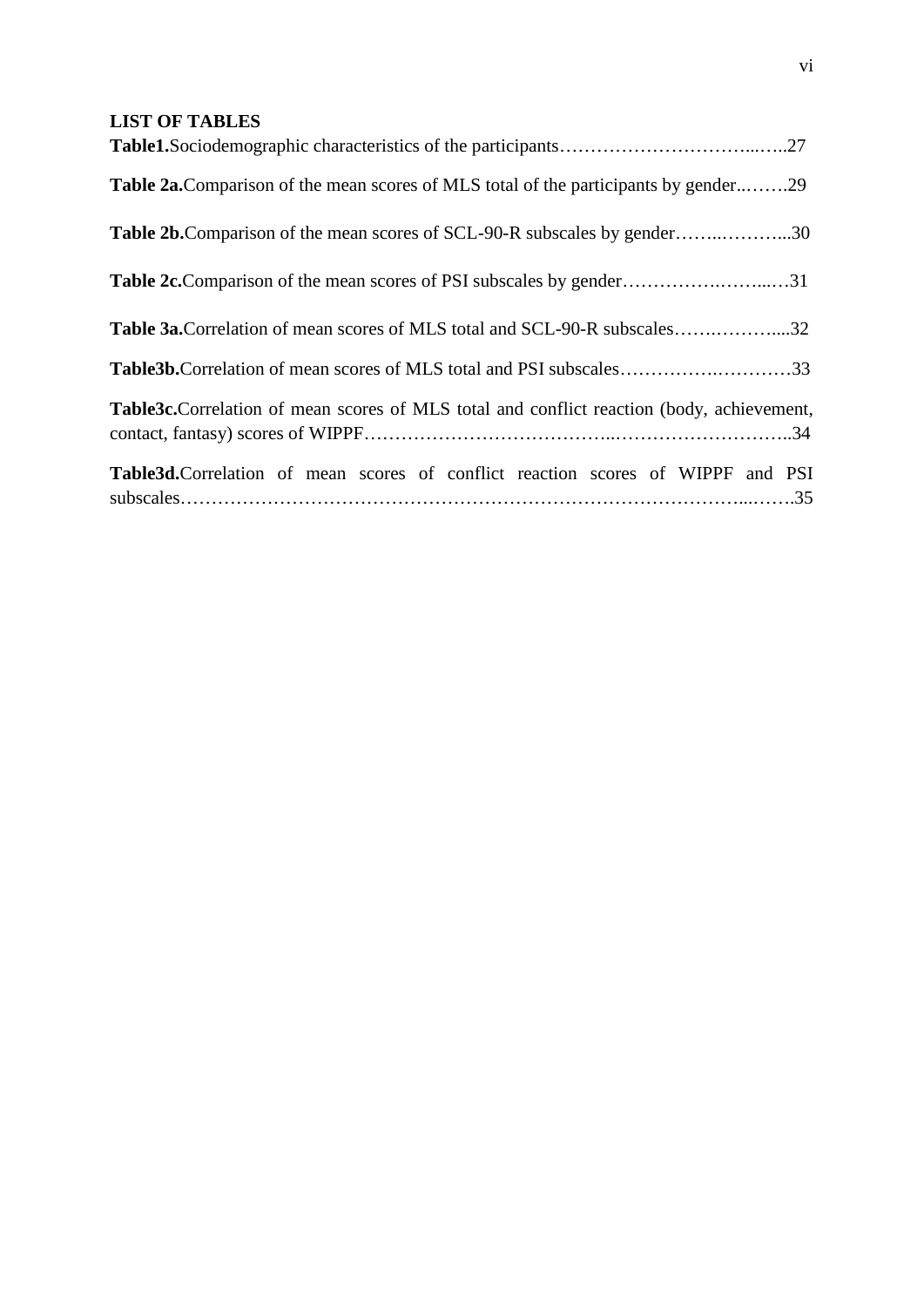#### CHAPTER I

#### **INTRODUCTION**

#### **1.1.Problem State**

The institution of marriage encompasses all wife and husband relations whereby many important needs such as providing social support to each other and accommodation needs are met; and also includes life satisfaction, close and intimate relationship, primarily trusting each other, love and respect, developed problem solving skills, and healthy communication (Özgüven, 2001; Berk, 2009, p. 12).

Marriage is known as the most important of all inter-personal relations. While for some people this institution is a source of happiness and satisfaction, for some others it entails negative aspects (Hawkins & Booth, 2005, pp. 452-454). Satisfaction obtained from marriage is very important for happiness of the individuals. It has been stated that unsatisfactory marriages end up with divorces and this situation affects the couples in negative ways (Üncü, 2007, pp. 36-43).

Among the factors affecting marrital satisfaction, age of marriage, types of marriage, financial condition, not having/having child, number of children, income level, and age difference between couples can be stated. However, ways of communication, ability to understand each other's feelings, mutual sensitivity, and feeling of being understood by the other are also as equally important as the above factors.

The most common problems encountered in a marriage relationship are related with communication-focused skills such as conflict resolution and problem solving. If couples do not get any help they can easily develop emotional and behavioural problems which will in return affect their marrital satisfaction and life satisfaction. Whereas, this situation lowers individuals' quality of life and also affects emotional health of the couple.

### **1.2.Purpose and Significance of the Study**

The purpose of this research is to examine the relationship between marrital satisfaction, psychopathology levels and problem solving skills of the married couples. In this connection, it is certain that in romantic relationships, marriage has effects on life satisfaction, inter personal communication and mental health of the individuals. Achieving high level of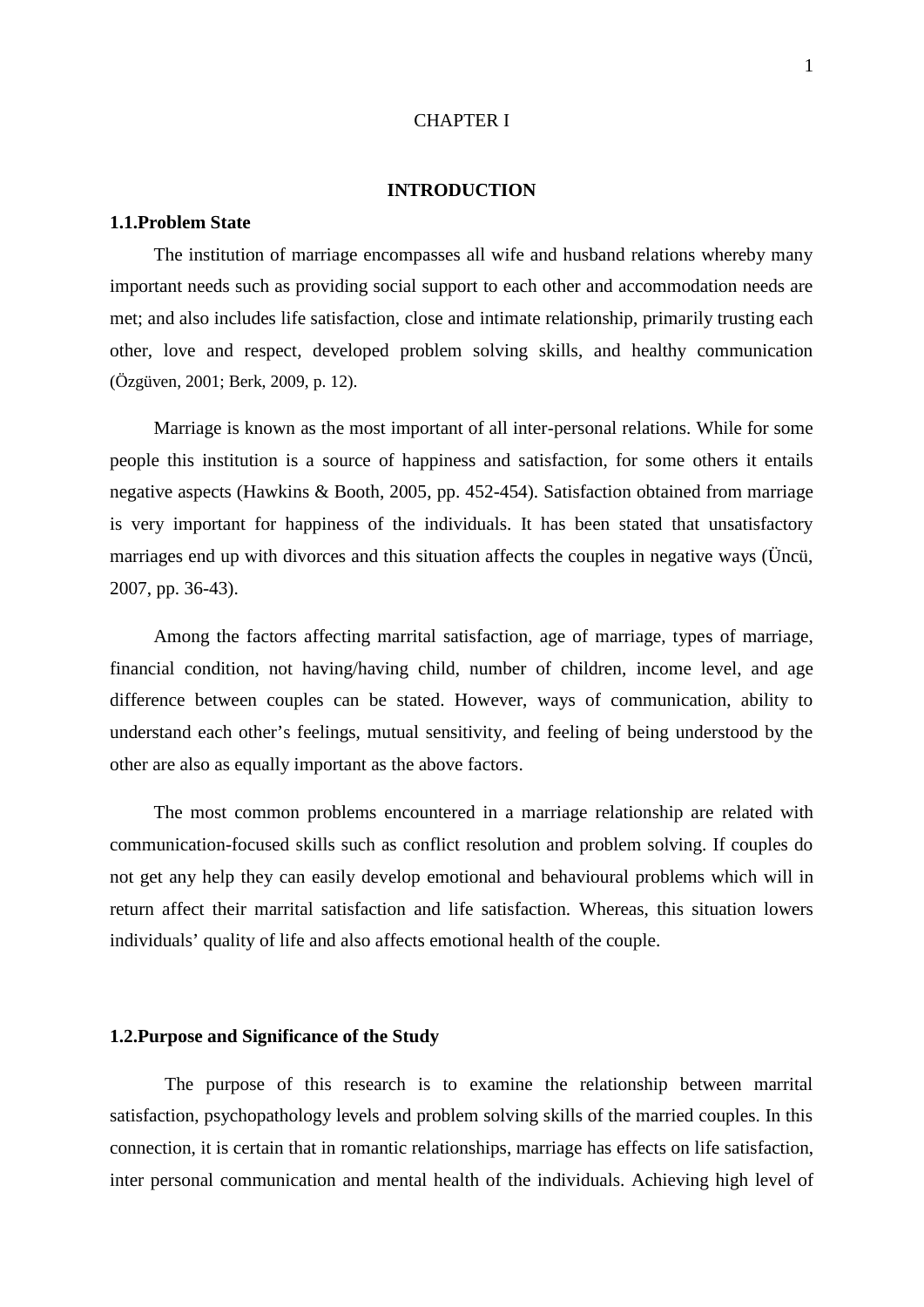satisfaction in the marriage institution which is highly regarded in our community is essential for continuity.

Marrital satisfaction which develops in line with marriage has an important role in human life and also affects psychological health. In the case of decrease in marrital satisfaction*,* married couples and children if any, are adversely affected. In the literature, it has been found that problems encountered by married couples have direct effect on marrital satisfaction levels. It has been stated that problem solving skills and marrital satisfaction have profound effects on individuals' psychological health.

This research intends to examine marrital satisfaction, psychological health and problem solving skills of married individuals. When related literature is screened, no research including effects and interrelationship of these three concepts is identified. In this respect, it is assumed that it will be a contribution to the existing literature. Experts who know the importance of marrital satisfaction and related factors, will be able to help individuals living marriage problems by helping them to increase their problem solving skills, psychological health and marrital satisfaction and thus will be able to contribute to development of married individuals.

#### **1.3.Research Questions and Hypotheses**

- 1. Is there a relationship between marrital satisfaction and psychopathology?
- 2. Is there a relationship between marrital satisfaction and problem solving skills?
- 3. Is there a relationship between marrital satisfaction and reaction types for stres? **Hypotheses**
- 1. There is reverse relationship between marrital satisfaction and psychopathology.
- 2. There is a positive relationship between marrital satisfaction and problem solving skills.
- 3. There is a negative relationship with extreme stress reactions and marital satisfaction.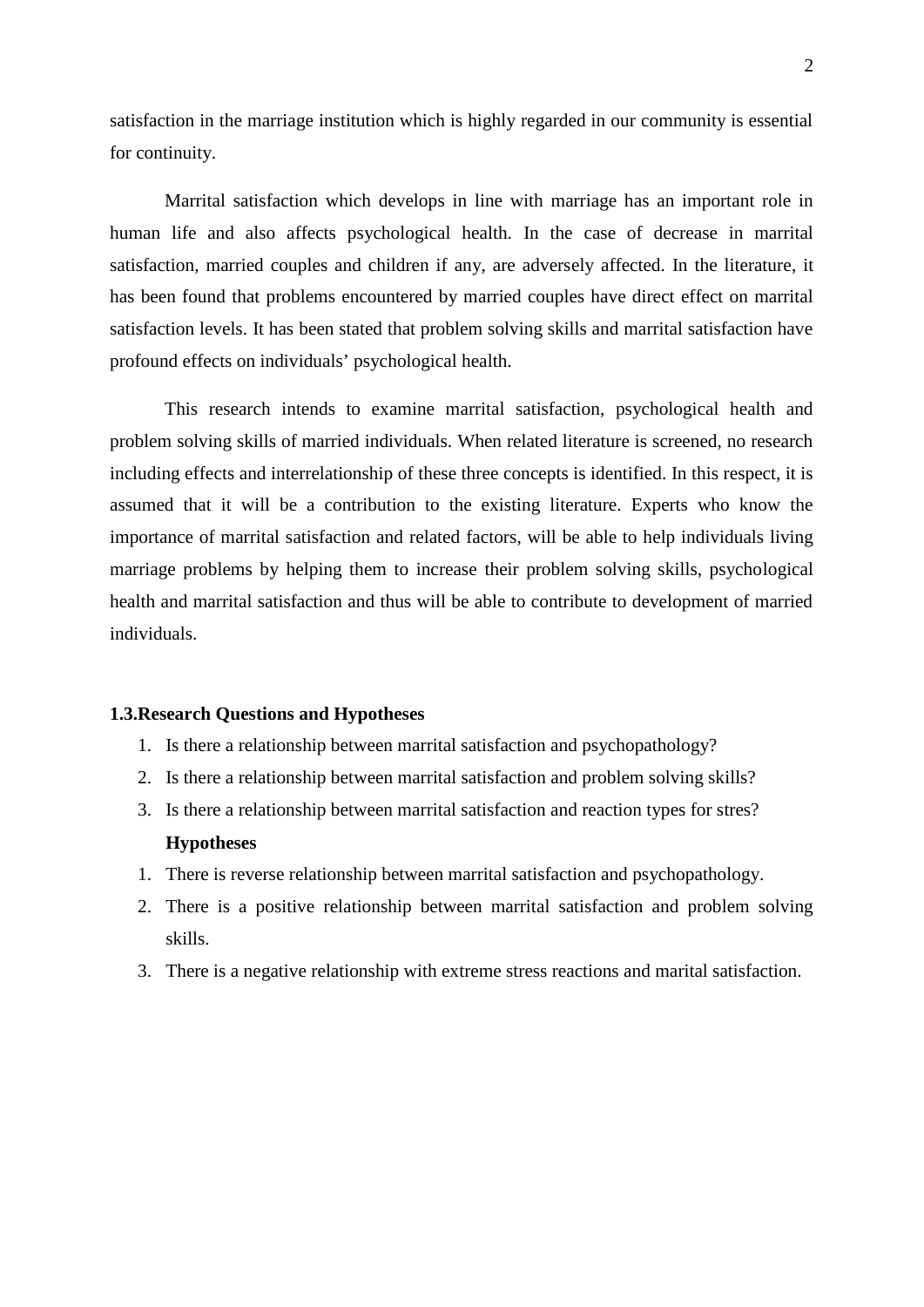#### **1.4.Assumptions of the Study**

- 1. All participants taking part in the research will be asked to answer scales under equal conditions.
- 2. MLS, SCL-90, PSI and WIPPF used in the research have necessary qualification and proficiency.
- 3. Individuals participating in the research are believed that they will give sincere answers to measurement tools.
- 4. Scales to be used are accepted to be valid and reliable.

### **1.5.Limitations of the Study**

- 1. The research is limited to the 100 married individuals living in TRNC who participated on a voluntary basis.
- 2. The marriage satisfaction data of the married individuals in this research are limited to the items measured by the MLS.
- 3. Problem solving skills of married individuals examined in this research are limited to the items measured by PSI.
- 4. Psychopathology data of the married individuals examined in this research are limited to the items measured by SCL-90.
- 5. Conflict reaction types data of the married individuals examined in this research are limited to the items measured by WIPPF.

## **1.6.Definitions**

**Marriage:** It is a unique total of relations formed by the two opposite sex individuals and enacted in line with the communal practices and laws (Bilen, 1978).

**Marrital Satisfaction:** It is the perception of the individual about the degree of satisfaction for his/her individual's needs in marriage relationship (Tezer, 1996, p. 1).

**Problem Solving:**Problem solving can find new ways of solving problems by going beyond the simple application of rules learned through previous experiences (Korkut, 2002, p. 177).

**Psychopatology:** A psychology branch that examines mental illnesses and reveals the causes of behavior for illnesses (Budak, 2003).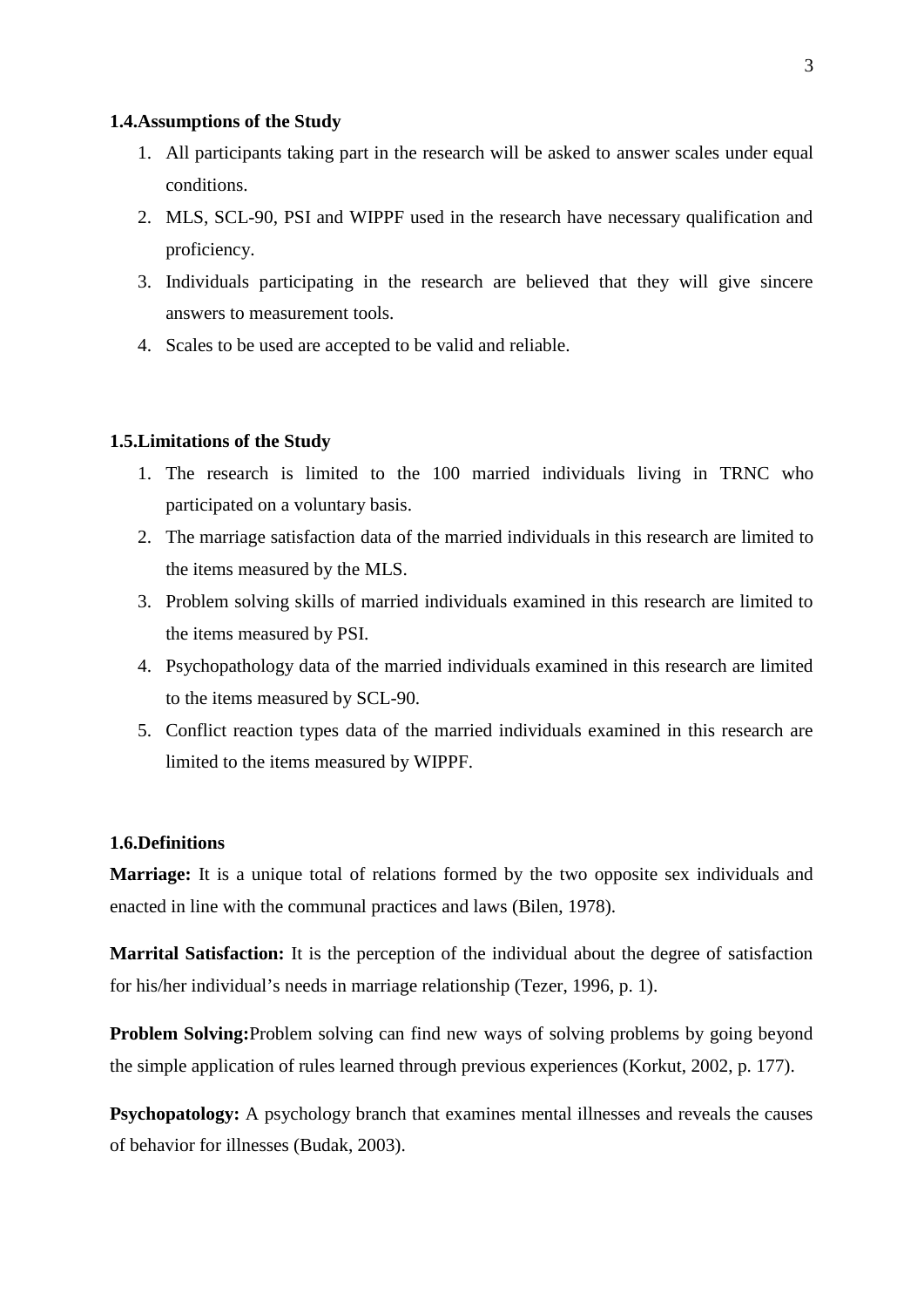# **1.7.Abbreviations**

**PIF:** Personal Information Form

**MSL:** Marital Satisfaction Scale

- **PSI:** Problem Solving Inventory
- **SCL-90-R:** Symptom Checklist-90-Revised

**WIPPF:** Wiesbaden Positive Psychotherapy and Family Therapy Inventory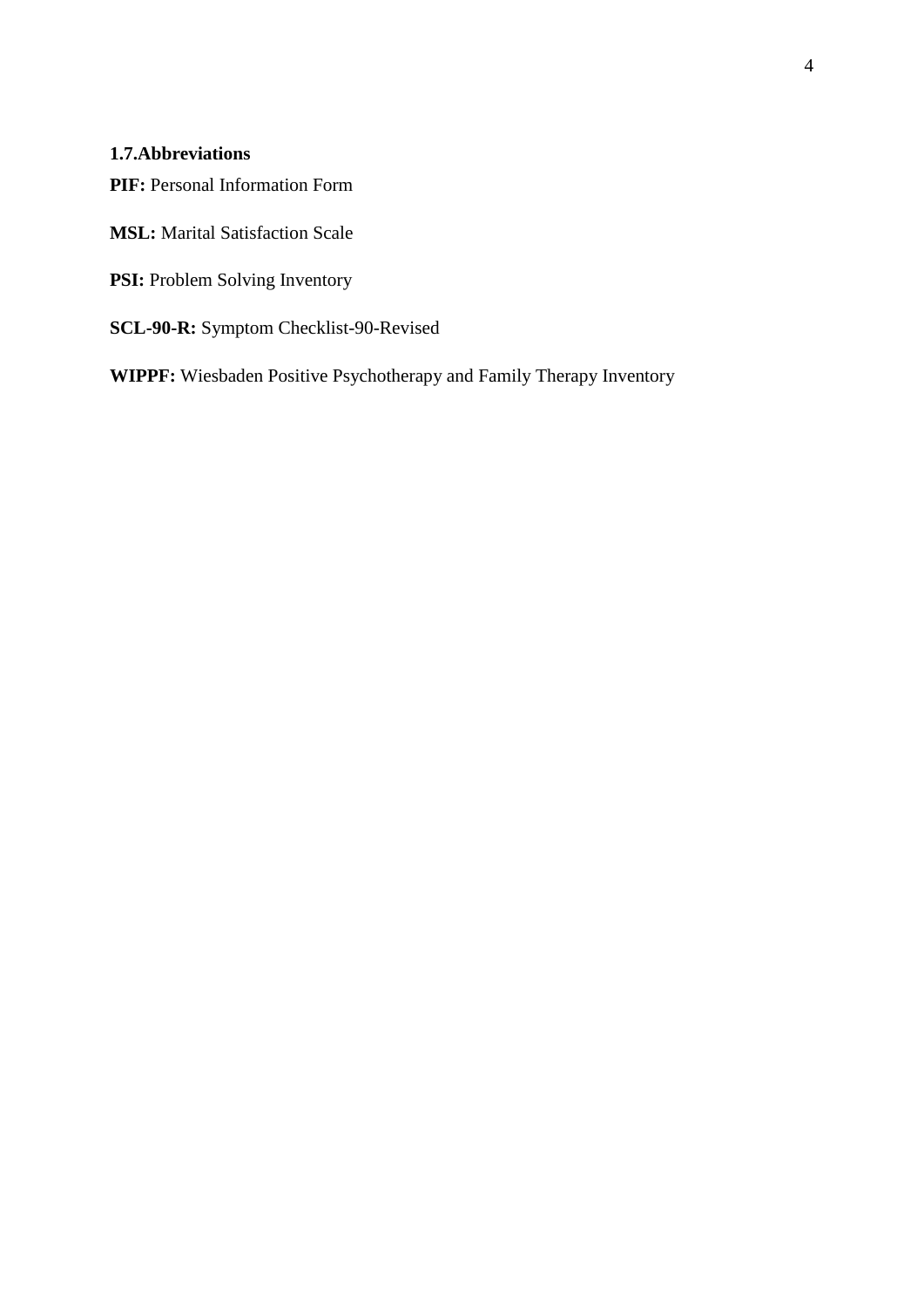#### CHAPTER II

## **2.1.Theoretical Framework andRelated Research**

## **2.1.1.Marriage**

Marriage, dating back to four thousand years ago, is formed with unification of female and male and it is the smallest unit of the community. Marriage, which constitutes an important place in human life, develops, changes and takes new forms with passage of time  $(Özu$  urlu, 1999).

Marriage is directly related to one's quality of life (Çilli, Kaya, Bodur, Özkan & Kucur, 2004; Hünler & Gençöz, 2003). Marriage, which is accepted as one of the most important life satisfaction areas, is defined in many ways. Accepted as an agreement, marriage is a phenomenon approved by the community in line with communal norms, endorsing satisfaction of sexual needs (Özu urlu, 1990; Güvenç, 1984). Marriage is a relationship system legalised with approval of the state in order for the man and woman with the purpose of sharing life together and raising their children (Özgüven, 2001).

Institution of marriage, by bringing two persons together, aims to satisfy and maintain carnal, spiritual and communal needs (Gülerce, 1996; Özgüven 2000). It has been stated that marriage prolongs one's life period, preserves physical and mental health and increases happiness. It is accepted as a process whereby it teaches individuals to solve emerging problems and behave sensibly in all areas. In this process, individuals should strive to exist by achieving unification of the two identities but without losing his/her own identity (Glenn, 1991, p. 261; Fowers, 1993).

Functions of marriage institution are determined as; defining ancestry line, sex roles and division of work, organising economic activities and maintaining a healthy sexual life (Özgüven, 2001). Since marriage is a product of human beings, it becomes problematic with passage of time and some aspects of marriage needs to be corrected (Özuğurlu, 1999). (Geçtan, 1990) stated that it is important to note that individuals under current circumstances regard marriage positively. But this condition does not always provide positive answers to expectations.

When healthy marriage factors are looked at, various characteristics are determined by researchers. Some of these accepted findings are; having deep friendship relationship between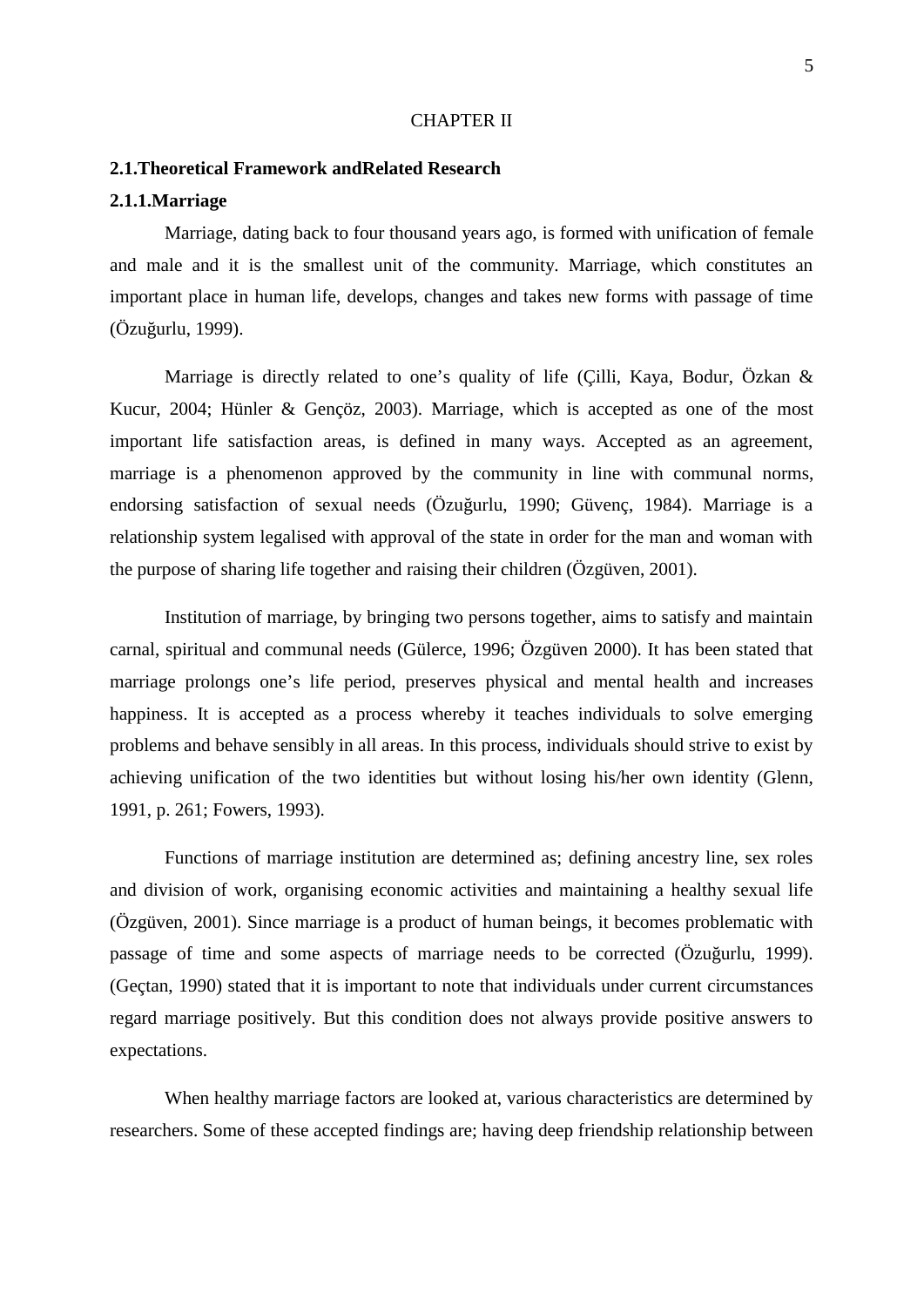couples, reciprocality in showing respect and acceptance, enjoying friendship of each other and feeling of common purpose (citedin Kılıç, 2012, pp. 8-9).

Marriage is an institution which places responsibility on individual and it is not easy to maintain it. Couples see marriage as a source of happiness but when expectations of individuals are not met, it results in termination of marriages. When desires and expectations of individuals are not realised in a marriage relationship, level of satisfaction obtained from relationship goes down and interaction between couples also decreases (Özgüven, 2000).

#### **2.1.2.Marrital Satisfaction**

One of the most researched subject in psychology in recent years is marrital satisfaction. Marrital satisfaction is related to continuation of marriage concept and satisfaction of psychological and biological needs in marriage relationship of individuals. (Gökmen, 2001, pp. 15-50).

Marrital satisfaction is a result of evaluation which includes a general assessment of each finding related to marriage of individual whereby positive characteristics related to partner are more pronounced and negative evaluations are emphasized at a lesser degree. (Bradbury & Finchman, 1988, p. 973). According to Nichols (2005), marriage satisfaction is accepted as the degree of satisfaction and happiness which comes from individual's partner relationship (pp. 28-43).

According to Özgüven (2000), marrital satisfaction is a happy marriage relationship where couples can agree on many subjects without any concerns or stress. Three types of satisfaction are stated;

- 1. Satisfaction of sexual needs,
- 2. Satisfaction of needs for maintaining individuals life and protection
- 3. Satisfaction of love feeling

Rosen-Grandon talks about three factors affecting marriage satisfaction;

- 1. Having a mutual and sufficient level of love,
- 2. Attachment of couples to each other
- 3. Exhibiting a suitable attitude about beliefs and to exist as parents in a common life (cited in Sancaktar, 2016, p. 12).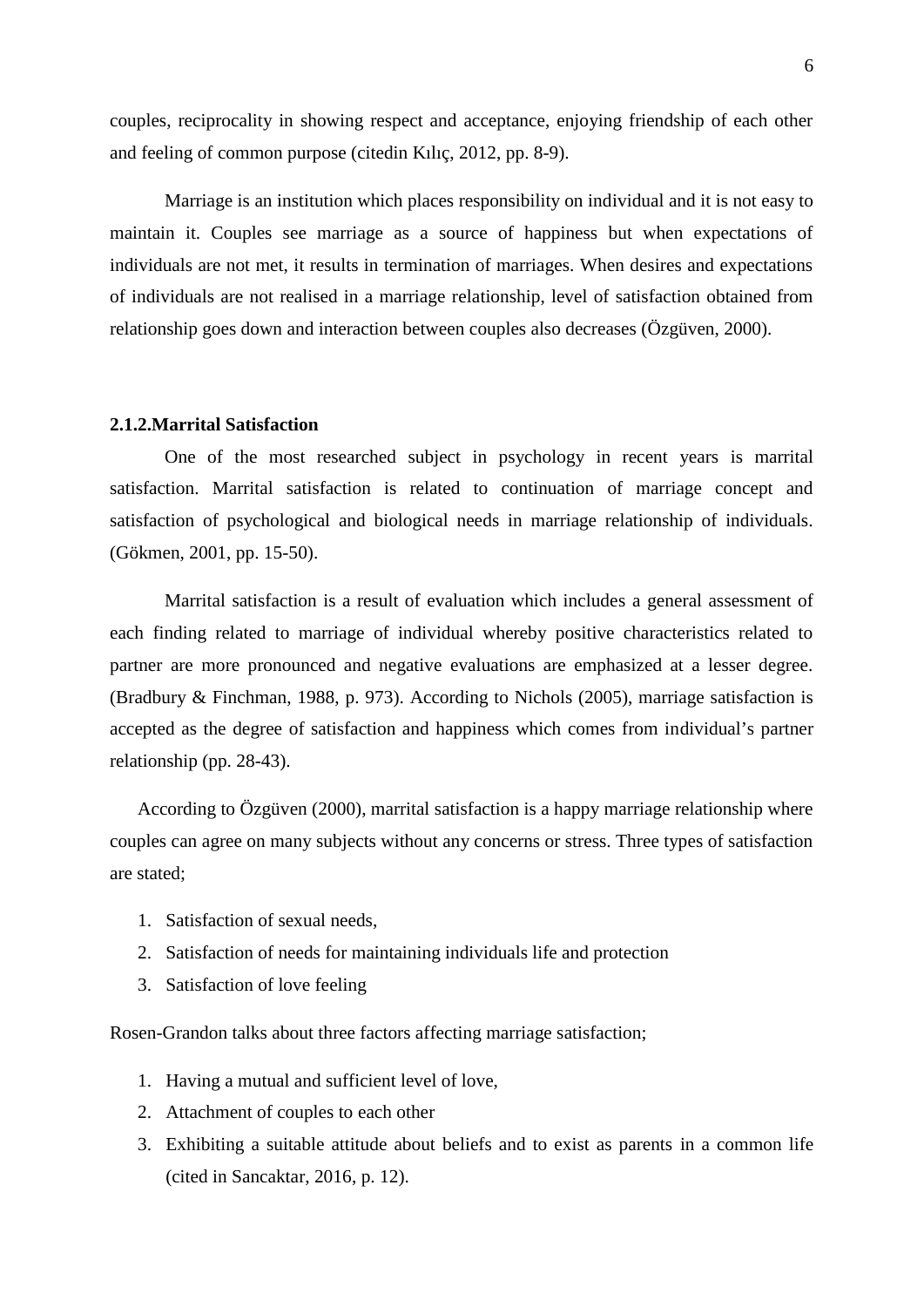Numerous and detailed researches about marriage satisfaction are conducted particularly in 1990s. Working on marrital satisfaction is important for achieving both individual and family wellbeing. In these studies, benefits of healthy marriages for community are determined (Bradbury & Finchman, 1990).

Factors affecting marrital satisfaction are stated as; happiness degree of marriage, acquaintance period, experience in sexual roles, degree of approval of marriage by friends and families, adaptation during early stages, commonness of ethnical and religious beliefs, communal status and level of education, age of marriage (Özgüven, 2001).

Findings on research about duration of marriage state that, while at the beginning marrital satisfaction is low, with passage of time and particularly after life becomes more comfortable and children leave home, level of marrital satisfaction increases (Anderson, Russell & Schumm, 1983).

Human beings get married for many reasons; a big majority of people are married, not to stay alone, for economic security, to have children, for a happy and good life, to have sexual satisfaction, marriage is seen as a partnership and marriage is a natural phenomenon (Çaplı, 1992). The biggest factor in deciding to marry is the feeling that they will be happier vs their previous lives. In fact, two persons can manage their marriage in harmony and can get satisfaction from their relationship. In most cases, individuals have the expectation that his partner will make him happy and in return he will make his partner happy.

According to research, it has been concluded that those who are inclined to be happy become happy and those who are inclined to be unhappy become unhappy. Happiness is a feeling that comes out when individuals have satisfaction after mutual interaction. In human life, despite it is thought that highest point of satisfaction to be reached is marriage process, however it is observed that this institution does not generate happiness. It is observed that when couples get on well with each other and develop a satisfactory relationship, they become and feel happier according to research results (cited in Canel, 2007, pp. 29-30). It has been stated that; a marriage system having good relationships, thinking about their children's future and security, having a positive outlook into future, having open communication, represents a healthy family structure (Cutler & Radford, 1999, p. 148).

Interaction and communication of couples that have emotional attachment form the basis of marriage. They share the same house and reach common conclusions on intra-family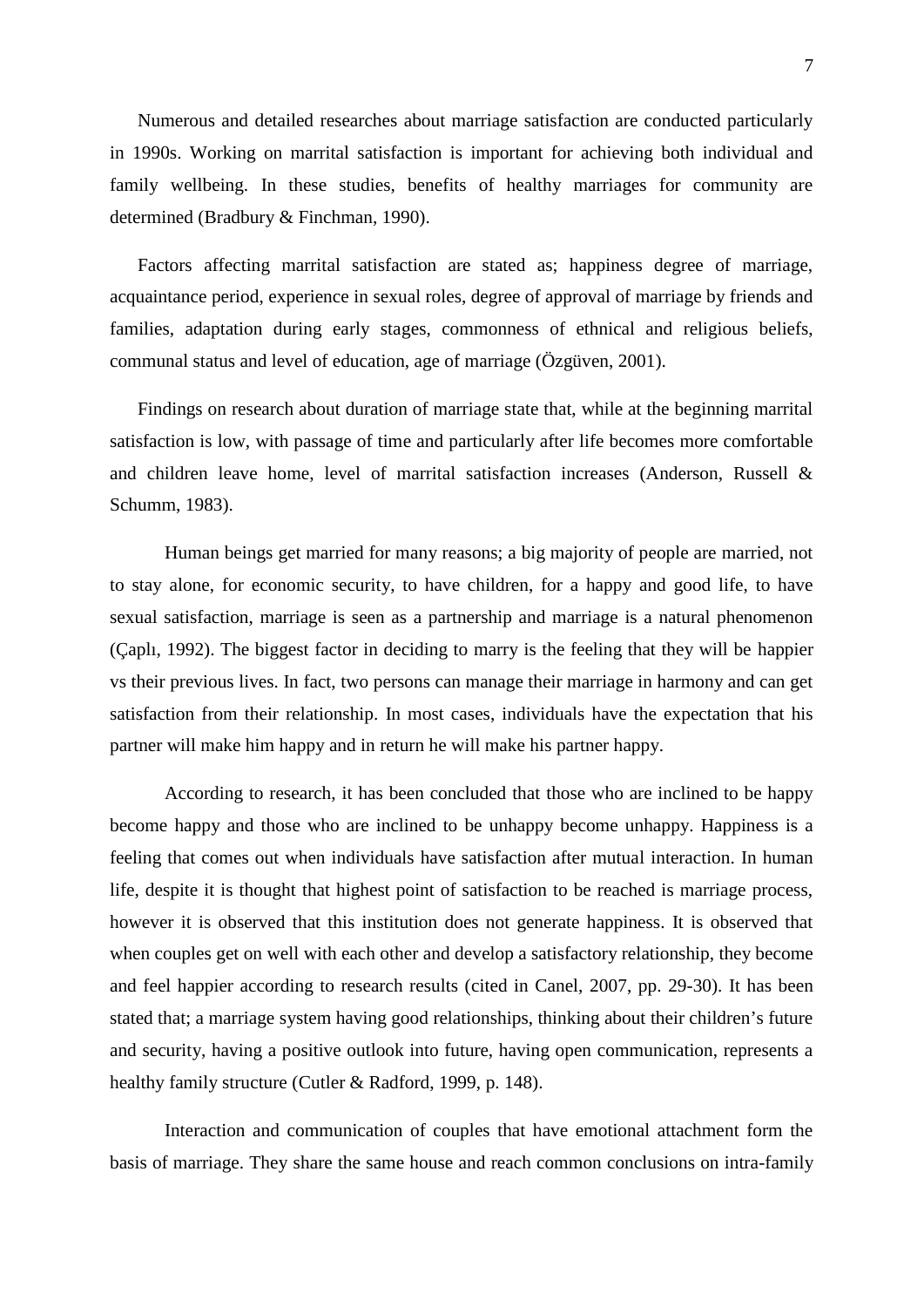decisions. For many reasons, problems arise for the married couples. It is observed that these problems vary according to duration of marriage and personal characteristics of the individuals. For this reason, it has to be intervened into the dissatisfactions at initial stages (Kersten, 1990).

#### **2.1.3.Problem Solving Skill**

The concept of the problem derived from the word "Proballo" from the word "Problema" in Greek is defined as the antagonistic obstacle (Kele, 2000). In Turkish it is used as problem concept and it is defined as the situation which makes the individual unhappy (Ferah, 2000). The problem word that is seen as complex and expresses the unwanted problems is often encountered in our lives (Açıkgöz, Tetik, & Yalçın, 2010, p. 20). According to Karasar (2000), problem is physical or mental disturbance when an obstacle is to be overcomed. According to John Dewey, the problem is expressed as everything that confuses, confronts, and undermines belief in the human mind (cited in Gelbal, 1991, p. 167).

Problem solving skill is a trainable skill which helps individual to find meaningful solutions for his/her problems (Conger, Reuter and Elder, 1999). Köken (2002) argued that individuals should be taught to acquire problem solving skills from their childhood period onwards. Problem is the obstacle encountered when effort is made to reach an aimed target. In daily lives, individuals face many problems. The skill to solve problems is a talent that is needed at all stages of life. Human beings constantly strive to explore themselves and their environment, to explain events and to find reliable solutions to the problems they encounter. Problem solving requires taking decisions and decisions necessitate obtaining information. In order to find reliable solutions, correct decisions have to be taken. Taking correct decisions are dependent on correct usage of information.

John Dewey put together the words problem and solution and developed the theory of problem solving. Since problem solving attitude varies according to situation and time, perception of the problem by individuals also differ. Therefore, problem solving strategies differ from one person to another (cited in Sancaktar, 2016, p. 26). Since problem differs according to individual's personal characteristics and problem solving talents, the benefits to be gained also differ (Gelbal, 1991). When literature is screened for coping strategies, while men mostly use problem solving focused coping actions, women on the other hand mostly resort to feeling oriented coping actions (Brems & Johnson, 1989). It has been determined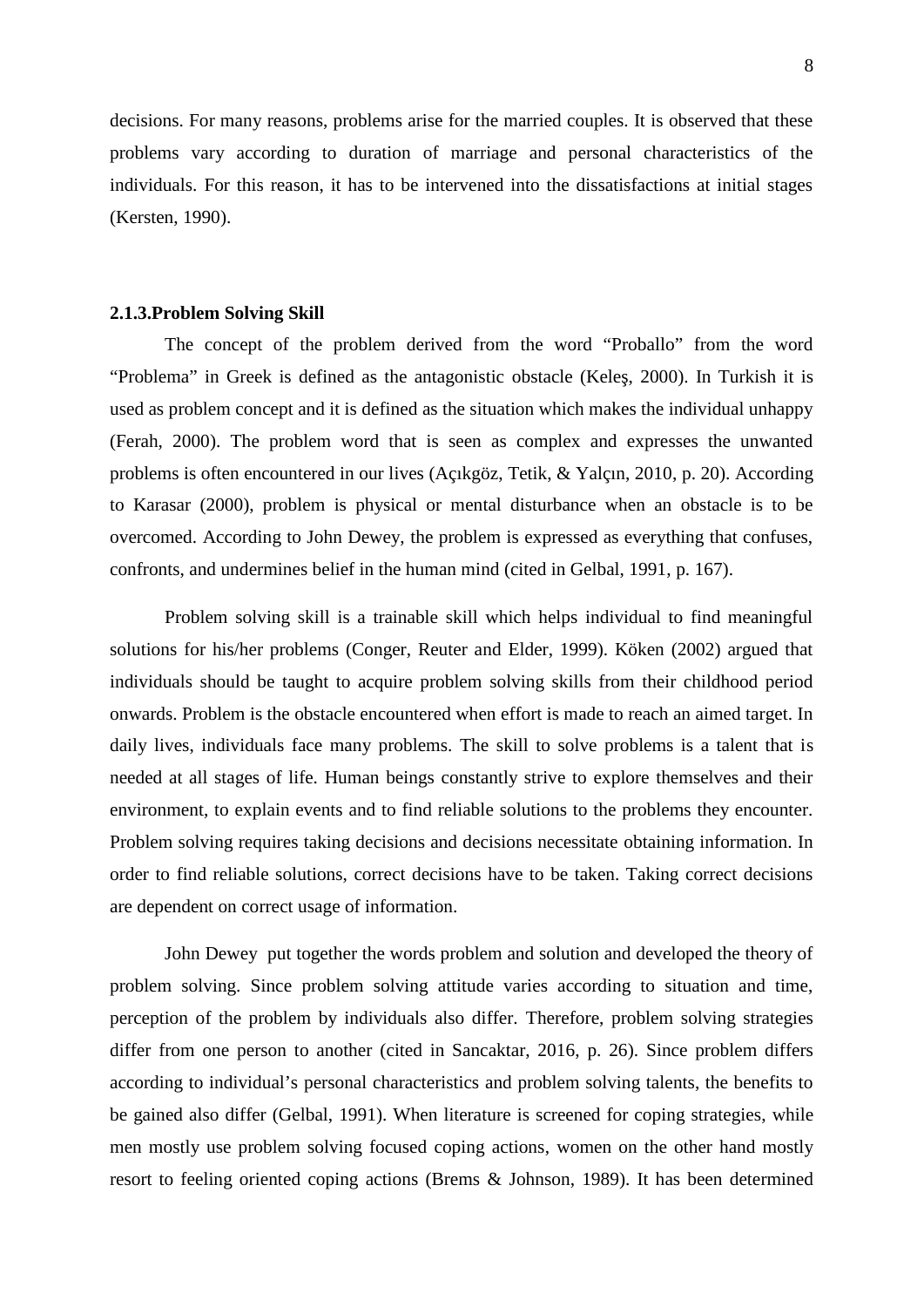9

that those individuals with underdeveloped problem solving skills tend to have more anxiety, feel insecure and being unable to understand others (Hepner&Peterson, 1982).It has been concluded that they tend to be insufficient in terms of interpreting thoughts of others and experience more internal and spiritual problems (Heppner, Baumgardner, & Jackson, 1985).

If problem is seen as a question to be solved, it is a concept which necessitates analytical thinking skill and attention. An individual can solve his/her problems if methods suitable for him/her are applied. Problem solving is a process of directing knowledge into solution by using imagination and creative thinking. It is accepted that individual's personal characteristics and differences are crucial in problem solving. Features like self-confidence, ability to evaluate objectively, creative thinking contribute positively to problem solving process (Saygılı, 2000, pp. 18-39). According to Gelbal (1991), while problem creates complication in minds of some individuals, it does not create problem for some other individuals. Ability to solve or not to solve a problem depends on individual's age, education, skills, health, ability to cope with problems and personal traits. For individuals who constantly solve problems faced, the problems have to be new and original (pp.  $167-169$ ). Cücelo lu (1999), categorised problems as long-term, short-term, simple and complicated. Regarding problem content, he categorised into as emotional, physical and economic. When these categories are combined, problem solving becomes difficult and complicated. Heppner & Peterson (1982) stated that problem solving is synonymous with problem coping. Personal problem solving is defined as showing behavioural reactions by directing cognitive and sensory functions to a specific target (p. 66).

In the case of life events, cognitive insufficiency and emotional anxiety it may cause deterioration in problem solving behaviour and cause increase in stress levels. This insufficiency may get couples inclined to look for other's mistake, it may cause anger, animosity, sadness, low level of communication and insufficient emotional sharing (Davila, Bradbury &Cohan, 1997). According to Bingham (2004), there is not a single recommended approach which can solve all problems in an effective way. The approach taken by the individual differs from one problem to another. Bingham (2004) states some points that can effect problem solving process of the individual in order to have a healthy life span.

1. Effective problem solving necessitates a comprehensive process and it is crucial that individuals have a firm belief in problem solving.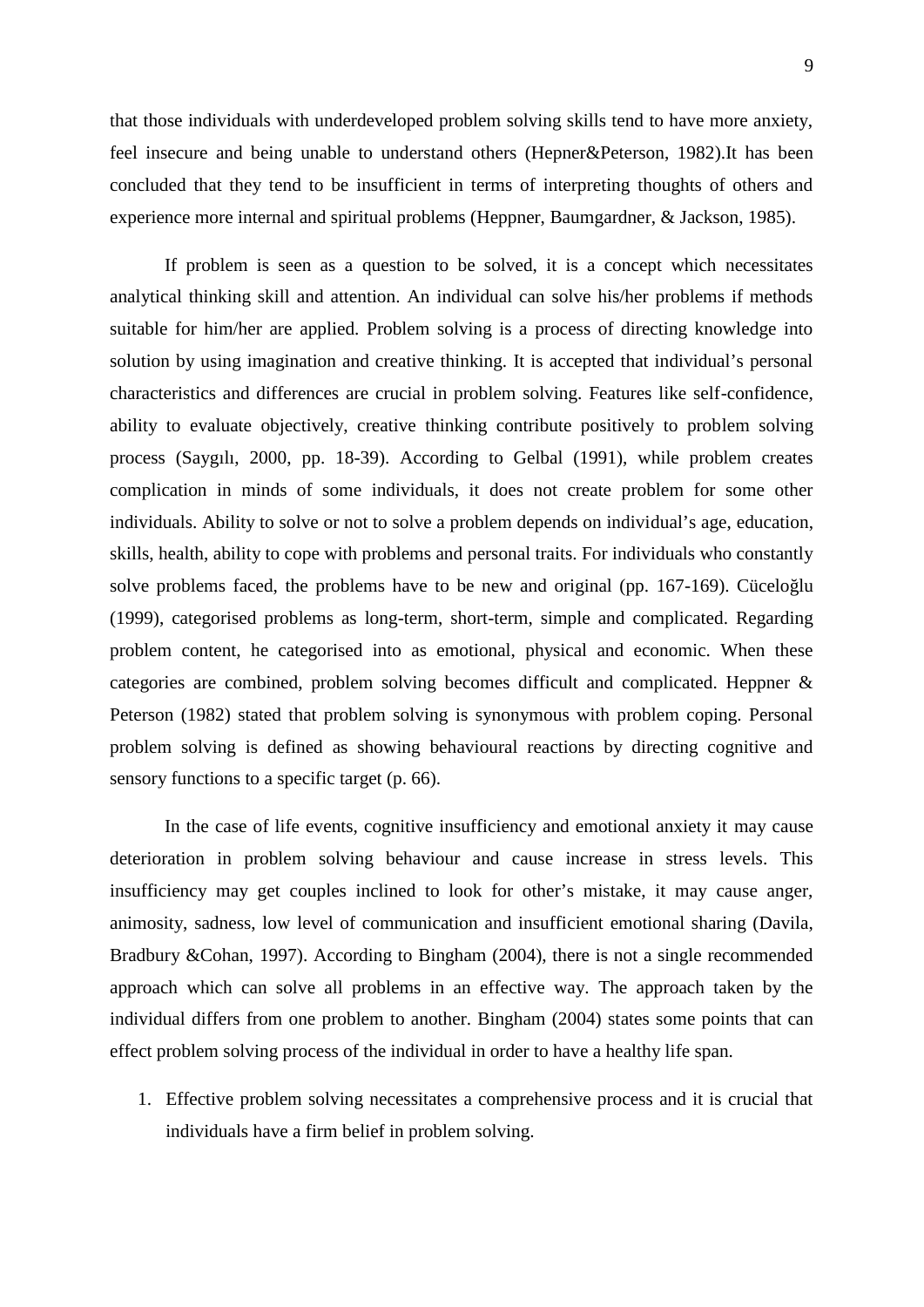- 2. Effective problem solving is being aware of an existing problem and channelling the resulting anxiety, stress and energy towards a satisfying solution in a satisfactory manner.
- 3. It is important that problems should be regarded as opportunities enabling one to move forward from the existing point.
- 4. Problem solving process starts with courage, request and self-confidence.
- 5. In order to face a difficult situation, effective problem solving is to formulate a rewarding force by amalgamating and pushing forward past experiences, impressions and feelings.
- 6. Problem solving is a skill which has to be learned and developed. It is a skill which combines time, effort, energy, practice, creativity, feelings and action.

When causes of problems in marriage life are examined, the primary factor is having unhealthy communication between couples. Couples perceive other partner's words differently and try to impose his/her own words to the other partner. By doing so, soluble problems become insoluble and new problems are added to the existing ones. Another factor which affects communication adversely is one's aggressiveness or passiveness. The individual either shouts loudly and behaves aggressively or stays passive and hide feelings inside. Thus, disagreements, arguments and unsolved problems start to come out. For couples, In order to resolve their communication problems, imperfect dimensions of their relations they need to talk positively or negatively. The proposal is; couples should understand that they cannot agree on all subjects and have to accept that the other partner is a different human being (Akgün & Polat Uluocak, 2010, pp. 11-12).

### **2.1.4.Psychopathology**

Since the primitive ages, the concept of mental health has been affected by communal values, historic events and scientific developments before arriving at its contemporary definition (Jorm, 2000). When the triangle of individual, family and community is considered, subjects such as individual's knowledge about him/herself, preventing harms for a family, providing support to family, values of the community about mental health, level of knowledge are closely related to mental health. (Eker, 1991, pp. 1-4; Jorm, A. F., Korten, A. E., Jacomb, P. A., Christensen, H., Rodgers, B., & Pollitt, P., 1997, pp. 845-850).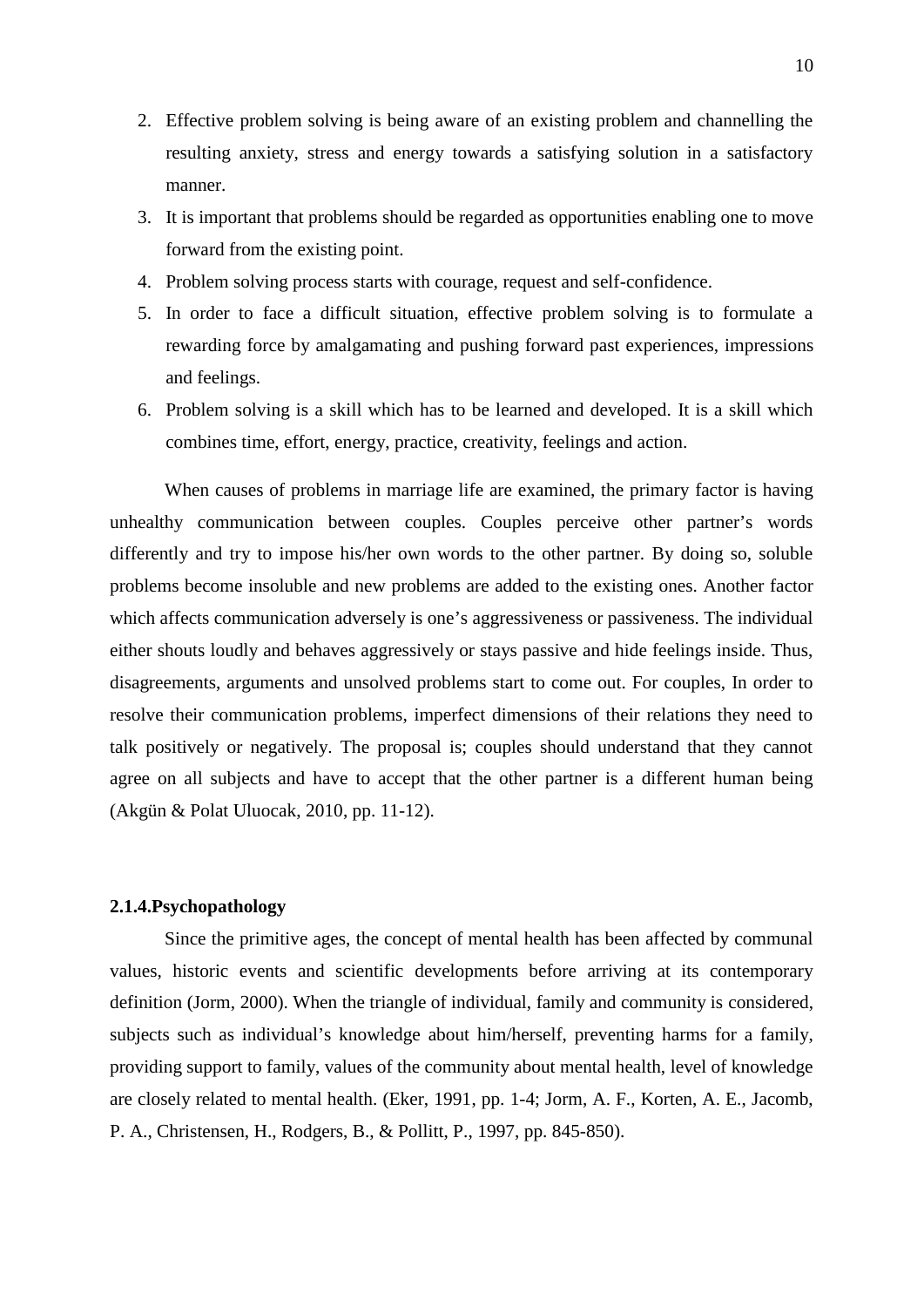Psychopathology concept is stated as a branch of psychology examining mental malfunctions. A mental disorder is stated as a deviation from normal behaviour pattern progressing into an abnormal deviation (Budak, 2003). In order to explain psychopathology concept, definitions of normal and abnormal behaviour have to be made. In order to define a behaviour as abnormal, it has to be inconsistent, incompatible and should lead to a problem in a continuous manner (Öztürk, 2004, pp. 1-15). In DSM-V, if behaviours have lack of completeness, insufficiency, illogicality, personal distress, violation of social norms and nonfunctionality, then it is regarded as abnormal (APA, 2013).

When historical development of pathology is examined, a biomedical model was dominant until recent times. Research on psychosocial aspects started only in recent times. Öztürk (2004) who defines human being as a biopsychosocial creature with its normal and abnormal behaviours, argues that psychopathology has many biological, psychological and social definitions (pp. 1-15).

When prevalence of psychological disorders among genders are considered, particularly Axis 1 disorders are found to be more evident in female population (Messina, Wish & Nemes, 2000; Weissman, M. M., Bland, R., Joyce, P. R., Newman, S., Wells, J. E., & Wittchen, H., 1993).

#### **2.1.5.Positive Psychotherapy and Reaction Types**

Positive Psychotherapy which emerged in late 1960's has been developed by Prof. Nossrat Peseschkian and his colleagues in Germany (Peseschkian, 2012). Peseschkian who was born in Iran, studied medicine in Germany and made research on Positive Psychotherapy until 2010 (Heinrichs, 2012, p. 1148). With his cultural background, Peseschkian managed to combine east-west cultures and presented Positive Psychotherapy as a humanistic, psychodynamic, source-oriented, conflict resolution focused, integrative and transcultural (Cope, 2014, pp. 63-64).

In normal life, the word positive is perceived as stating positive aspects. However, in Positive Psychotherapy the word positive, in addition to positive aspects it also includes the real and existing things. It argues that within reality not only negative aspects or conflict and illnesses exist but in addition to these, talents emerging from conflicts and symptoms also exist (Cope, 2014, p. 63). Positive Psychotherapy views human being with a positive manner.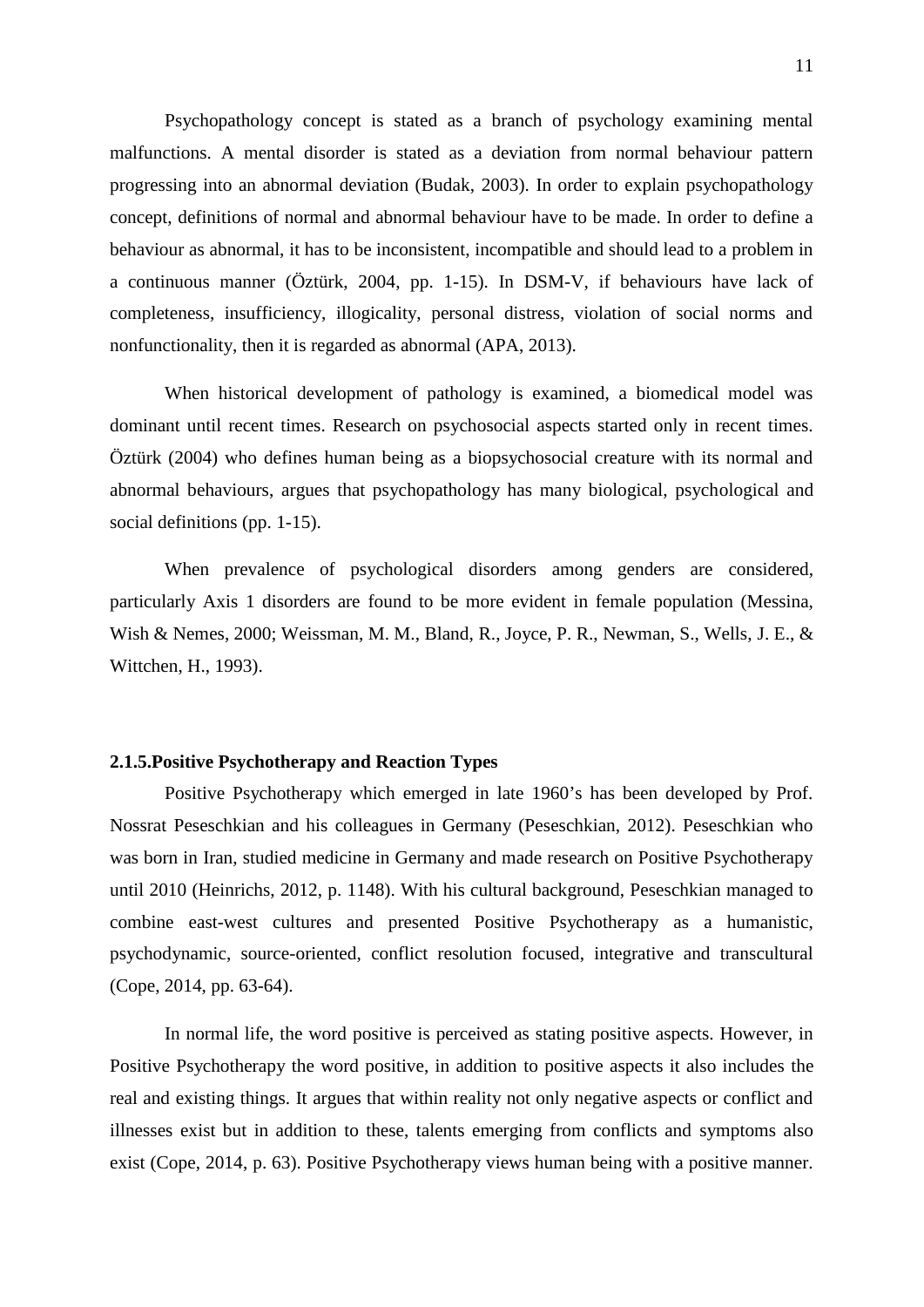By emphasizing actual capacities of the individual, existing disorders of the individual are reinterpreted. It argues and stress that all humans are inherently good and they possess two basic capacities (capacity to love and capacity to learn). In this respect, the intention of Positive Psychotherapy is to accept problems and disorders as they exist but not to focus solely on these, but also to find out capacities existing in every human and also making sure that the patients become aware of these capacities.

According to Positive Psychotherapy every disorder has a function and symptoms bring out the conflicts. In order to cope with conflicts, four dimensions of human beings are used (body, achievement, contact, fantasy). Every human being lives in these four dimensions which also entails learning and living the life in four different shapes. These dimensions describe how a person perceives himself/herself and its environment and how reality is evaluated. When conflicts arise, every human being have a tendency to use one of these dimensions in order to solve the problems (Peseschkian, 1988, p. 173).

According to Positive Psychotherapy, a healthy individual overcomes negativities and achieves a balanced position. To achieve this, the individual has to divide his/her energy equally between these four areas. In the life of individual, if there is an imbalance between these four areas, the dominant area to which individual escapes has to be determined (Peseschkian, 1988, pp. 173-187).

Every individual tries to resolve his/her problems in line with the choices he/she developed over time. If an approach used to resolve a conflict has an outstanding lead, others stay back in the background. Choosing an approach largely depends on that person's learning experiences coming from his/her childhood period (Peseschkian, 2012).

If an individual escapes to body area when faced with problems, can give reactions related to physical symptoms. If individual escapes to achievement area, can focus excessively on his/her job. If individual escapes to contact area, can ask for help from others or avoids contact and withdraw into himself/herself. If individual escapes to fantasy dimension, indulges in abstract thoughts and gets interested in future.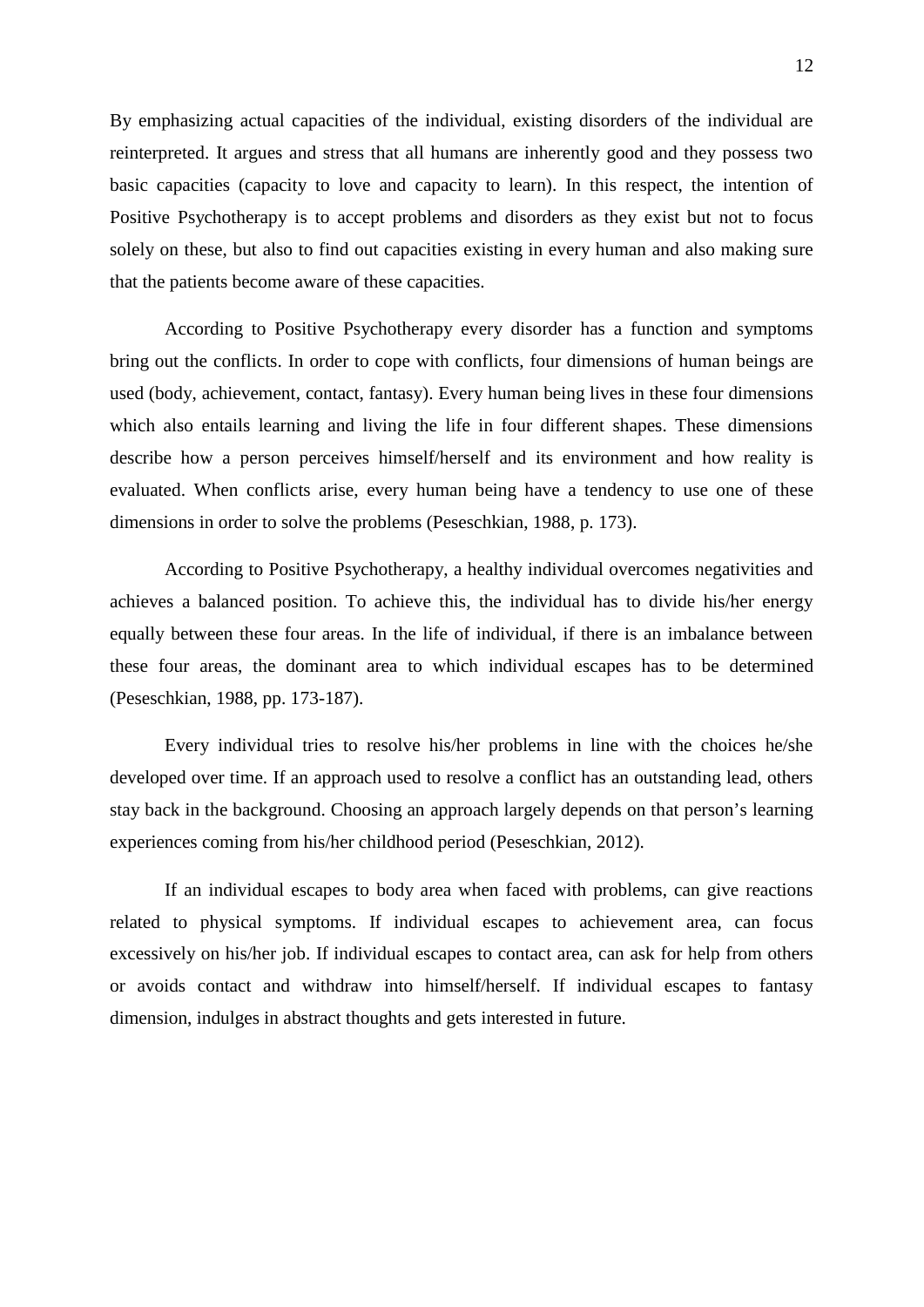#### **2.2.Literature Review**

Researches have revealed that there are various factors that can influence marital quality. Social changes like the presence and absence of children, whether the mother work or not, the general health sense of the person, marital status (divorce, second marriage, separate legislation, second marriage) came at the beginning of them (Amato, Rogers, 1997; Ren, 1997; Orbuch, House, Mero, & Webster, 1996)

Orbuch et al. (1996) conducted a research aimed at revealing when marriage quality was high during lifetime and explaining what factors played an increasing role in the quality of marriage. According to the results, marrital satisfaction was found to be higher in later years than in the first years of marriage. The thought of divorce has risen from the first years of the marriage but with the following years, the belief goes down. The length of the marriage was related to the higher marriage quality. It is thought that in the increase of the quality of marriage, the changing roles, responsibilities and prosperity levels of the individuals over the years are influential.

The effect of spousal support is very important in marital satisfaction. Günsel (2013) in a study of 210 people, 140 females and 70 males living in the Turkish Republic of Northern Cyprus, according to the type of marriage of the individual and the thought of divorce, it has been understood that the levels of spousal support that married individuals perceive differ significantly. According to the results, the levels of spousal support perceived by individuals married in an arranged marriage are higher than the individuals who have met and married; the level of spousal support perceived by married individuals who are considering divorce is lower than those who do not consider divorce. At the same time, Ça (2011) in the survey conducted with Marrital Life Scale, he examined that the marital satisfaction and perceived level of spousal support of married individuals in terms of some demographic variables. The study group consisted of 811 people, 448 female and 363 male. In the conclusions obtained, it was seen that the satisfaction from marriage of female was lower than that of satisfaction from marriage of male. It was determined that the married individual's average monthly income levels, levels of satisfaction with their sexual life, levels of sharing in domestic responsibilities and levels of religiosity increased, the satisfaction from marriage increased. In addition, there was a relationship between marital satisfaction and spousal support perceived by married individuals, when spouse support increases an increase in marital satisfaction has also been observed, the level of peer support that women perceive was found to be lower than the level of peer support that men perceive.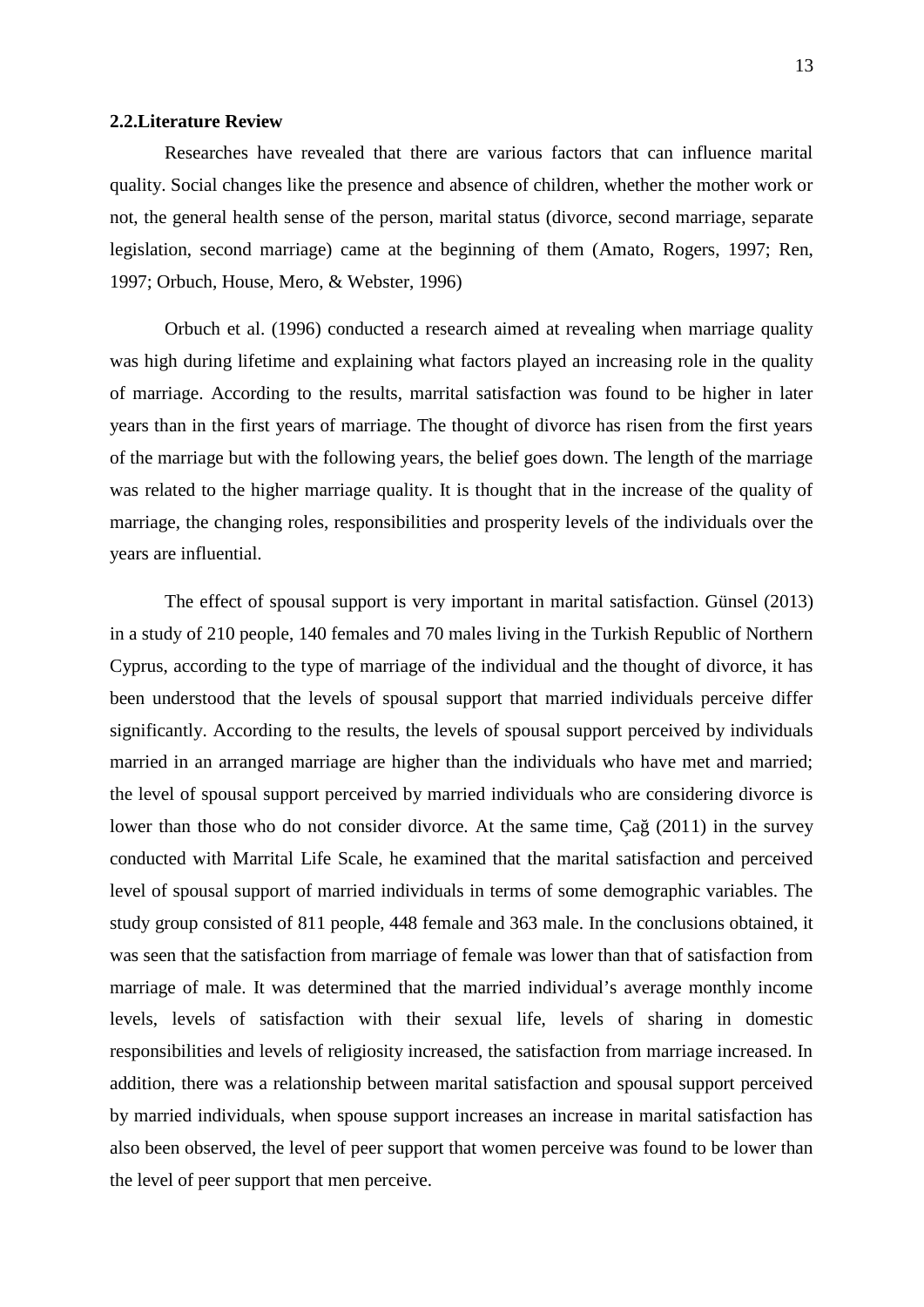Çelik (2006) developed a scale to measure the marital satisfaction of married individuals. Coverage validity, construct validity, internal consistency and test-retest reliability studies were performed during the development stages of the scale. As a result of explanatory factor analysis carried out for construct validity, 12 items remained and a 3-factor structure emerged. All three factors were considered as subscales and they were named as "family", "sexuality" and "self" according to their contents.Zentner (2005) observed 41 pairs during 9 months that the marrital satisfaction is most associated with two dimensions of personality - canorousness and being open to experience -. Couples are more likely to be satisfied when both parties have these two personality traits.

Whether women work or not, researches on partners' job sharing in marriage revealed that these factors are associated with marital satisfaction. In the study of 311 married women living in zmir, the life satisfaction of married women was examined according to the variables of marital satisfaction and working status. Married women who did not work had low in life satisfaction levels, and married women who worked were found to have higher life satisfaction levels. There was also a significant relationship between marital satisfaction and life satisfaction levels of married women. As marital satisfactions increased, life satisfaction increased (Soylu & Kabasakal, 2016). Benin and Agostinelli (1988) examined the level of job-sharing and marital satisfaction in a study of 148 individuals working at the University. It has been seen that male are more satisfied with a fair job. Marrital satisfaction is high if male do not need to spend a lot of time in family affairs if job sharing is fair. Female are not interested in the amount of time spent on housework, and their happiness increases if sharing is equal.

Koçak (2014) has examined the effect of value analogy on marital satisfaction in couples with 127 married couples. When the results are examined, it has been determined that both female and male are satisfied with their marriage when their spouse approve of their ideal self. Moreover, marital satisfaction was found to be higher when female achieved their self-stated ideal self.

There are researches on gender roles in marrital satisfaction in the literature. Çınar (2008) investigated the relation of marital satisfaction, gender roles (femininity, masculinity) and help seeking attitude with 302 married individuals residing in Ankara province and found a significant difference between marital satisfaction and gender roles. In the conclusion, the gender role of feminine and androgynous individuals was higher than that the role of gender uncertain and masculine individualsAt the same time, there were also significant differences in the gender roles of female. According to the results that female with gender role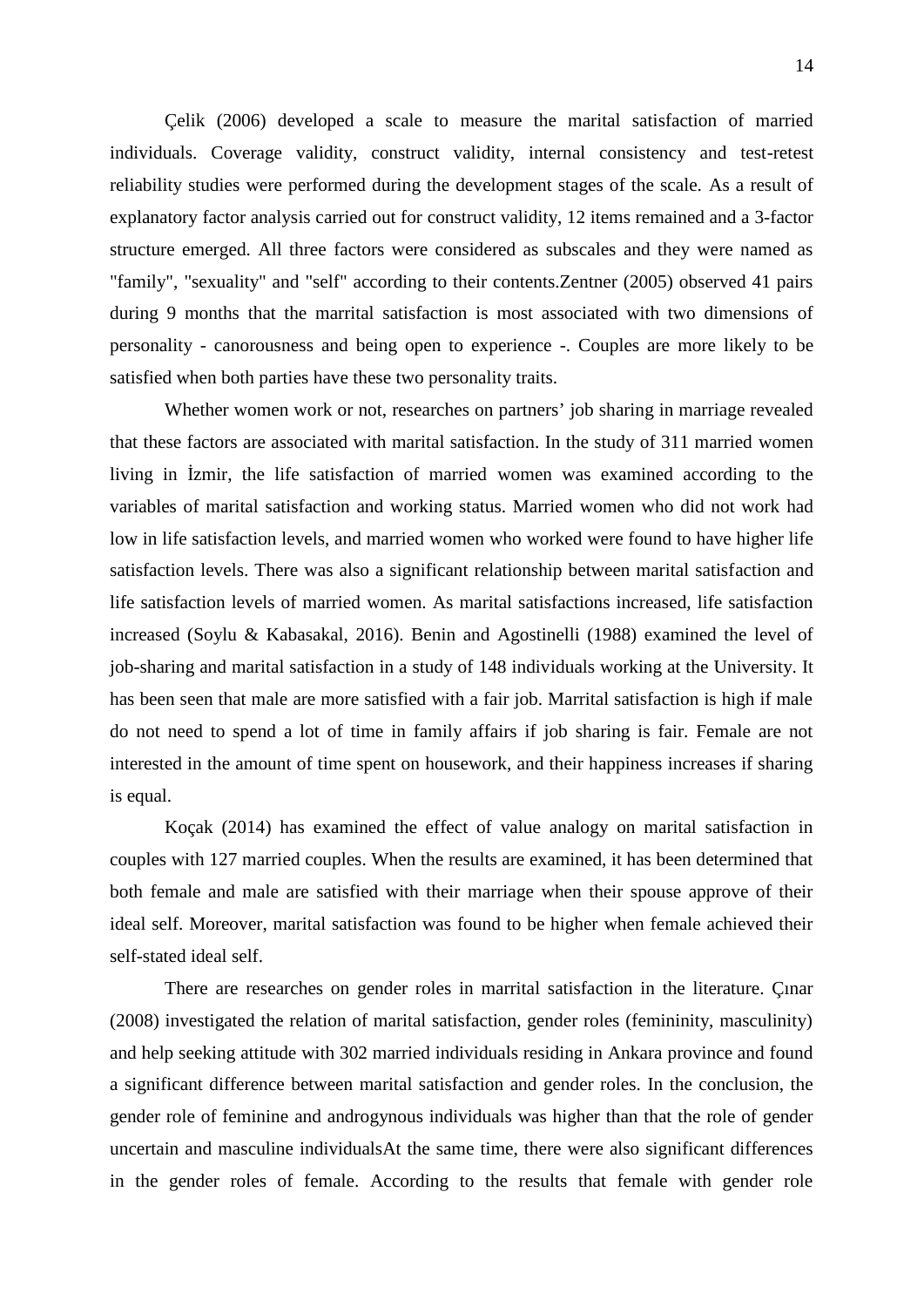''androgen'' have a satisfaction from marriage is higher than the female with gender role of "masculine" female. Curun (2006) investigated the relationship between gender orientation and marital satisfaction with 102 persons that it is concluded that femininity variable is a predictive effect on marital satisfaction. It was seen that female participants were more likely to load on the motive dimension than male participants. It has been stated that stressful couples in the study tend to see negative incidents as general, permanent or tend to load these incidents into negative characteristics of their spouses.

In a study in which married couples were examined for their values in marriage relationship and life satisfaction in marriage was found to be positively correlated marital life satisfaction with power, stimulation, benevolence and security sub-dimensions of Schwartz Value Survey. In addition, it has been observed that the values, success, hedonism, arousal, universality, traditionalism and harmony sub- dimensions predict marital life satisfaction (Hamarta, Deniz, Dilmaç, & Arslan, 2015)

Berk (2009) examined the loading style and marital satisfaction perceptions in terms of some demographic variables in a study of 165 married teachers working in schools in Adana. In conclusion, it has been observed that in the loading styles, in the motive dimension, which is the subdimension of responsibility loading, female refer to the more motive dimension when explaining the behaviour of their spouses compared to male. Between marital satisfaction and the responsibility and causality loads of married teachers' spouse'sbehaviours, a significant difference was found in the negative direction. It has been observed that the behaviour of married female's spouses that they load their behaviour on selfish instinct more than the male. This result shows that female have problems in their marriage because their spouses deliberately perform their behaviour and that these behaviours are a result of their personality traits.

Üncü (2007) investigated the relationship between levels of emotional intelligence and marital satisfaction in married individuals living in Istanbul and Yozgat (251 female, 215 male), and he found that there is a positive relationship between marital satisfaction and emotional intelligence as the level of emotional intelligence increases, the satisfaction from marriage is increased as well. Moreover, as the level of education changes, the meaning given and expectancy of marriage are differentiated. It was determined that the marriage satisfaction of the high school graduates is high, the marriage satisfaction of the primary graduates is low and the university graduates are in the middle level of the marriage satisfaction.

The ability to solve problems in marriage has been seen as one of the factors determining the satisfaction of marriage. For the continuity of the processes of resolving the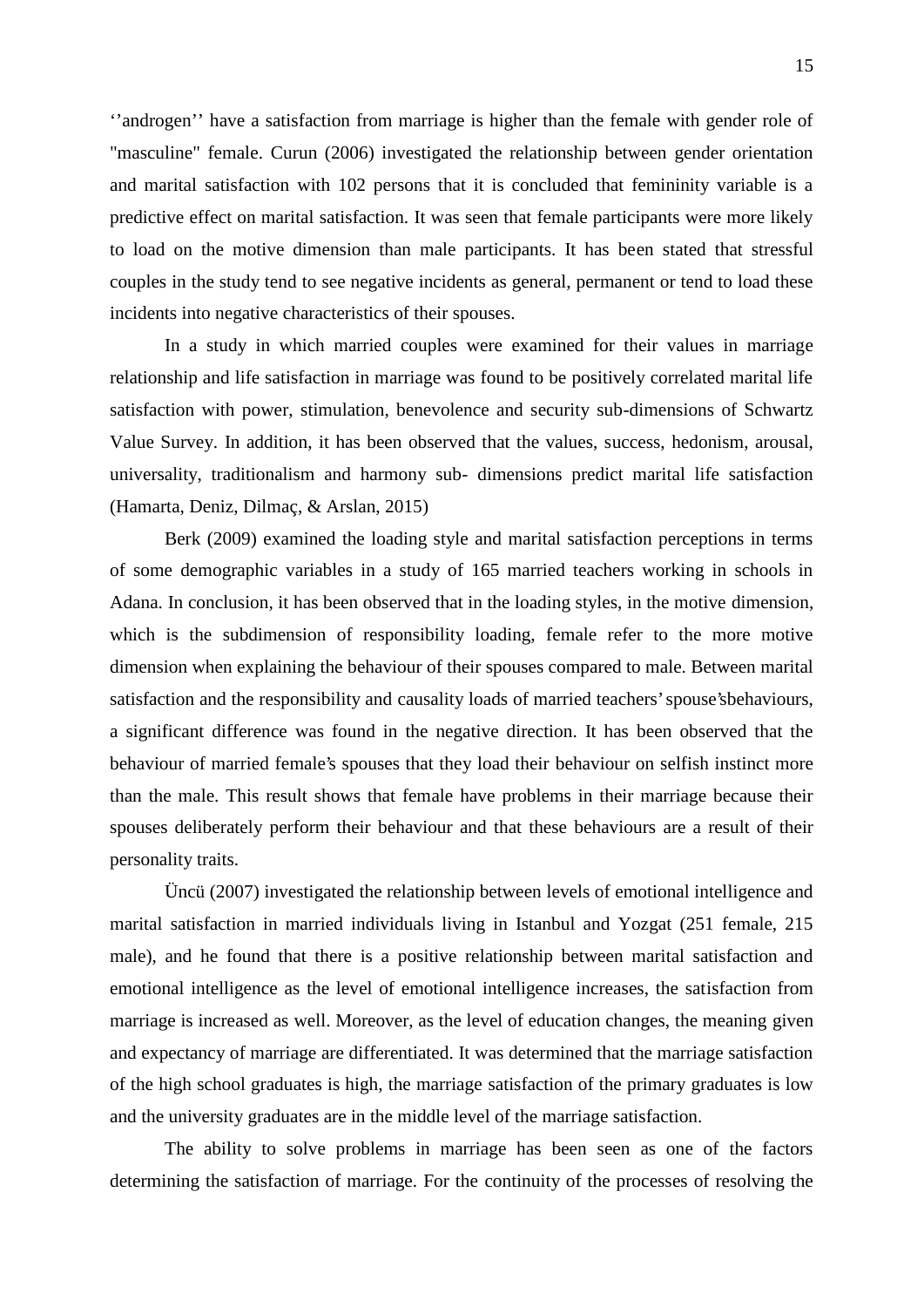problems correctly and of the positive relationship, it is necessary to move away from the thought that there will be no problems in the marriage (Hünler & Gençöz, 2003). According to Robinson & Blanton (1993), the marriage of closeness and communication skills is the most important determinant of relationships that have continued for at least thirty years.

In many types of research, the teaching of communication and problem-solving skills result with increased spiritual satisfaction of spouses and the satisfaction of marriage (Christensen & Shenk, 1991; Kersten, 1990). The effect of submissive behaviors on marital satisfaction in the study of 92 married couples of mothers and fathers of children from three major universities in Ankara was examined. As a result, couples' problem-solving skills have been found to play an active role for marital satisfaction. It has been found that the increase in submissive attitudes causes the perceived problem-solving skills to decrease, which causes the marital satisfaction to fall. It is stated that if correct problem-solving strategies are used to solve the problems encountered during marriage, constructive and positive results will be formed for the relationship (Hünler & Gençöz, 2003). Again in the Ankara province, 305 individuals who work in various government departments and volunteers were surveyed to determine the predictors of marriage satisfaction and problem-solving skills in marriage was found to be in the first place and cognitive distortions related to unrealistic relationship expectancies was at the second place (Güven & Sevim, 2016).

Canel (2007) conducted a study onproblem-solving skills with 10 married individuals, aiming to increase the psychological satisfaction obtained from marriage. According to the results, group work increases the marital satisfaction of married people, marital adjustment, the happiness they get from marital relations, closeness to their spouses, reducing conflicts with their spouses and reducing their anger towards their spouses. It has also been found to be effective in increasing their confidence in the way they cope with stress.

Ta köprü (2013) examined the relationship between marital satisfaction and problemsolving skills, stress coping, and marriage duration in a study of 323 participants (183 female and 140 male) living in various parts of Turkey. As a result of the analyses made, significant relationships were found between age, marital status, income level, marital traumatic events, problem-solving skills, stress coping and marrital satisfaction.

lkketenci (2004) examined the relationship between marital conformity and problem solving skills of married individuals. A total of 261 participants including 133 males and 128 females participated in the study revealed significant relationships between the problem solving, impulsive style, reflective style, avoidant style, problem-solvinf confidence and planfulness sub-dimensions of marriage conformity. It has been observed that those who use a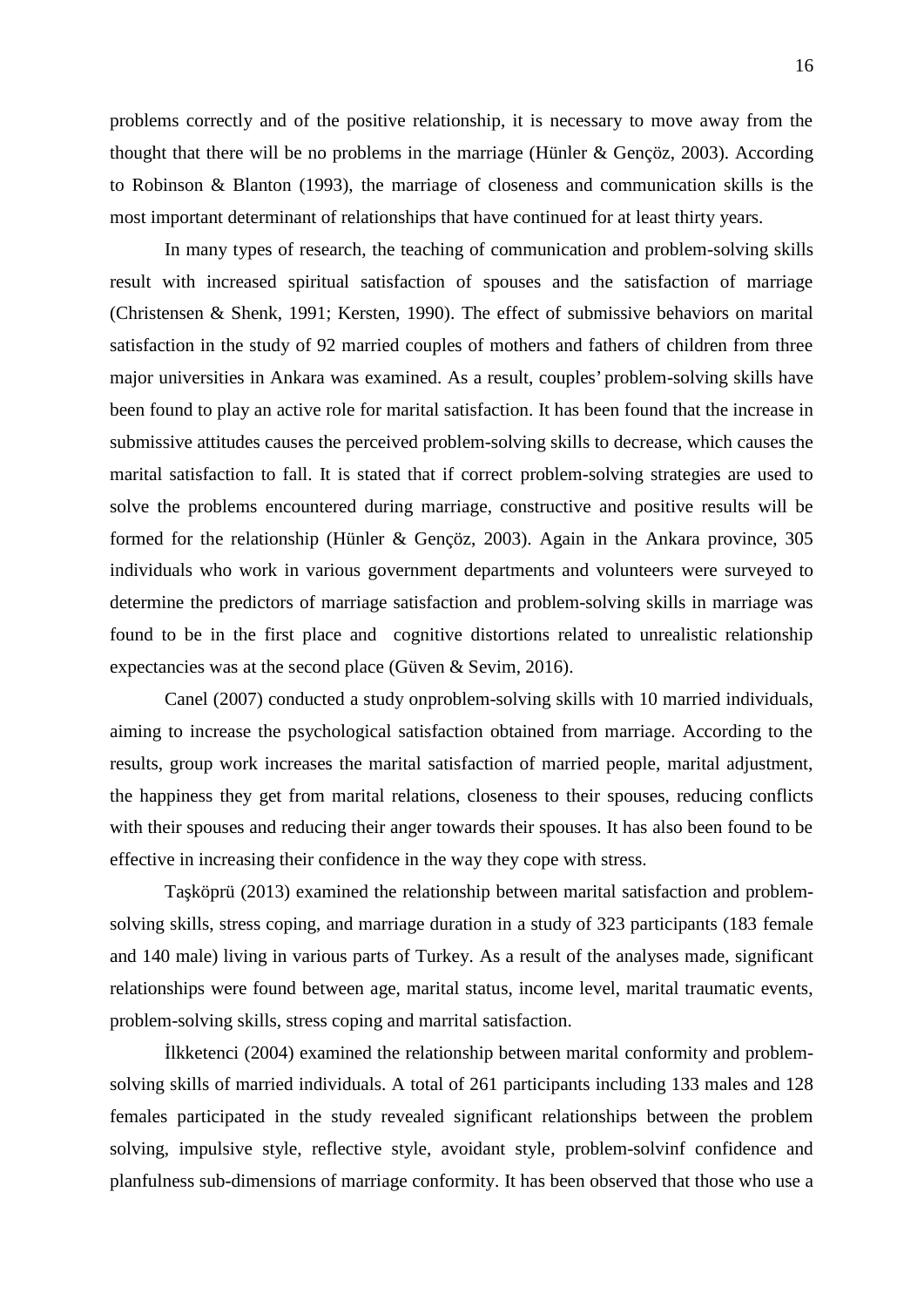planfulness and problem-solving confidence have a high marital adjustment, and those who use an avoidant style, reflective style and impulsive style have a low marital satisfaction.

McNulty and Russell (2010) conducted two separate studies on newly married couples investigating the effects of problem-solvingbehaviours on relationship satisfaction. In both studies, the couple first filled the scales to measure marital satisfaction and marital problems, and later they were taken to two laboratory sessions where they discussed a problem in their relationship and were taken to the observation after eight months. The cause of decrease of satisfaction in the results that there was found some behaviours shows by couples such as ordering, blaming and refusing during solving simple problems. Indirect negative behaviours (such as saying you do not like me rather than drinking) seem to be related to low satisfaction regardless of the severity of the problem.

Sulllivan et al. (2010) conducted a researc on 172 new married individuals with double-questionnaires in a survey of problem-solving and marital satisfaction, and they followed them in their first marriage in the first year of their marriage with sessions involving problem-solvingbehaviours and social support. Research findings showed that negative social support behaviours exhibited by newly married couples predicted low problem solvingbehaviours, marital satisfaction and the possibility of divorce. In the measurement one year later it was determined that problem-solvingbehaviours were associated with satisfaction level for both partners.

When we look at problem-solving strategies in the literature, Sabourin, Laporte & Wright (1990) found that couples experiencing problems in marriage have less problem solvingskills self-esteem than those who do not have problems. They were more likely to avoid different problem-solvingbehaviours and use weaker coping strategies to control their behaviours. Bouchard & Theriault (2003), evaluating the data of the one hundred and fifty seven couples and the Couple Harmony Scale and found that marital satisfaction was higher for people with planned problem-solving coping styles. According to this, it has been determined that marital satisfaction is higher for those who are trying to change aggressive thoughts, look good from the side, make a plan about their marital problems, make these plans step by step and finally make a lot of efforts to get things done. On the other hand, it is concluded that the marital adjustment of that who use the way of avoiding evasiveness is lower those who are waiting for a miracle when things do not go well, trying to forget the troubles they have experienced, do not hide your feelings.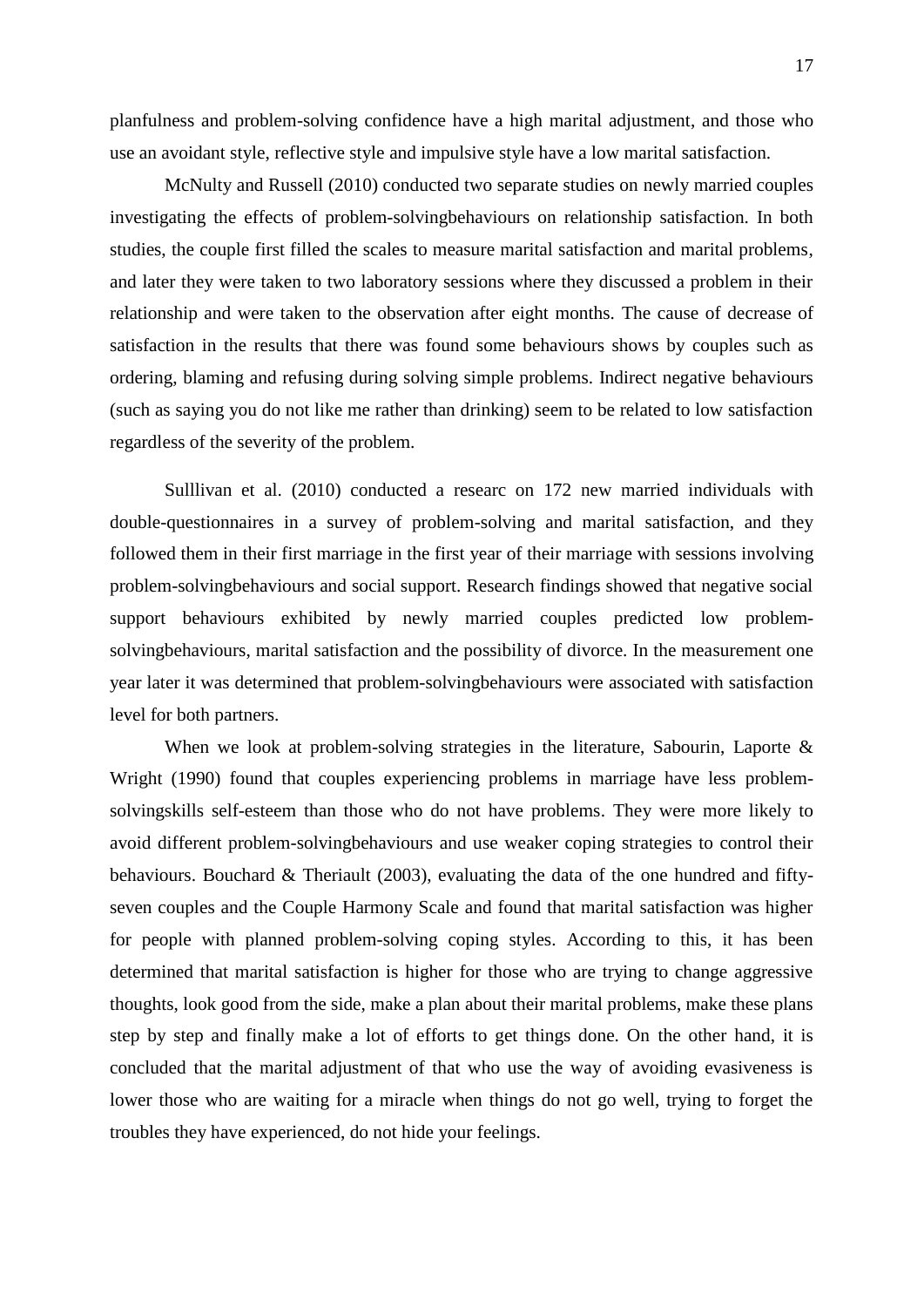It has been expressed by researchers that problem-solving skills are influential on communication behaviour. Sanford (2003), in the research, observed the problem-solving dialogue, he aimed to assess problem-solvingbehaviours and the impact of conflict on communication behaviour in a survey of 37 married couples in four different problem-solving dialogues. It has been found that the communication behaviours of couples do not change according to the difficulty of the conflict in the short term, that the difficulty in the long term reduces the satisfaction of the relationship and leads to the use of negative forms in all problem-solvingbehaviours. Communication conflicttraining is given to 378 married female in Erzincan on marital satisfaction that Baran (2003) examined it has an effect on marital satisfaction whether or not. After the training, it was determined that the marital satisfactions and positive forms of communication of the female were increased and the forms of negative communication decreased.

Studies indicate that individuals' subjective well-being levels affect problem-solving skills and marital satisfaction. Tülek (2011) concludes that the most important predictor of subjective well-being of married individuals is the problem-solving ability of married individuals in their study about the subjective well-being of married individuals compared to problem-solving skills, marital satisfaction and control-centered variables. In the study consisting of 317 married individuals, a positive relationship was found between individuals' problem-solving skills and subjective well-being, and the problem-solving skill variable followed respectively by marital satisfaction and control-oriented variables.

Sancaktar (2016) investigated the effects of marriage partners' problem solving skills they encountered in marriage, happiness (subjective well-being) and marital satisfaction, revealed the level of problem solving skills in marriage, subjective well-being and marital satisfaction have changed in terms of some demographic variables. According to the results of a survey conducted by 100 randomly selected married individuals living in Istanbul province, marriage satisfaction of newly married couples was higher than that of married couples who were married for a long time. There were also significant relationships between marital satisfaction and income level, marriage problem solving, age and education status, and between subjective well-being, a number of children and age. Canbulat & Cihangir Çankaya  $(2014)$  conducted a survey of 317 individuals living in zmir who were married for at least a year, in their research on problem-solving skills, marital satisfaction and locus of control variables in marriage aimed at revealing the power of determining the subjective well-being of married individuals. According to the results; problem-solving skills in marriage, marital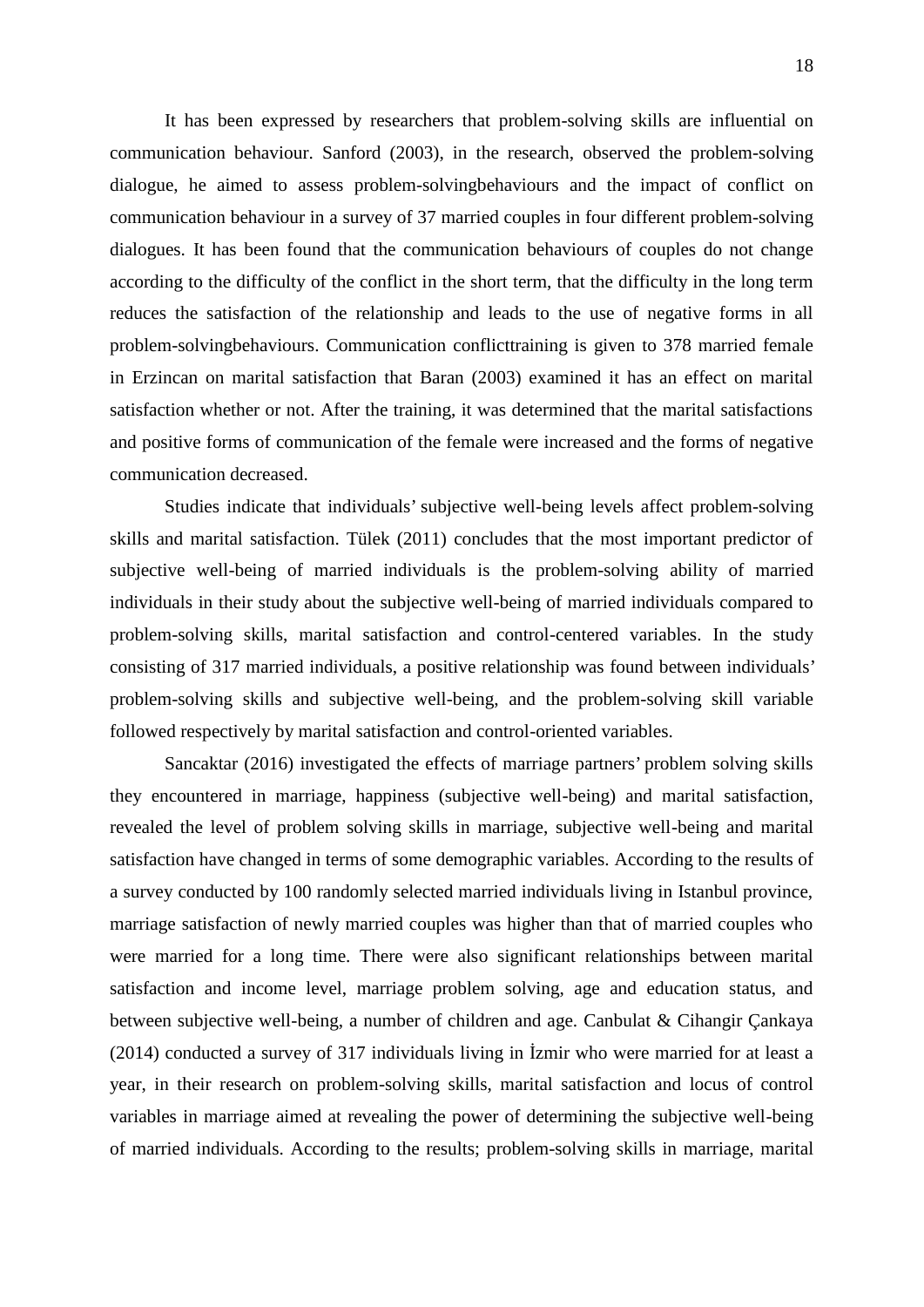satisfaction and control locus variables were found to be significant predictors of subjective well-being of married individuals.

There are various researches that suggest that psychological symptoms are effective on marital satisfaction. It is stated that the relationship between these two concepts is opposite. In other words, the low level of satisfaction from marriage leads to an increase in existing psychological symptoms while increasing psychological symptoms results with reduced marital satisfaction. Whisman (1999) stated that marital insensitivity is associated with major depression and posttraumatic stress disorder in female and dystonia in male. Bloch et al.(2009) found that depressive symptoms and higher levels of stress were higher in female with a poor relationship than in those with a good relationship. In parallel, Bookwala & Jacobs (2004) stated that marital satisfaction has a significant role in depressive mood. Whisman & Uebelacker (2009) found a bi-directional relationship between marital conflict and depression symptoms, both in female and male. According to this, while depression of spouses affects marital relationship negatively, deterioration of marital adjustment causes symptoms of depression in people. Again, in a comprehensive study by Whisman et al. (2004), it has been shown that the level of anxiety and depression and the level of spousal depression in a person can predict the level of marital satisfaction. It was found that depression negatively affected marital satisfaction and the effect of depression was found to be stronger than the anxiety.

Tutarel-K<sub>1</sub> lak  $\&$  Göztepe (2012) aimed to examine the relationships between demographic variables, emotional expression, depression, empathy with marital adjustment in 167 married persons. According to this, as the empathy scores increase, the score of marital satisfaction in marriage also increases. The increase in participants' depression scores showed that satisfaction from marriage is decreased. In a study conducted with 166 married couples with children in adolescence, the relationship between marital quality and depressive symptoms was examined, and the couples were evaluated again for one year later. It was seen that the quality of marriage was related to the depressive symptoms one year later and the effect was similar for both women and men. It was also found that the marital qualities of the spouses were related to their spouses' depressive symptoms a year later (Beach, Katz, Kim, & Brody, 2003).

Ta demir (2004) compared the marital satisfaction with cognitive distortions of couples with the questionnaires administered by 99 married couples living in the central districts of Istanbul province. Depression and anxiety affect marital satisfaction. I ilo lu (2006) compared the presence of violence, sociodemographic characteristics, spousal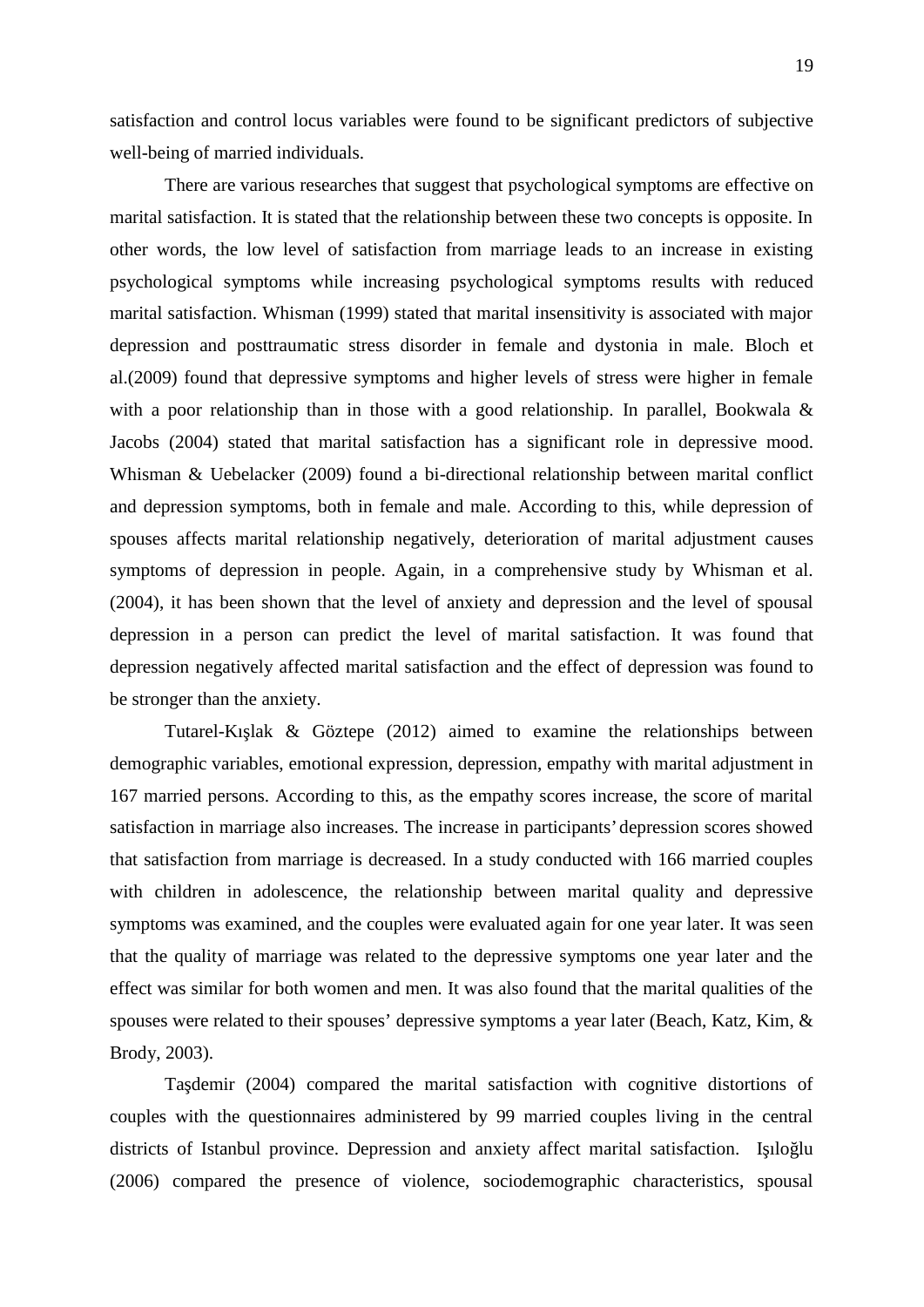adjustment, and severity of illnesses in marriage experiences of married women who were followed in the outpatient clinic for anxiety and depression. In the results of the research with 100 married female who applied to the psychiatric outpatient clinic of Bakırköy Psychiatry Hospital for anxiety or depression, it was found that the reasons for increased the violence were the loss of harmony between the couples and the increase of the anxiety and major depression tendency of the individuals.

In literature review studies about relationship of marital satisfaction with other psychological symptoms are rare. In a study by Lim (2000) conducted by Chinese-American and Chinese-Malaysian individuals, low marriage satisfaction for female and male was found to have a meaningful association with their spouses' somatization symptoms. Filsinger and Wilson (1983) showed that marital adjustment scores decreased as their level of anxiety increased and that social anxiety and marital adjustment were related.

Çilli et al., (2004), in the comparative studies of psychological symptoms of 68 housewives and 76 working married female they have found that anxiety, phobia, paranoid and somatization levels were significantly higher in housewives. According to findings, psychological symptoms in housewives are higher than working women, and psychological symptoms in both groups are closely related to total family income and education level.

A survey of 385 married individuals, 235 female and 150 male, interviewed in Istanbul's Beyo lu district, determined the attitudes of married people towards gender roles how to effect on their marital satisfactions and psychological well-being. According to the findings of the research; it has been found that marital status increases the level of psychological well-being and decreases marital satisfaction levels (Kaplan, 2016).

Kılıç (2012), examined the level of family functioning and the psychological characteristics of 100 married and 103 individuals who are to get divorced. The results of the comparison of two groups showed significant results and it was found that the married individuals got better scores from the family assessment scale. It was also found that the individuals who currently need psychological support have unhealthy family functions and the married individuals who to get divorced had higher scores than those who are married to the dimensions of depression, interpersonal sensitivity and hostility.

Psychological symptoms, problem-solving skills and marital satisfaction are thought to affect each other. Yüksel (2013) aims to examine the relationship between marital satisfaction and psychological symptoms and the ways in which coping stresses are used as an intermediary role for gender role attitudes and he made a research with 248 married female aged between 19 and 73. In the findings, it is concluded that there is a meaningful relationship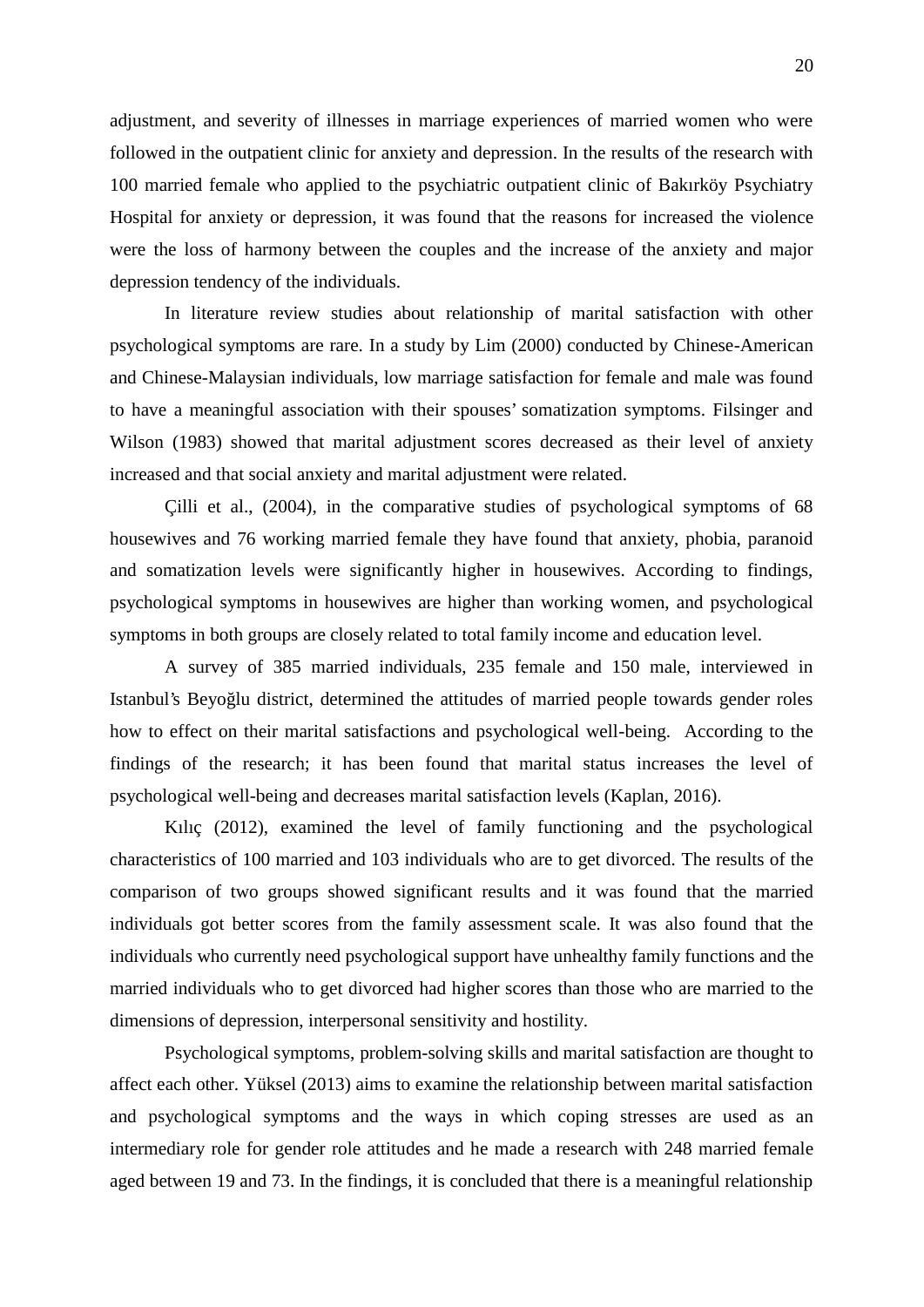between marital satisfaction and psychological symptoms of female. Psychological symptoms were found to increase in individuals whose marrital satisfaction decreased. In addition, the subservient and helpless approach to coping with stress was also seen as an intermediary role; It has been observed that female with low marital satisfaction tend to resort to submissive and desperate approaches to cope with stress, which in turn increases the psychological indications they have. Also, It has been seen that having an egalitarian gender role attitude in relation to marriage and psychopathology affects psychopathology level, but this effect was not as high as the mediator role feature. In addition, it has come to the conclusion that female using the self-confident approach dimension of problem-oriented coping strategies have a more egalitarian gender role attitude.

Jackman Cram, Dobson & Martin (2006) who examines the effects on problem solving behaviours of depression and marital conflicts, has constructed a study of four different groups of 17 people aged between 18 and 60 who have been married for at least one year. The groups were divided into depressive-conflicting, depressive, conflicting, and control groups. Problem-solving sessions have been applied to these pairs. Observations have shown that aggressive and less facilitating behaviours are seen in conflicted couples during problem solving.<br>Training of a total of 22 individuals as an experiment and control group in a study in

which the marital satisfaction of married mothers of a family education program, the problem solving ability in marriage and the effect on psychological well-being were examined and as a result that it was found that married mothers of this program developed marital satisfactions, problem-solving skills in marriage and psychological well-being (Akça Koca, 2013).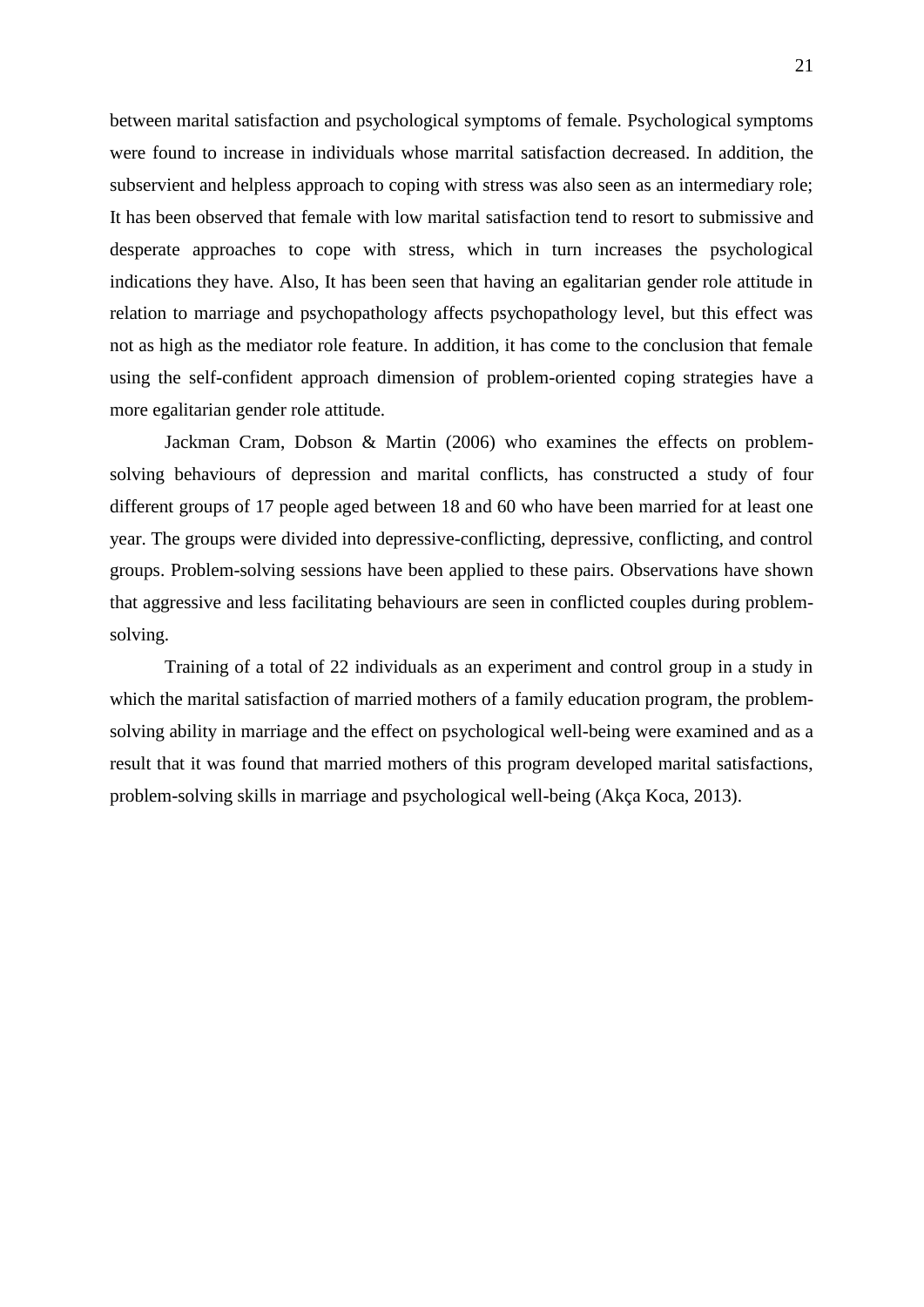### CHAPTER III

#### **METHOD**

In this section, reseach model, research universe and sampling, data collection instruments used to collect the data and the methods used in the statistical analysis will be given.

#### **3.1.Research Model**

The current study is correlational research. The correlational research method is used to determine relationships between variables and to predict outcomes (Karasar, 2000). In this study, the relationship between marital satisfaction, psychopathology and problem solving skills of married couples is examined.

#### **3.2.Research Sample**

This research consists of 100 resident of TRNC participants who have been married for at least for one year. Participation in the survey was provided on a voluntary basis, and participants were selected with convenience sampling from Lefko a-Girne.

### **3.3.Instruments**

The questionnare was formed from 5 parts. These are "Marrital Life Scale (MLS)", "Problem Solving Inventory (PSI)", "Symptom Checklist-90-Revised (SCL-90-R", "Wiesbaden Positive Psychotherapy and Family Therapy Inventory (WIPPF)" and "Personal Information Form" prepared by the researcher.

### **3.3.1.Personal Information Form (PIF)**

PIF developed by the researcher is a questionnaire consisting of questions about the participants' sociodemographic and marital characteristics. Participants were asked about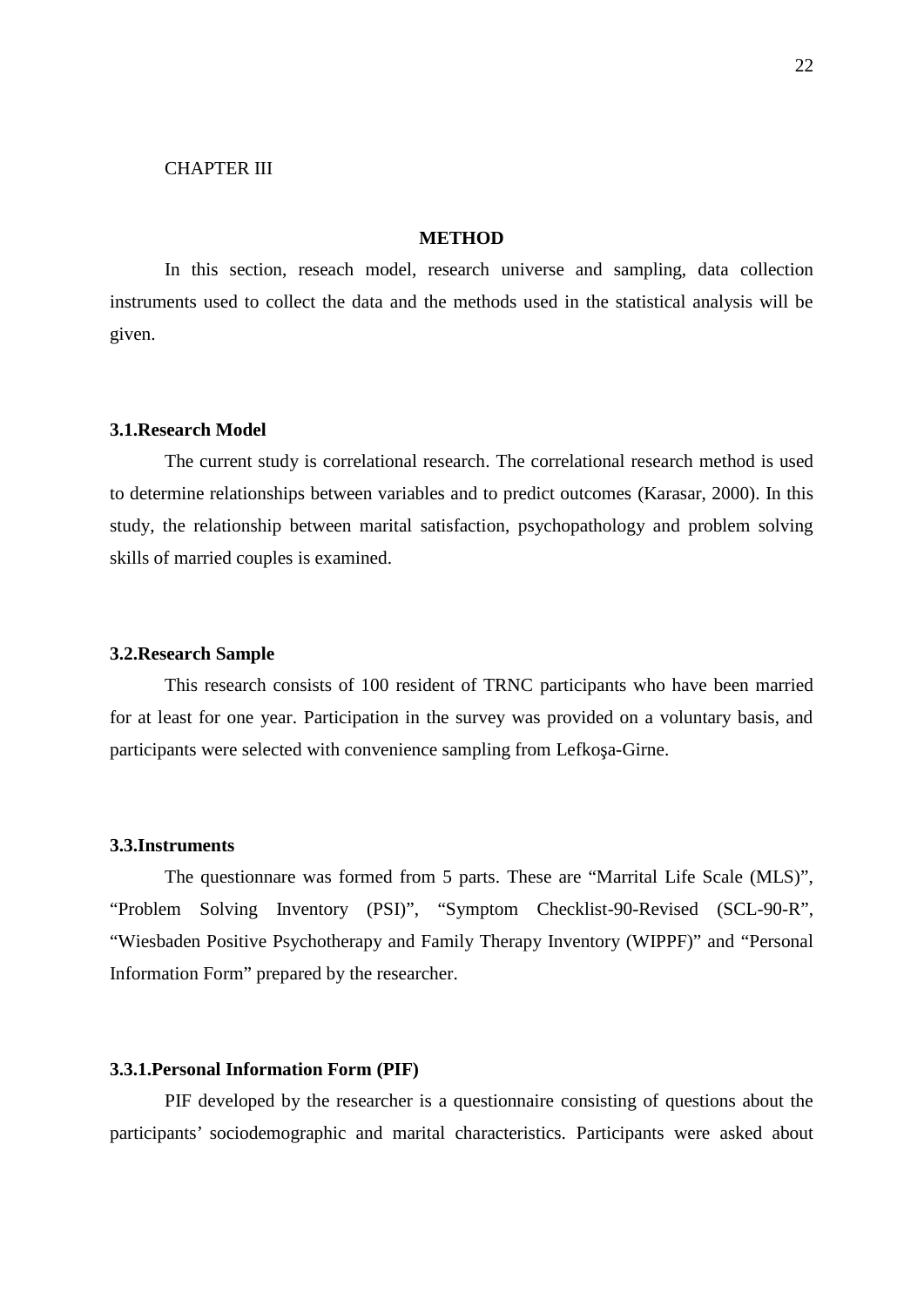gender, age, education status, education of the partner, mountly family income, marriage time, marriage age, marriage type, duration of the relation of the couple, number of children.

#### **3.3.2.Marital Life Scale (MLS)**

MLS was developed by Tezer in 1986 to measure the satisfaction from marriage in married individuals. The answers to be given to each item consist of "I absolutely disagree", "I disagree", "I am undecided", "I agree", "I absolutely agree" on a scale consisting of 10 questions with five-point Likert type. The lowest score that can be taken from this scale is 10 and the highest score is 50. A low score indicates that the level of satisfaction from marriage is low, the higher the score is, level of satisfaction from marriage is higher. In order to determine the validity of the scale, the scale was applied to married and divorced individuals. There was a significant difference between the mean scores of the groups on the scale ( $t =$ 6.23,  $p < 01$ ). The reliability coefficient of the scale was 0.85 and the Cronbach's alpha internal consistency coefficient was .88 in the male group and .91 in the female group by the testretest method. These findings indicate that scale is reliable (Tezer, 1996).

#### **3.3.3.Problem Solving Inventory (PSI)**

The purpose of the PSI is to determine how the individual perceives himself/herself in problem solving skills. It is a measure of self evaluation. It was developed by Heppner and Peterson (1982), Turkish version of scale was realized by Heppner, ahin and ahin in 1993. It is a Likert type scale consisting of 35 items. The answers given are 1-6 points. Items 9, 22, 29 are excluded from the scoring and 1, 2, 3, 4, 11, 13, 14, 15, 17, 21, 25, 26, 30, 34. are scored in reverse. The score range is 32-192. The high scores on the total scores indicate that the individual perceives him/herself insufficient in problem solving. The Cronbach Alpha internal consistency coefficient was .90 for all scales, and the coefficients obtained for subscales ranged from .72 to .85. It consists of six subscales. These;

**1. Sub-Dimension: Impulsive Style;** is that the mind moves with the first thought to solve it when the individual has a problem.

**2. Sub-Dimension:Reflective Style;** involves weighing, measuring, and comparing the results of options while trying to decide on problem solving.

**3. Sub-Dimension:Avoidant Style;** measures whether the individual thinks in detail about the solve of problem.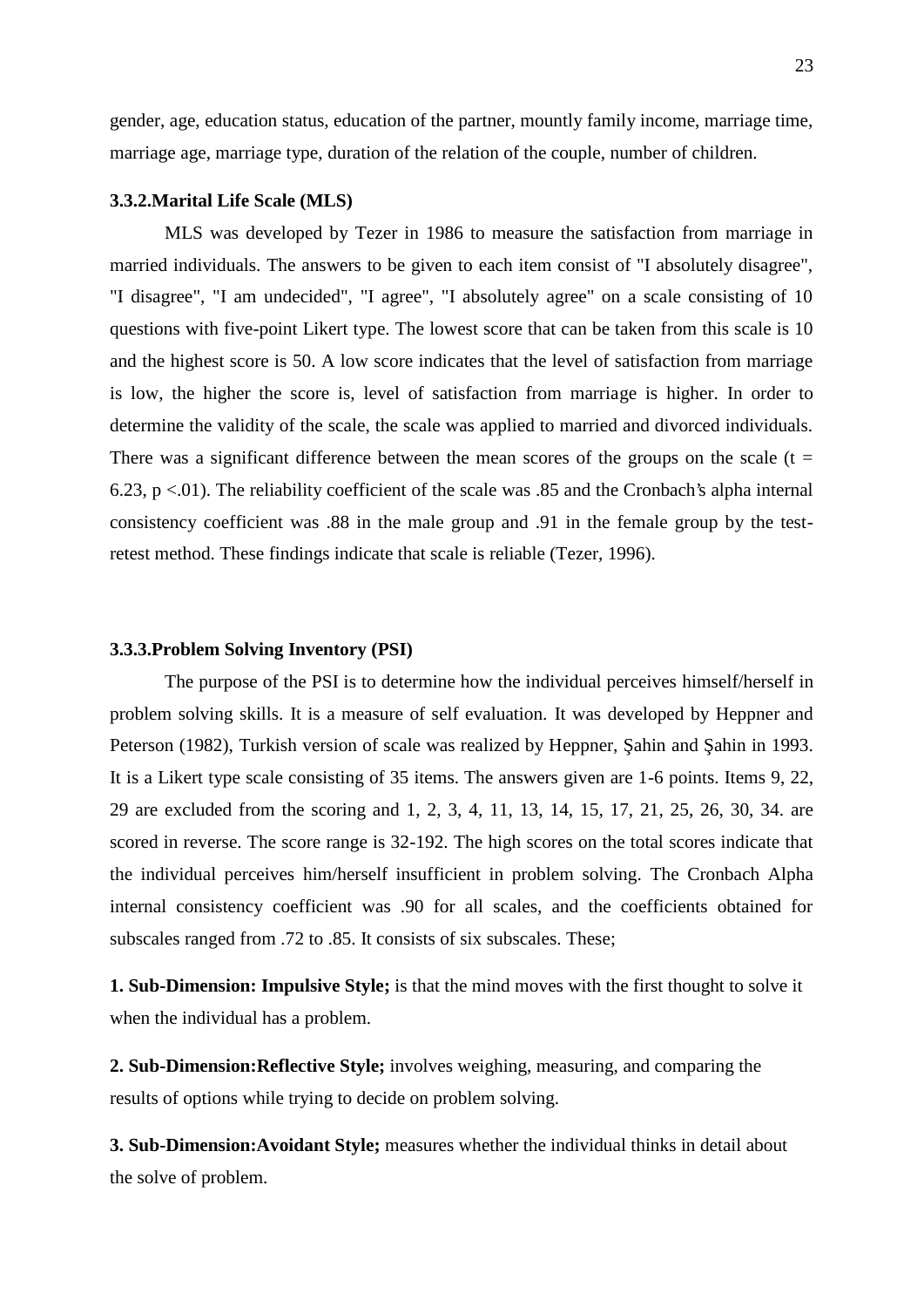**4. Sub-Dimension:Monitoring;** measures whether the individual compares to the outcome after testing a particular method in a problem solving.

**5. Sub-Dimension:Problem-solving Confidence;** Explains one's self-confidence in problem solving.

**6. Sub-Dimension:Planfulness;** It measures whether the individual has reached a solution by evaluating the present data in a planned way to solve a problem.

#### **3.3.4.Symptom Checklist-90-Revised (SCL-90-R)**

In this study, SCL-90-R was used to collect data on participants' general psychopathology levels. SCL-90 was first adapted to Turkish by Kılıç (1987) in Turkey, developed in 1976 by Derogatis et al. Validity and reliability studies were conducted by Da (1991). This scale, consisting of 90 items, which the quiche tries to evaluate psychological distress on a scale of 0-4, consists of 10 subscales: somatization, obsessive-compulsive disorder, interpersonal sensitivity, depression, anxiety, hostility, phobic anxiety, paranoid ideation, psychoticism and additional scale (guilt, eating and sleeping disorders) (Öner, 1997). A general average score is calculated, which is calculated by the average score of each subtest and the total average of all subtests.Accordingly, the average value for each subtest is 1 and average value for the overall rating score 0.50 is considered normal. It is assumed that the general evaluation score is a moderate problem between 0.50 and 1.00, and that there is a high level of problem over 1 (Da, 1991).

### **3.3.5. Wiesbaden Inventory of Positive Psychotherapy and Family Therapy (WIPPF)**

WIPPF is an inventory developed by Peseschkian and Deidenbach (1988). It is a 4 point Likert type scale consist of 88 items. It measures concepts of positive psychotherapy such as primary and secondary capacities, conflict reactions and model dimensions. WIPPF is implemented at the beginning of the consultation process and at certain intervals every client and evaluate the analysis of the client's situation and in the follow-up of the development of talents. Application time is 20-30 minutes.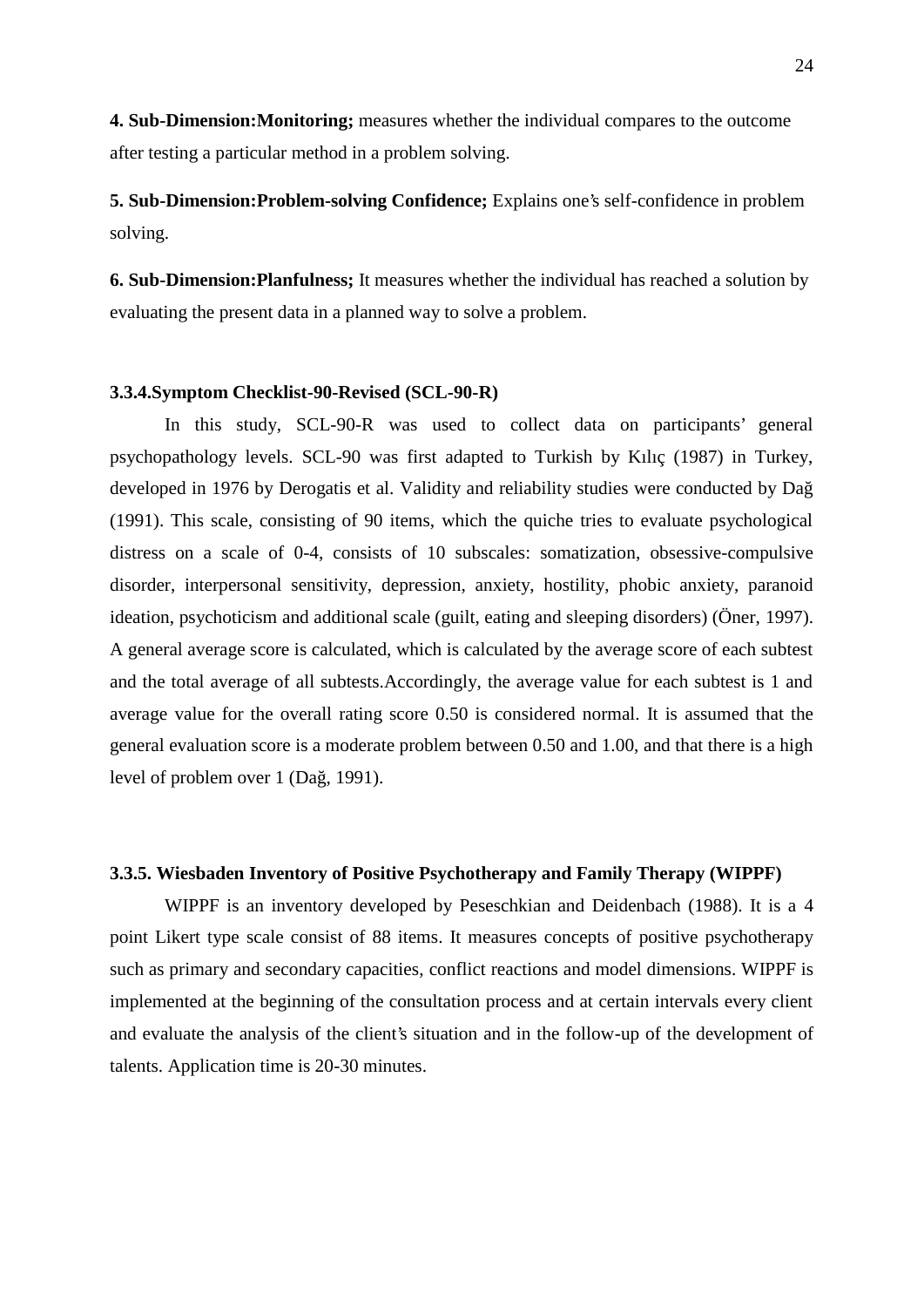### **3.4.Data Collection and Analysis**

The questionnare and the Information and Consent Forms were given to the participanst in a closed envelope and recollected again in closed envelopes two days later.

The data collected in the study were analyzed using the SPSS 21 statistical program. First of all, T-test was conducted to analyze how marital satisfaction levels, problem solving skills and psychopathology differ according to gender. In the second stage, Pearson Correlation analysis was conducted to determine the relationship between marital satisfaction and psychopathology, problem solving skills, reaction types and problem solving skills.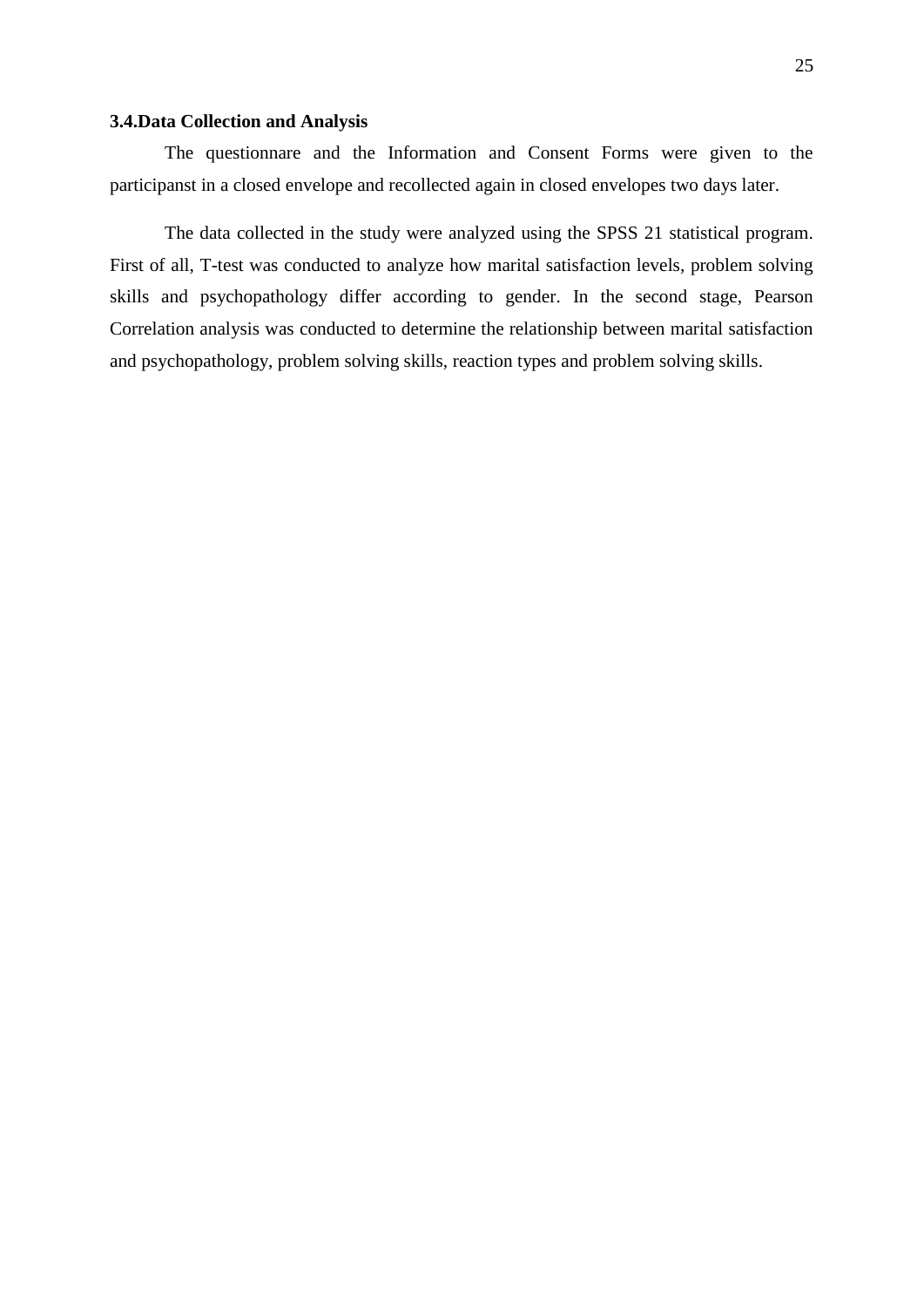# CHAPTER IV

# **RESULTS**

This study was conducted to investigate whether there is a significant relationship between marital satisfaction, psychopathology and problem solving skills of married individuals. The data were analyzed using the SPSS 21 statistical program. Findings of the analysis are demonstrated in the tables.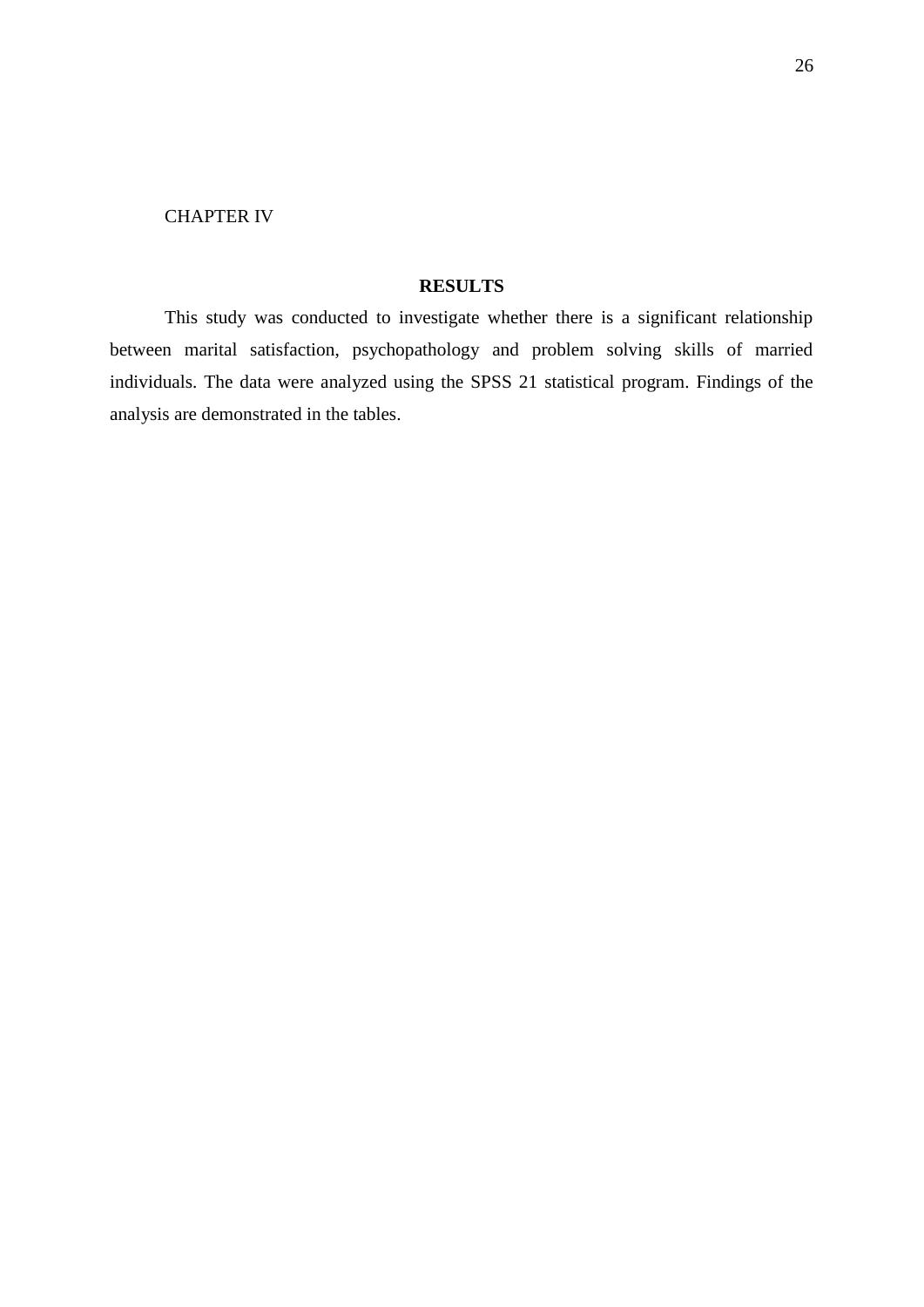# **Table1**

*Sociodemographic characteristics of the participants*

| <b>Characteristic</b>           | $\mathbf n$       | $\%$  |
|---------------------------------|-------------------|-------|
| <b>Gender</b>                   |                   |       |
| Female                          | 56                | 56,0  |
| Male                            | 44                | 44,0  |
| Total                           | 100               | 100,0 |
| <b>Education status</b>         |                   |       |
| Elementary                      | $\overline{4}$    | 4,0   |
| Secondary                       | 5                 | 5,0   |
|                                 | High school<br>30 | 30,0  |
| University                      | 53                | 53,0  |
| Master                          | 8                 | 8,0   |
| Total                           | 100               | 100,0 |
| <b>Education of the partner</b> |                   |       |
| Elementary                      | 5                 | 5,0   |
| Secondary                       | $\overline{3}$    | 3,0   |
| High school                     | 35                | 35,0  |
| University                      | 50                | 50,0  |
| Master                          | $\overline{7}$    | 7,0   |
| Total                           | 100               | 100,0 |
| <b>Mountly family income</b>    |                   |       |
| 1800-                           | 3                 | 3,0   |
| 1800-4000                       | 52                | 52,0  |
| 4000-10000                      | 43                | 43,0  |
| $10000+$                        | $\overline{2}$    | 2,0   |
| Total                           | 100               | 100,0 |
| <b>Marriage type</b>            |                   |       |
| Love/by flirting                | 82                | 82,0  |
| Arranged/willingly              | 17                | 17,0  |
| Arranged/unwillingly            | $\mathbf{1}$      | 1,0   |
| Total                           | 100               | 100,0 |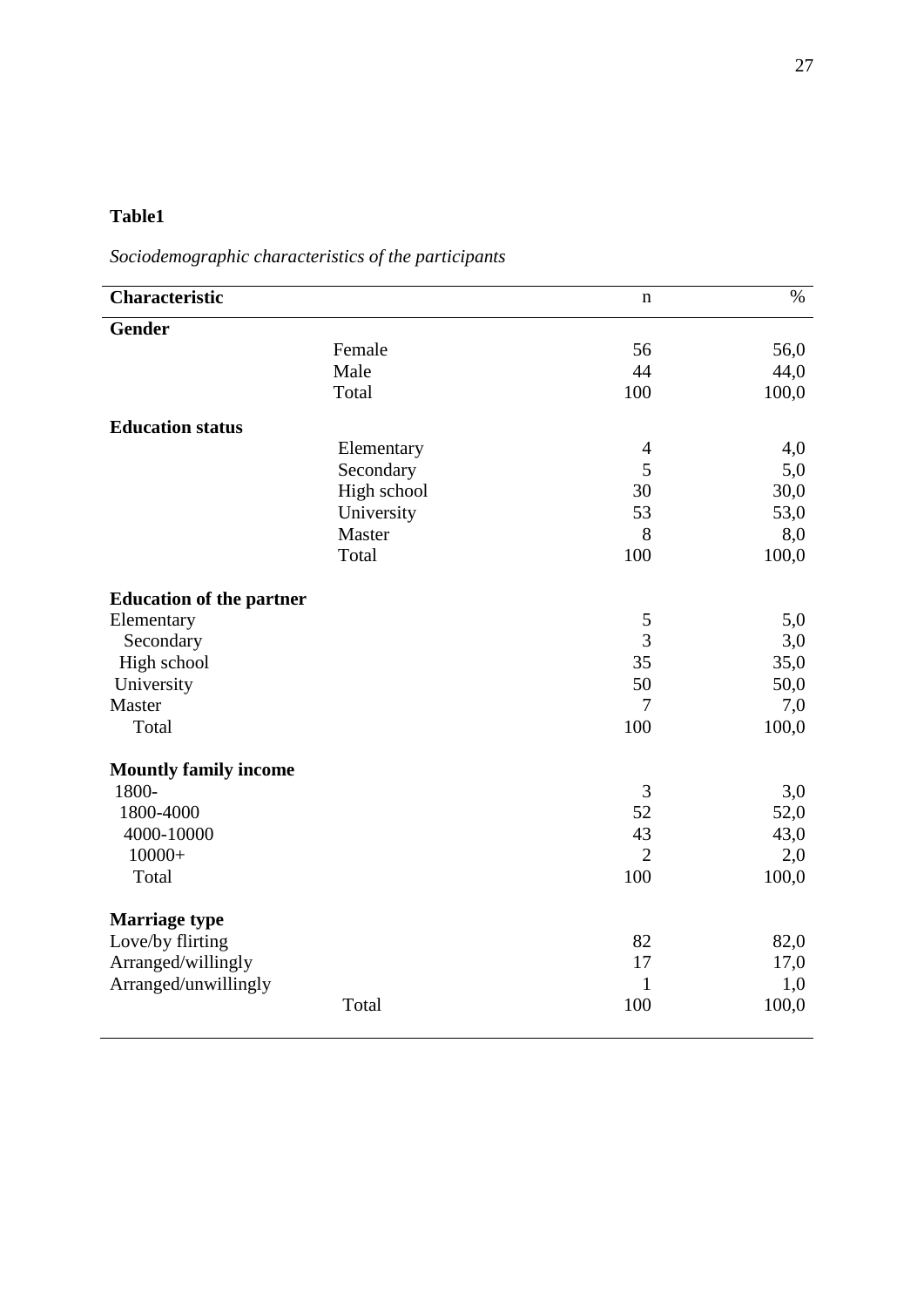In this study, there are 56 (56%) female and 44 (44%) male participants. 4 (4%) of the participants were graduate of elementary school, 5 (5%) secondary, 30 (30%) high school, 53 (53%) university and 8 (8%) were graduate of master education. The education of the partner of participants were as 5 (5%) of elementary, 3 (3%) of secondary, 35 (35%) of high school, 50 (50%) of university, 7 (7%) of master. 3 (3%) of the participants mentioned their mountly family income as lower than1800, 52 (52%) participants between 1800-4000, 43 (43%) participants between 4000-10000, 2 (2%) participants higher than 10000.When the marriage types of the individuals were investigated, it was seen that 82 (82%) of the participats married love/by flirting, 17 (17%) married arranged/willingly, 1 (1%) married arranged/unwillingly.

The mean age of the participants was  $32,15 \pm 9.60$  (20-71). The mean of marriage time was  $7,59 \pm 8,86$  (1-40). The mean of age at marriage was  $24,59 \pm 4,12$  (16-40). The mean of duration of relationship of the partners is  $2.97 \pm 2.24$  (1-10) years. The mean number of children of participants was  $0.88 \pm 1.05$  (0-4).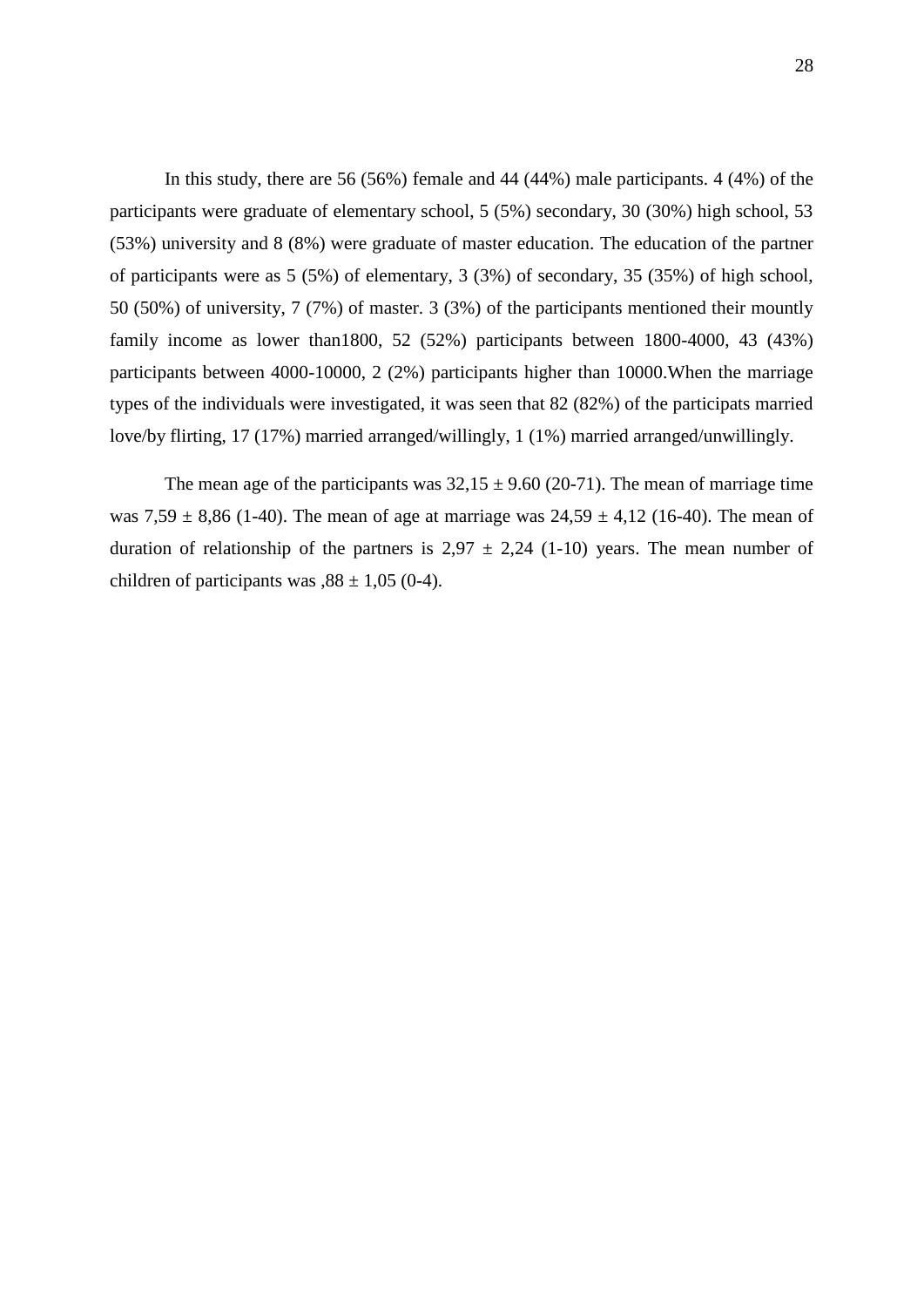## **Table 2a**

*Comparison of the mean scores of MLS total of the participants by gender*

|           | Gender | n  | М     | <b>SD</b> |       |      |      |
|-----------|--------|----|-------|-----------|-------|------|------|
| MLS total | Female | 56 | 34,84 | 5,31      | 4,891 | ,029 | ,329 |
|           | Male   | 44 | 35,73 | 3,16      |       |      |      |

Independent samples t-test was conducted to compare mean scores of MLS total with gender. There is no statistically significant difference in scores MLS total according to gender  $(p > 0.05)$ .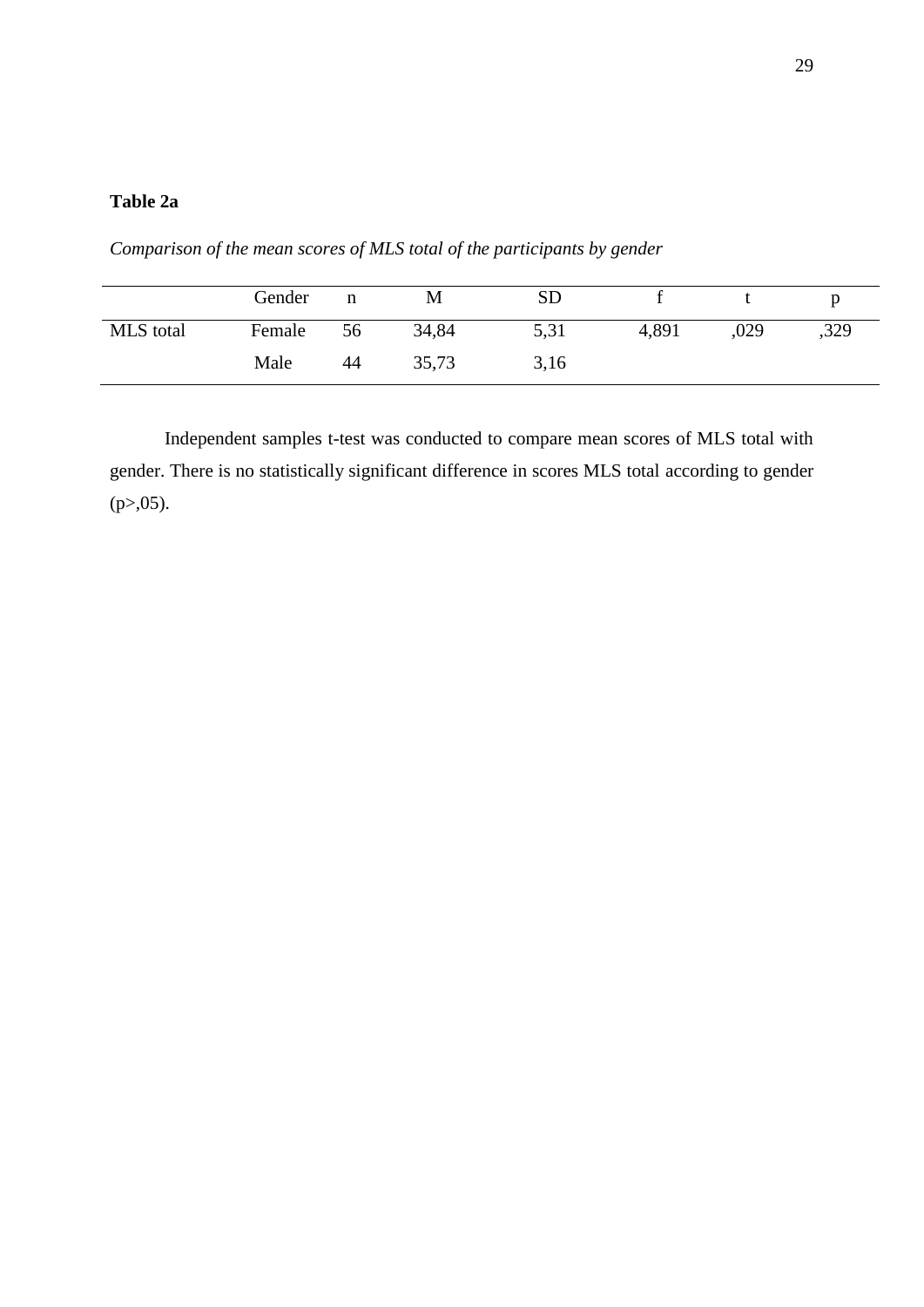### **Table 2b**

|             | Gender         | $\mathbf n$ | M          | <b>SD</b>  | f     | t    | p    |
|-------------|----------------|-------------|------------|------------|-------|------|------|
| <b>SOMA</b> | Female<br>Male | 56<br>44    | ,67<br>,64 | ,51<br>,42 | ,465  | ,496 | ,737 |
| <b>OCD</b>  | Female<br>Male | 56<br>44    | ,94<br>,92 | ,76<br>,73 | ,000  | ,983 | ,904 |
| <b>INT</b>  | Female<br>Male | 56<br>44    | ,90<br>,68 | ,74<br>,67 | 1,248 | ,267 | ,136 |
| <b>DEPR</b> | Female<br>Male | 56<br>44    | ,83<br>,64 | ,69<br>,56 | ,097  | ,756 | ,152 |
| <b>ANX</b>  | Female<br>Male | 56<br>44    | ,68<br>,59 | ,58<br>,49 | ,352  | ,554 | ,401 |
| <b>HOST</b> | Female<br>Male | 56<br>44    | ,99<br>,94 | ,80<br>,74 | ,041  | ,839 | ,751 |
| <b>PHOB</b> | Female<br>Male | 56<br>44    | ,33<br>,26 | ,39<br>,38 | ,110  | ,741 | ,394 |
| <b>PARA</b> | Female<br>Male | 56<br>44    | ,85<br>,88 | ,68<br>,75 | 1,528 | ,219 | ,864 |
| <b>PSYC</b> | Female<br>Male | 56<br>44    | ,42<br>,40 | ,43<br>,45 | ,009  | ,925 | ,865 |
| AI          | Female<br>Male | 56<br>44    | ,99<br>,79 | ,74<br>,58 | ,672  | ,414 | ,135 |
| <b>GSI</b>  | Female<br>Male | 56<br>44    | ,76<br>,67 | ,53<br>,48 | ,054  | ,818 | ,356 |

*Comparison of the mean scores of SCL-90-R subscales by gender*

*SOMA* Somatization, *OCD* Obsessive-Compulsive Disorder*, INT* Interpersonal Sensitivity, *DEPR* Depression, *ANX* Anxiety, *HOST* Hostility*, PHOB* Phobic Anxiety, *PARA* Paranoid Idetion, *PSY* Psychoticism, *AI* Additional Items, *GSI* Global Severity Index.

When mean scores of SCL-90 subscales of the participants were compared according to gender by independent samples t-test analyses, no significant difference was found  $(p>0.05)$ .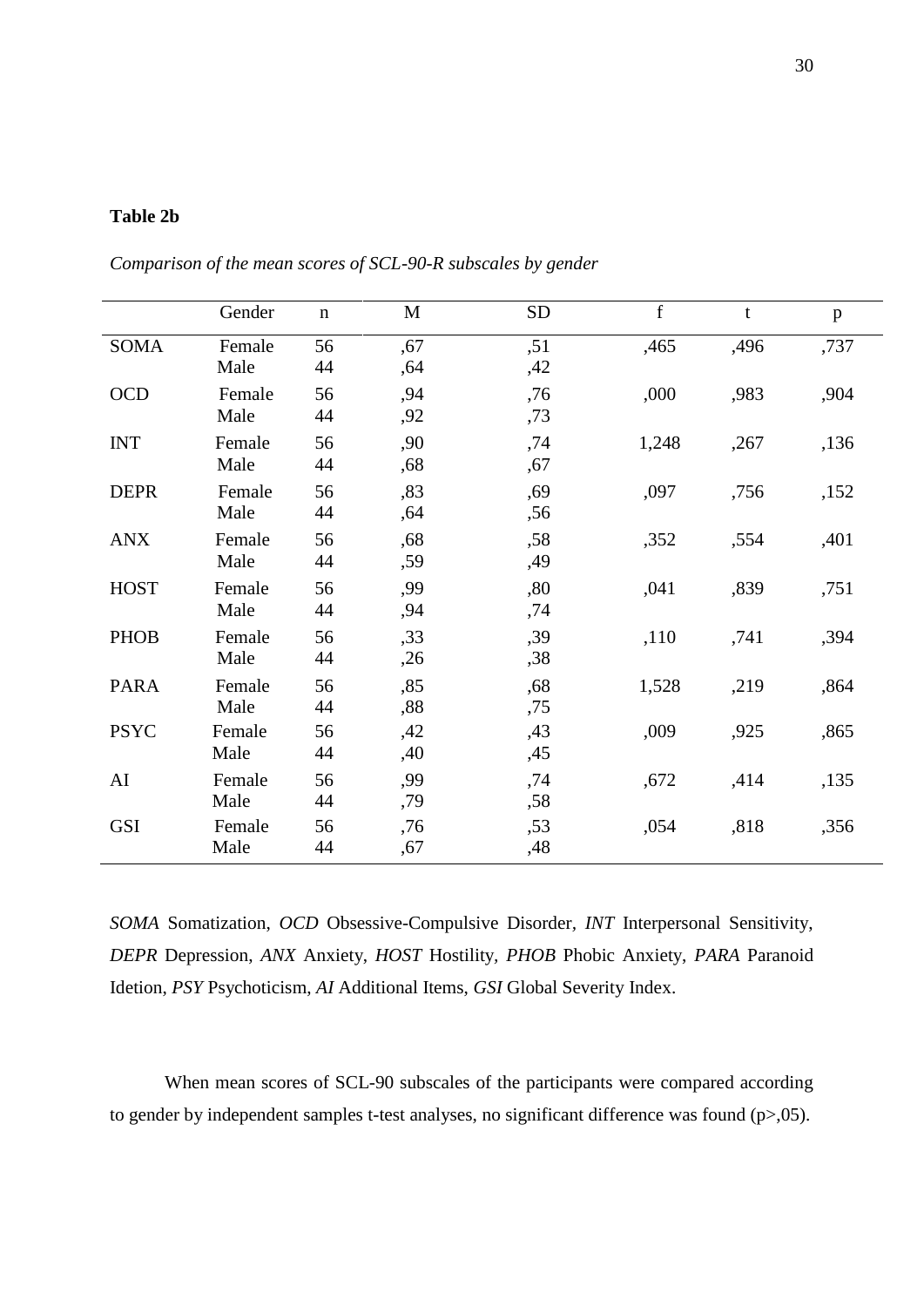## **Table 2c**

| Comparison of the mean scores of PSI subscales by gender |  |  |  |  |
|----------------------------------------------------------|--|--|--|--|
|                                                          |  |  |  |  |

| Gender                               | $\mathbf n$ | M     | <b>SD</b> | f     | t    | p    |
|--------------------------------------|-------------|-------|-----------|-------|------|------|
| <b>Impulsive Style Female</b>        | 56          | 29,29 | 5,79      | ,309  | ,580 | ,235 |
| Male                                 | 44          | 30,68 | 5,83      |       |      |      |
| Reflective StyleFemale               | 56          | 11,29 | 4,45      | ,174  | ,678 | ,672 |
| Male                                 | 44          | 10,91 | 4,35      |       |      |      |
| <b>Avoidant Style Female</b>         | 56          | 13,86 | 5,00      | ,048  | ,828 | ,165 |
| Male                                 | 44          | 12,45 | 4,95      |       |      |      |
| MonitoringFemale                     | 56          | 6,82  | 3,39      | 3,669 | ,058 | ,370 |
| Male                                 | 44          | 6,27  | 2,48      |       |      |      |
| Problem-Solving Confidence<br>Female | 56          | 14,77 | 5,67      | 1,067 | ,304 | ,140 |
| Male                                 | 44          | 13,16 | 4,96      |       |      |      |
| <b>Planfulness Female</b>            | 56          | 8,91  | 3,61      | ,074  | ,786 | ,799 |
| Male                                 | 44          | 8,73  | 3,50      |       |      |      |

When mean scores of PSI subscales of participants were compared according to gender by independent samples t-test analysis, no significant difference found (p>,05).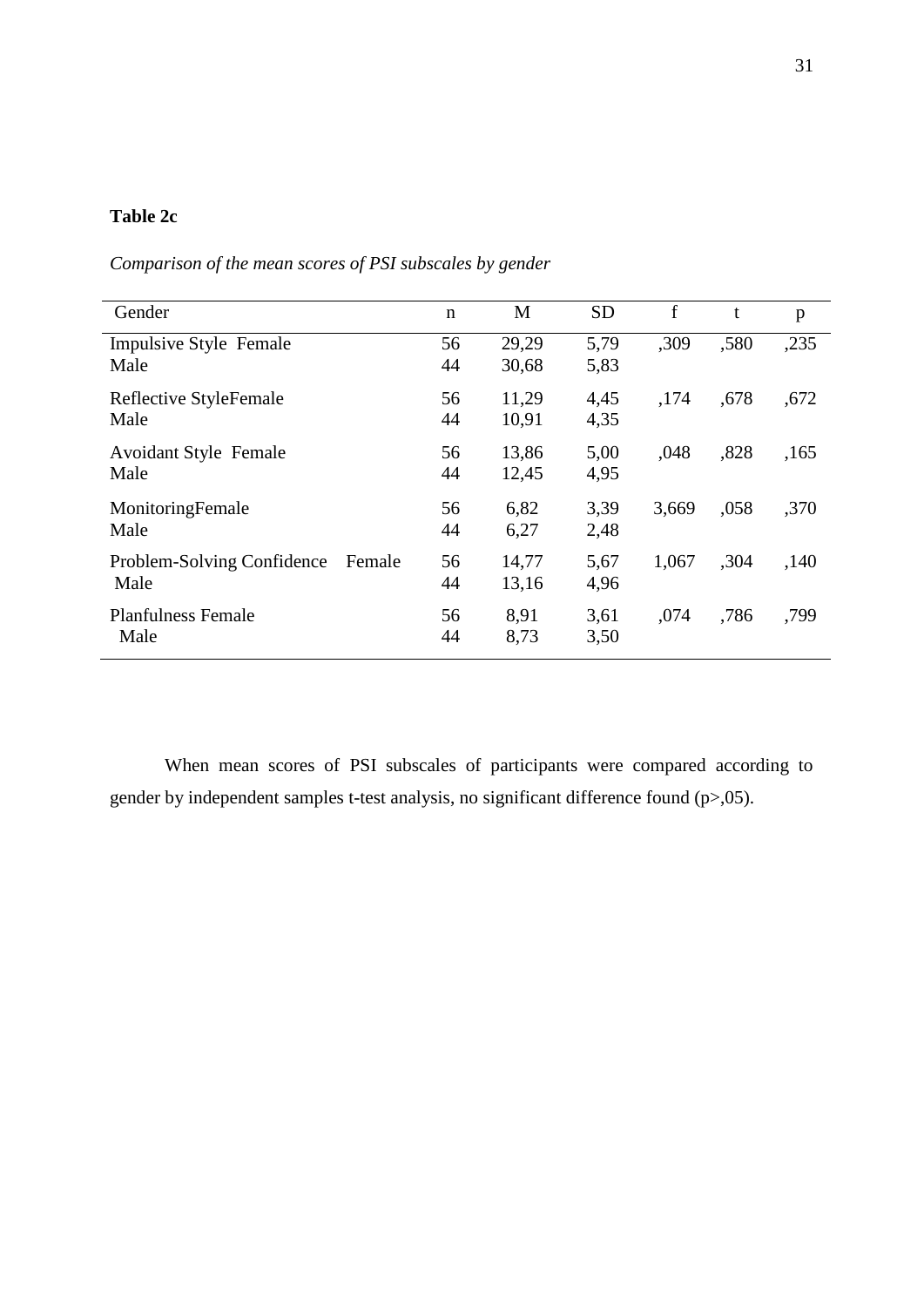#### **Table 3a**

|             | $\mathbf{r}$       | $\mathbf{P}$ |
|-------------|--------------------|--------------|
| <b>SOMA</b> | $-172$             | ,088         |
| <b>OCD</b>  | $-.291$            | $,003*$      |
| <b>INT</b>  | $-315$             | $,001*$      |
| <b>DEPR</b> | $-337$             | $,001*$      |
| <b>ANX</b>  | $-.302$            | $,002*$      |
| <b>HOST</b> | $-.259$            | $,009*$      |
| <b>PHOB</b> | $-311$             | $,002*$      |
| <b>PARA</b> | $-.257$            | $,010*$      |
| <b>PSYC</b> | $-312$             | $,002*$      |
| AI          | $-104$             | ,302         |
| <b>GSI</b>  | $-.331$            | $,001*$      |
|             | SCL-90-R subscales |              |

*Correlation of mean scores of MLS total and SCL-90-R subscales*

**\*p≤0.05 \*\*p<0.01**

When the relationship of MLS total score with subscale scores of SCL-90 was investigated with Pearson correlation analysis, significant correlation between obsessive compulsive disorder (r=-,291 p<,01), interpersonel sensitivity (r=-,315 p<,01), depression r=-,337 p <,01), anxiety (r=-,301 p <,01), hostility (r=-,259 p <,01), phobic anxiety (r=-,311 p<,01), paranoid ideation (r=-,257 p<,01), psychotizm (r=-,312 p<,01) and global severity index  $(r=-,331 \text{ p}\ll0.01)$  was found. There is no relationship between the scores of MLS total and the somatization and additional items subscales of SCL-90. The psychopathology of individuals increases, marital satisfaction decreases.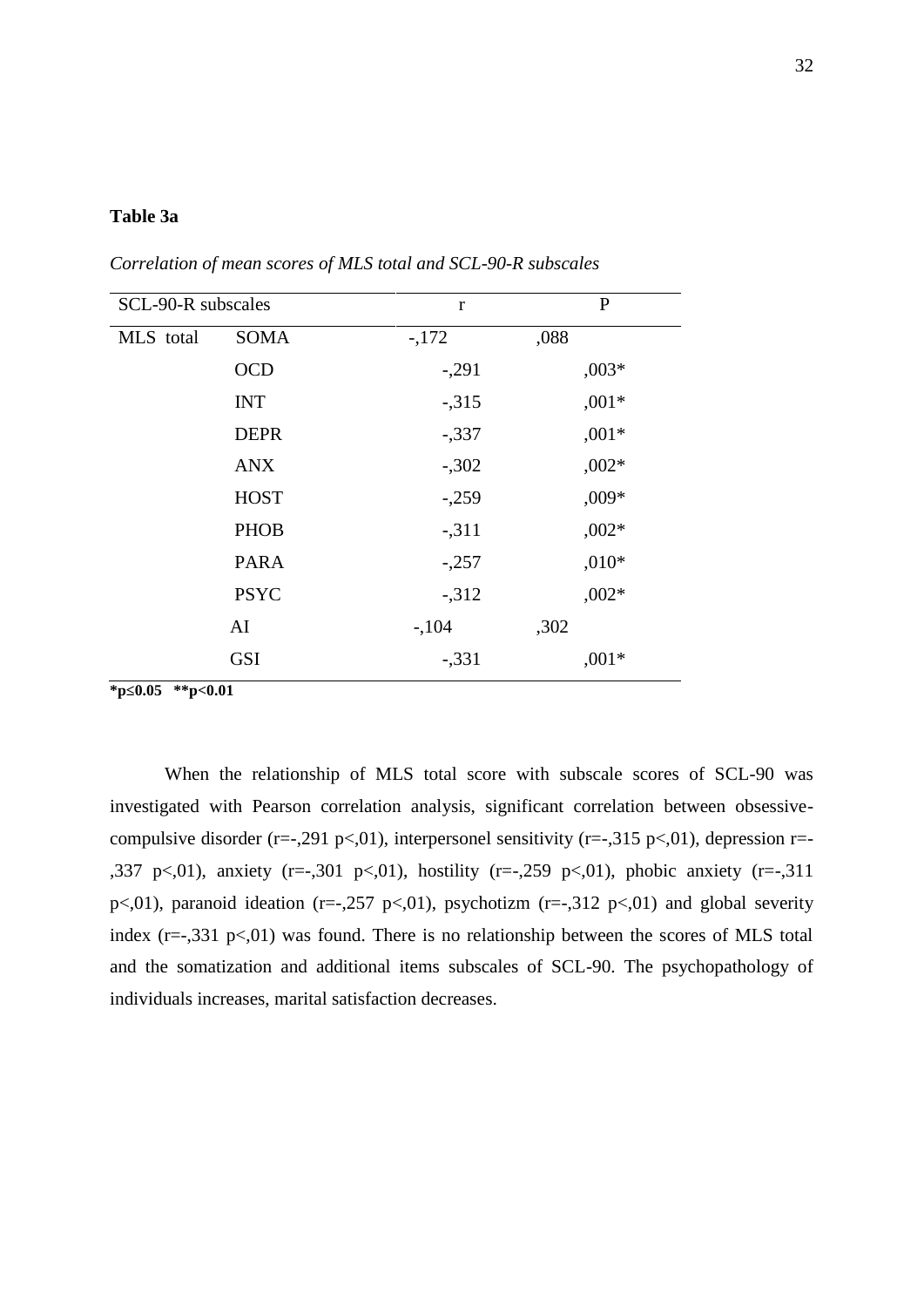#### **Table3b**

|                            | <b>PSI</b> subscales   | R       | p       |
|----------------------------|------------------------|---------|---------|
| <b>MLS</b> total           | <b>Impulsive Style</b> | $-.222$ | $,026*$ |
| Reflective Style           |                        | $-.096$ | ,344    |
|                            | <b>Avoidant Style</b>  | $-112$  | ,265    |
| Monitoring                 |                        | $-175$  | ,082    |
| Problem-solving Confidence |                        | $-.260$ | $,009*$ |
| Planfulness                |                        | $-.077$ | ,445    |

*Correlation of mean scores of MLS total and PSI subscales*

**\*p≤0.05 \*\*p<0.01**

When the correlation of mean scores of MLS total with PSI subscales score was investigated with Pearson correlation analysis, significant weak negative correlation was found between the MLS total scores with impulsive style subscale  $(r=-,222^*, p<,05)$  and the problem-solving confidence  $(r=-,260^{**}, p<,01)$  of PSI. According to the findings obtained, as the haste and self-confident in the solution of the problem increases, the satisfaction from the marriage decrease. There is no significant relationship between reflective style, avoidant style, monitoring, planfulness and marital satisfaction.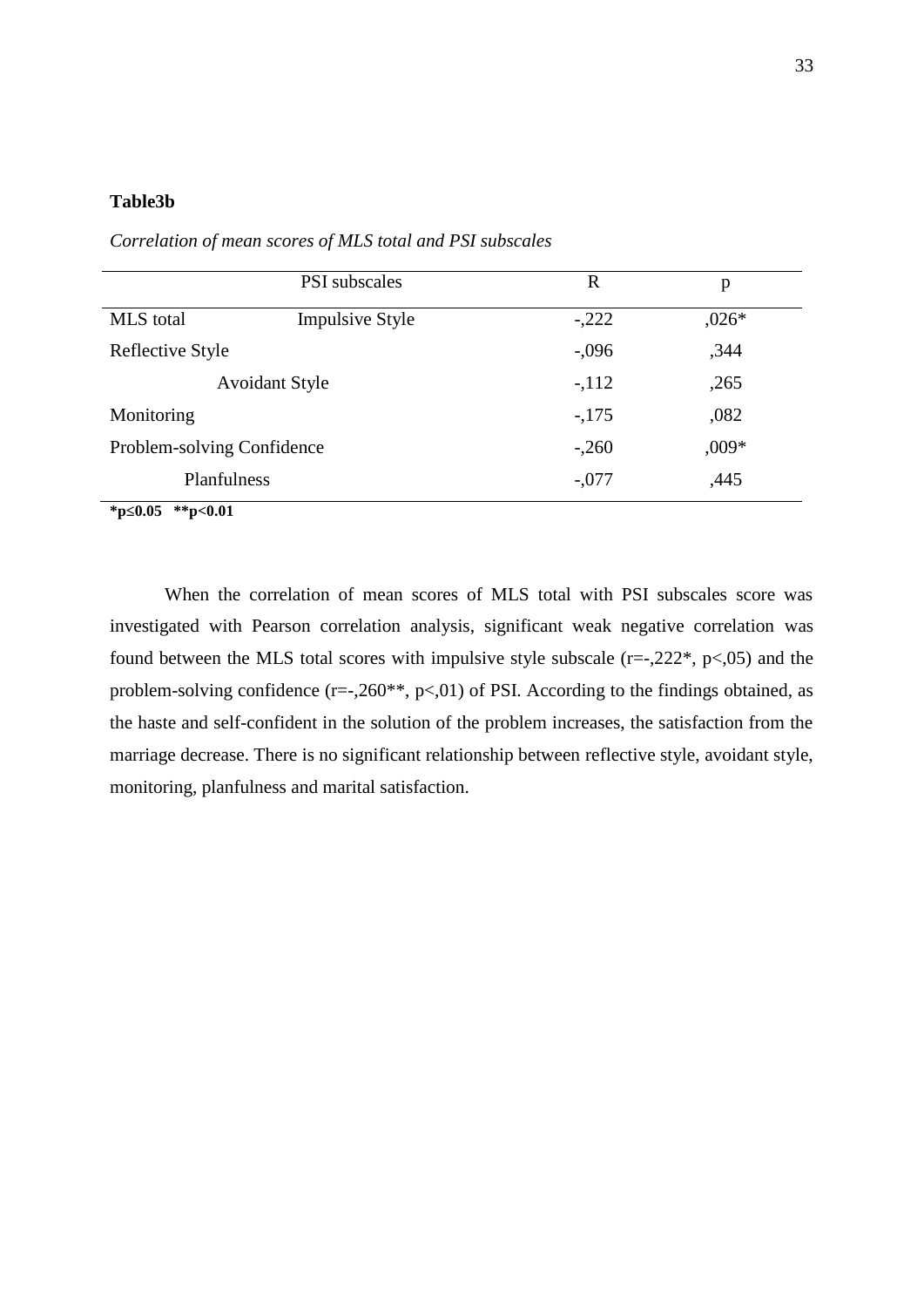#### **Table3c**

Reaction Type r p MLS total Body Achievement Contact Fantasy -,145 ,082 -,210 -,023 ,151 ,418 ,036\* ,820

*Correlation of mean scores of MLS total and conflict reaction (body, performance, contact, fantasy) scores of WIPPF.*

**\*p≤0.05 \*\*p<0.01**

Table 3c shows that there is a significant weak negative correlation between marital satisfaction and contact dimension of conflict reaction (r=-,210\* p<,05). As conflict reaction given in the direction of contact increases, the satisfaction from marriage decreases. There was no significant relationship between marital satisfaction and other reaction types such as body, achievement, and fantasy dimension.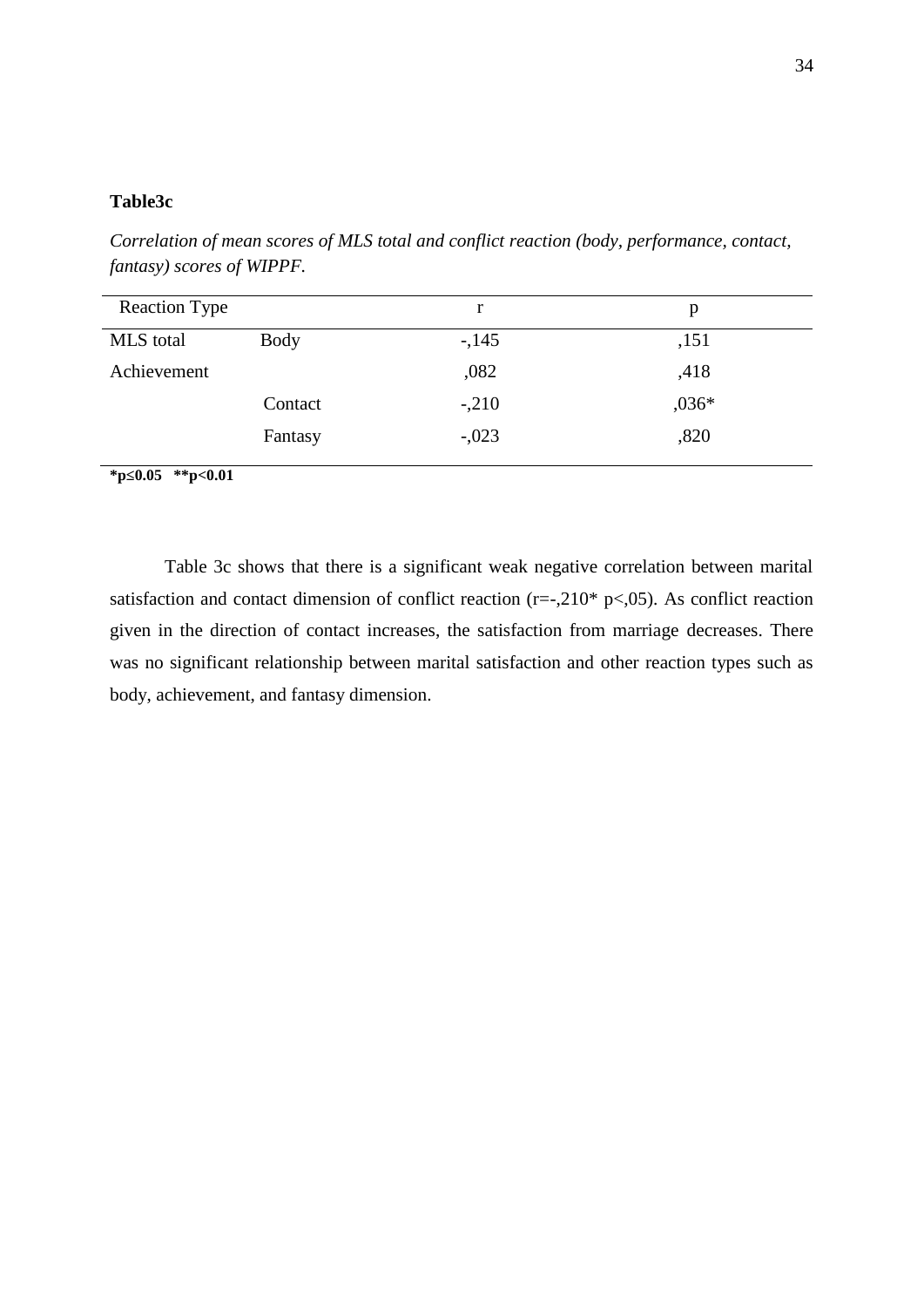## **Table3d**

*Correlation of mean conflict reaction types in WIPPF and PSI subscales*

| PSI subscales                  | $\bf r$  | p        |
|--------------------------------|----------|----------|
| <b>BodyImpulsive Style</b>     | ,107     | ,289     |
| Reflective Style               | ,164     | ,104     |
| <b>Avoidant Style</b>          | ,143     | ,155     |
| Monitoring                     | ,032     | ,751     |
| Problem-solving Confidence     | ,043     | ,670     |
| Planfulness                    | ,009     | ,930     |
| AchievementImpulsive Style     | ,079     | ,434     |
| Reflective Style               | $-165$   | ,101     |
| <b>Avoidant Style</b>          | $-150$   | ,137     |
| Monitoring                     | $-417$   | $,000**$ |
| Problem-solving Confidence     | $-341$   | $,001*$  |
| Planfulness                    | $-.292$  | $,003*$  |
| <b>Contact Impulsive Style</b> | ,138     | ,171     |
| Reflective Style               | $-0.089$ | ,381     |
| <b>Avoidant Style</b>          | ,164     | ,102     |
| Monitoring                     | $-124$   | ,218     |
| Problem-solving Confidence     | ,059     | ,560     |
| Planfulness                    | $-.013$  | ,895     |
| FantasyImpulsive Style         | $-0.079$ | ,437     |
| Reflective Style               | $-.257$  | $,010*$  |
| <b>Avoidant Style</b>          | ,097     | ,337     |
| Monitoring                     | $-.335$  | $,001*$  |
| Problem-solving Confidence     | $-.240$  | $,016*$  |
| Planfulness                    | $-.274$  | $,006*$  |

**\*p≤0.05 \*\*p<0.01**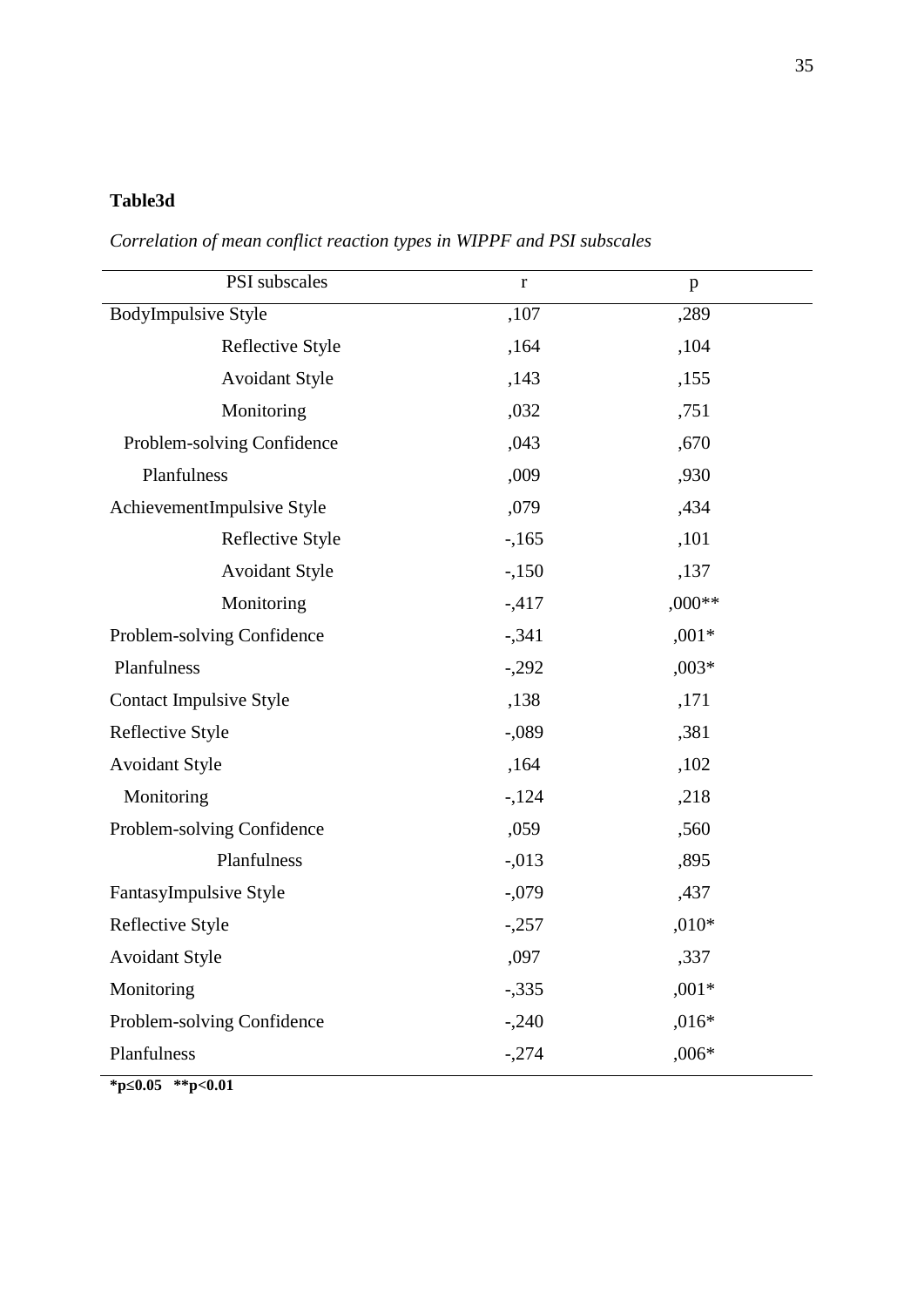When correlation of mean scores of conflict reaction types in WIPPF and subscales score of PSI is investigated with Pearson correlation analysis, negative significant moderate correlation were found between the monitoring  $(r=-,417, p<,01)$ , problem-solving confidence  $(r=-,341 \text{ p} < 0.01)$ , planfulness  $(r=-,292 \text{ p} < 0.01)$  with achievement dimension. That is, as the monitoring,problem-solving confidence, planfulness increases in the individuals, the achievementreaction types decreases. According to the results of Table3d, there is no significant relationship between body and contact scores of problem solving skills.

When the relationships of conflict reaction in the fantasy dimension is examined with problem-solving styles, negative significant weak correlation were found withreflective style  $(r=-0.257 \text{ p} < 0.01)$ , problem-solving confidence  $(r=-0.240 \text{ p} < 0.05)$ , planfulness  $(r=-0.274 \text{ p} < 0.01)$ with fantasy dimension. As the reflective,problem-solving confidence, planfulness to problem solving increases, the fantasy dimension will decrease. There was no significant relationship between fantasy dimension and impulsive style, avoidant style. Moderate negative relationships were found between monitoring  $(r=-0.335 \text{ p} < 0.01)$ . In this case the fantasy dimension will decrease, monitoring increases.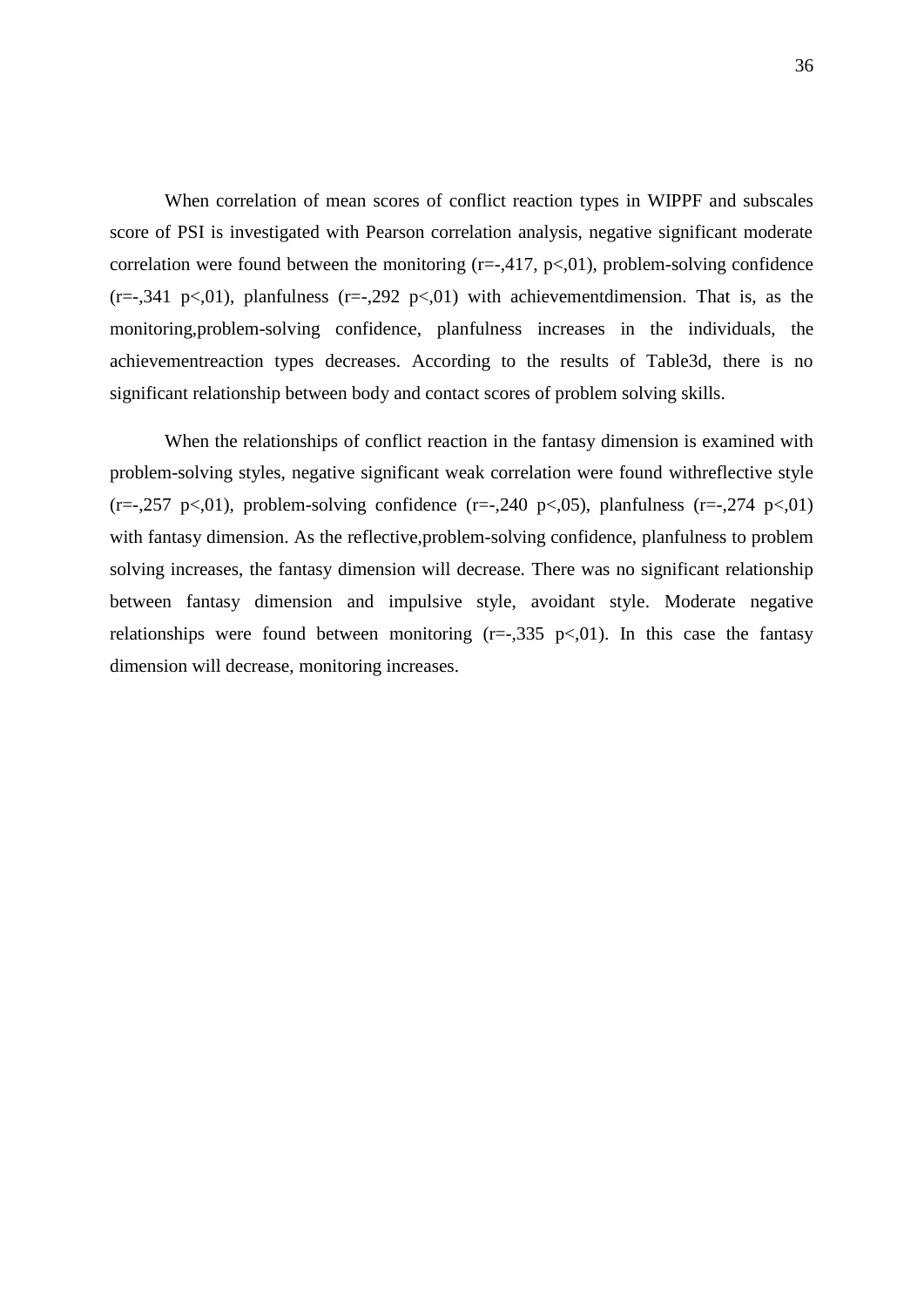#### CHAPTER V

#### **DISCUSSION**

This research aimed to examine the relationship between psychopathology, problem solving skills and marital satisfaction scores of married individuals. The results obtained from 100 participants in this section are analysed and the findings are discussed in the light of the related field.

According to the research findings, in comparison of the gender of the scale scores, there was the statistically significant difference between marital satisfaction  $(p>0.05)$ . There is no difference in the satisfaction of marriage between men and female. Tezer (1996), Çelik (2006), Çınar (2008) and Polat (2006) found that there was no significant difference between marrital satisfaction of male and female. These results support our findings. In the survey conducted by Üncü (2007) and Kaplan (2016), it is seen that between marrital satisfaction of female and male that male were found to have higher marital satisfaction than female.

The most important reason why people continue marriage is the satisfaction they get from marriage. If a person can not get satisfaction from his marriage, he can go on different quests. Marrital satisfaction in a sense holds married couples together. Considering the factors that determine satisfaction from marriage, we see that male and female are different. As men decreased their satisfaction with marriage by increasing negative behaviours such as not being taken into consideration in their communication, not resting, not understanding their feelings, not being taken seriously then an increase in satisfaction has been observed with the fact that they have children. In female, it was observed that marriage at an older age increased the satisfaction of marriage. Difficulties in communication decrease the satisfaction of marriage for both male and female (Eskin, 2012).

Considering psychopathology in the research, there was not a statistically significant difference in terms of gender. However, previous psychopathological findings have shown that there are differences in gender. In the study of Biber (2012), it was seen that female had significantly higher levels of psychopathology than male, except for paranoia and additional scale. In another study, male's symptoms of hostility and paranoid ideation were found to be higher than in female. In females, phobic anxiety symptoms were higher than in males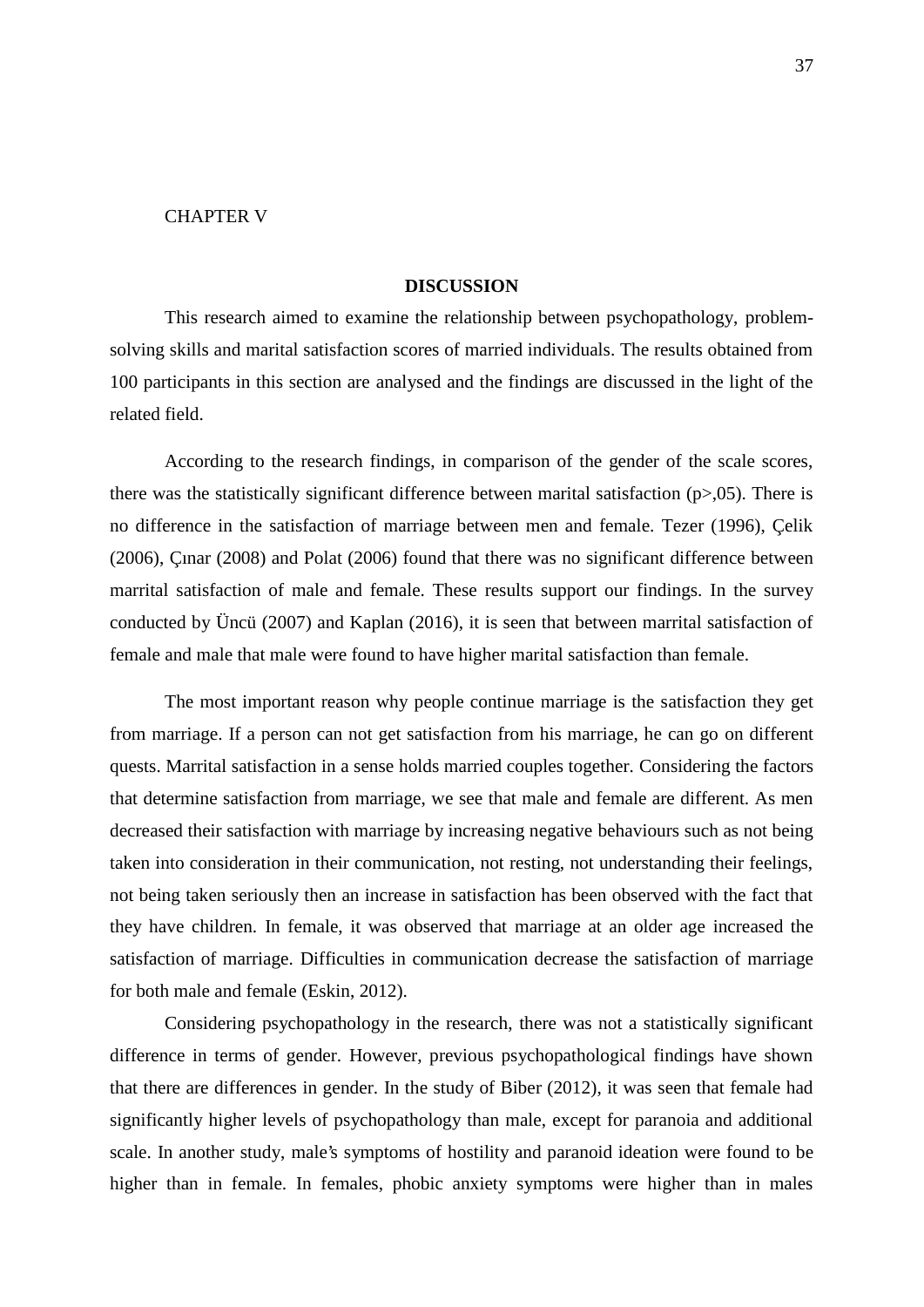38

(Co kun, 2017). In a study conducted by Solomon and Herman  $(2009)$ , it was noted that depression and anxiety-related disorders in female were more common than in males.

There was no statistically significant difference in problem-solving skills subscale scores in the study by gender. According to literature in a study by Gümü  $(2015)$ , the problem-solving abilities of married individuals showed a significant difference according to gender. Male's problem-solving skills were found to be higher than female's problem-solving skills. In a study conducted by Korkut (2002) with high school students, it was concluded that girls used more problem-solving skills than boys.

One of the aims of the research is to determine whether psychopathology is related to marital satisfaction. As a result, significant negative correlations were found correlation between levels of marriage score and psychopathology. Marriage satisfaction decreased as obsessive-compulsive disorder, interpersonal sensitivity, depression, anxiety, hostility, phobic anxiety, paranoid ideation, psychoticism, overall total average scores increased. In other words, as the psychological symptoms increase, the satisfaction from marriage decreases. Düzgün (2009) found a negative relationship between marital adjustment and depression. Filsinger and Wilson (1983) examined the relationship between social anxiety and marital satisfaction and concluded that there is a negative relationship between the two variables. As the anxiety level of the spouses increased, the marital satisfaction scores decreased. Our findings were supported in this sense.

Another goal of the research is to determine whether problem-solving skills are related to marital satisfaction. The correlations between the impulsive style, reflective style, avoidant style, monitoring, problem-solving confidence, planfulness and the marital satisfaction, which form the sub-dimensions of problem-solving skills, were examined. As a result, individuals who are behaving in a impulsive style and problem-solving confidence manner to solve their problems are less satisfied with their marriage. Individuals who use a problem-solving confidence, which is seen as a functional strategy in solving problems, behave in ways to identify problems, to produce alternative solutions, to weigh their benefits and loss, and to act in this direction (cited in Yüksel, 2013). A decline in the marital satisfaction of those who use the problem-solving confidence is an unexpected result.

When we consider the literature, a positive relationship was found between the planfulness and the problem-solving confidence used for problem-solving and marital satisfaction in the survey conducted İlkketenci (2004). Those who use a planfulness and problem-solving confidence have a high marital satisfaction while those who use impulsive, avoidant and reflectivestyles have a low marrital satisfaction. In the research conducted by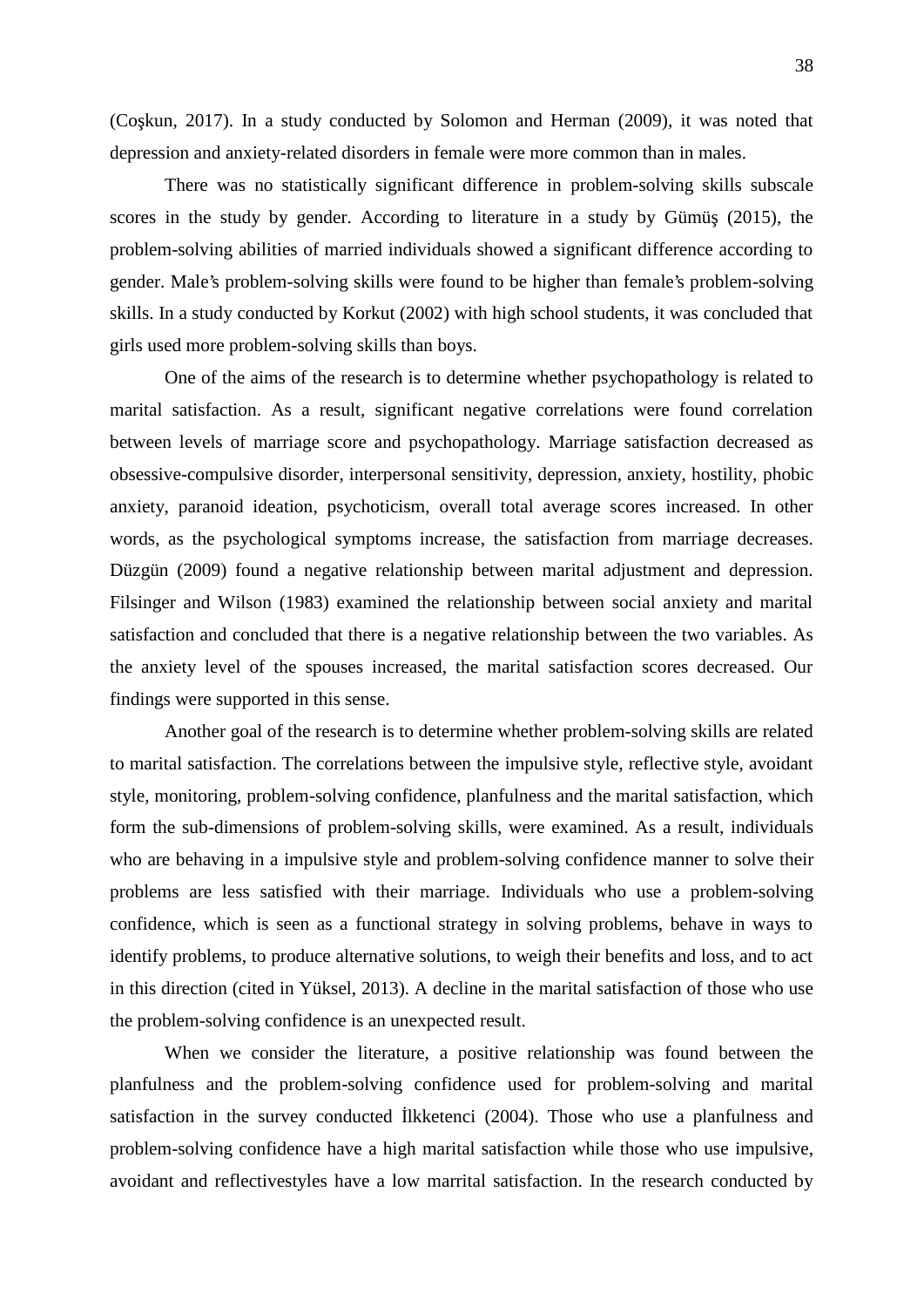Hünler & Gençöz (2003), solving the problems encountered during the execution of a marriage with correct problem-solving strategies has been achieved as a result of constructive and positive results for the relationship.

Güven ve Sevim (2016) conducted a survey to determine what the predictors of marital satisfaction were, and found that problem-solving skills in marriage were the first order of marriage satisfaction. Canel (2007) investigated the problem-solving skills in the family and investigated whether group therapy to increase the psychological satisfaction obtained from the marriage was effective in increasing marital satisfactions of the couple. It was determined group therapy was effective at increasing the satisfaction of marriage by developing problem-solving skills in the family, increases the marital satisfaction of married individuals, marital satisfaction, the happiness they get from marriage relations, closeness they get to their spouses, reducing conflicts with their spouses and their anger towards their spouses.

The correlation between conflict reaction and marital satisfaction was examined in the study. As contact dimension increases, satisfaction from marriage decreases. Template escape when the person has problems and prefers to socialise without coping with problems probably leads to the failure to solve their problems efficiently and to decrease the satisfaction of marriage. Two examples of clinical practice with respect to this issue escape may be a couple who has vaginismus treatment and avoid staying alone by socializing with their friends until late each night or a couple who has marital problems and have a lot of time with their friends and do not face each other and their problems. Particularly when families of origin interfere to help the couple to solve their problems,this well-intentioned but intrusive intervention may have adverse effects (Bayraktaro lu & Çakıcı, 2013).

There is a reverse relationship between the dimensions of escape to achievement and escape tofantasy with theimpulsive style, planfulness, problem-solving confidence, which are positive dimensions of problem-solving. Individuals who have problems at home get additional work at the office, bring a work at home or a housewife is constantly cleaning the house, trying to deal with housework is taking away the couple from the realistic solution to the problem. Likewise, escape of fantasy, such as extreme religious pursuits, long hours playing on a computer or social media, or alcohol-drug abuse, will distract the person from everyday real life, making effective solutions to problems difficult. If couples succeed in ways to solve their problems, marriage satisfaction is expected to increase.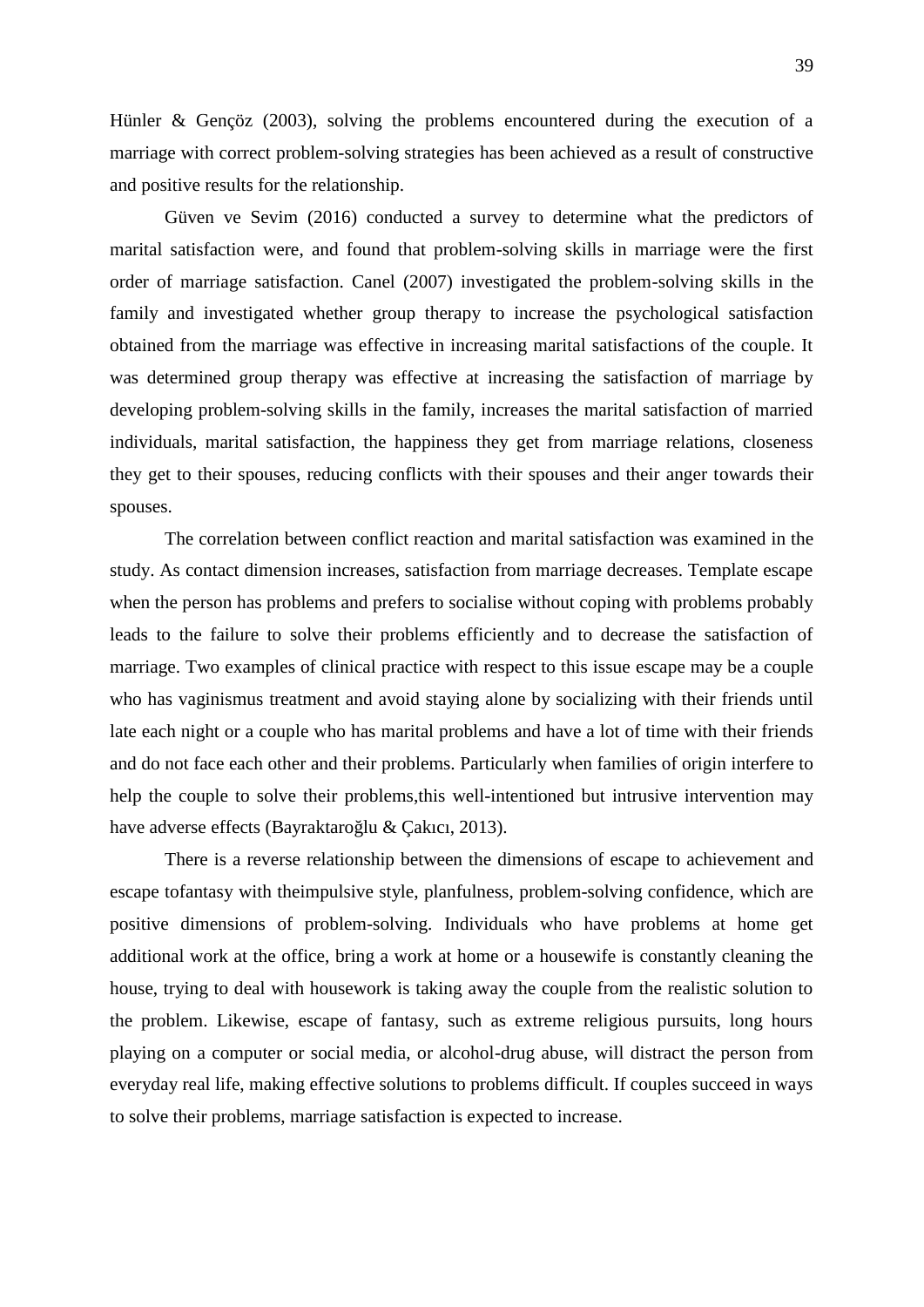#### CHAPTER VI

#### **CONCLUSIONS AND RECOMMENDATIONS**

The sample of this study is limited to 100 married individuals living in the TRNC. It is believed that a larger sample can be selected to broaden the scope of the study and achieve generalizable results.

Sociodemographic variables such as gender, age, education status, marriage time, age of marriage, the number of children were not taken into consideration in the research findings. Differences in socio-demographic variables can be identified in the researches to be conducted.

Only married people took place in the research. To results can not be generalised to unmarried couples. For this reason, it may be important to obtain from married and flirting couples in future research. Problem-solving skills, levels of psychopathology, and marital satisfaction may vary between married and flirting couples.

Individuals form a family union with marriage institutions. The family, which is the most basic unit of society, can affect the structure of society in a negative way due to the problems experienced. For this reason, it is necessary for pre-marriage individuals to know each other closely, to participate in marriage education and, if necessary, to participate in therapies, and to widen these alternatives.

Preventive work should be done about the conflicts and similar problems that can be experienced in marriage with the education that will be given before marriage to marriage decision-making individuals. These training should be given more frequently and individuals should be aware that measures should be taken before reaching the divorce point. Evlilik danı manlı ında, çiftlerin psikopatolojisi ve problem çözme yakla ımı, evlilik doyumunu artırmak için dü ünülmelidir.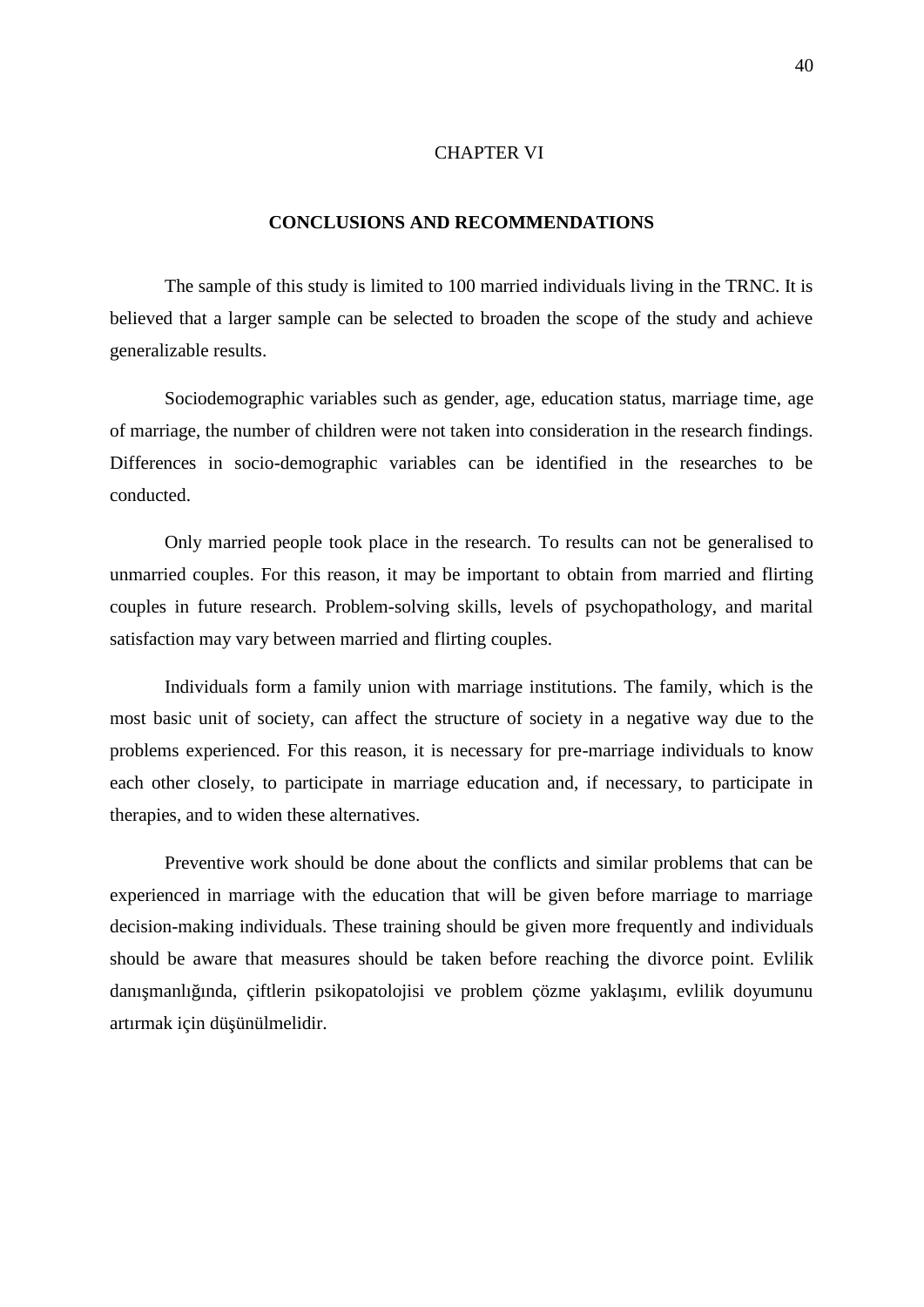#### **REFERENCES**

- Açıkgöz, A., Tetik, S., & Yalçın, B. (2010). Yüksekokul Ö rencilerinin Problem Çözme Becerisi Algıları ile Kontrol Odağı Düzeylerinin Belirlenmesine Yönelik Bir Araştırma. *Organizasyon ve Yönetim Bilimleri Dergisi,* 2(2), 19-27.
- Akça Koca, D. (2013). *Bir Aile Eğitim Programının Evli Annelerin Evlilik Doyumu, Evlilikte Sorun Çözme Becerisi ve Psikolojik yi Olu una Etkisi*(Unpublished Master's Thesis). Marmara University, Institute of Educational Sciences.
- Akgün, R., & Polat Uluocak, G. (2010). Evlilikte Etkili leti im ve Problem Çözme: Bir Toplum Merkezindeki Kadınlarla Gerçekle tirilen Grup Çalı ması. *Aile ve Toplum Eğitim Kültür ve Araştırma Dergisi, 6*, 9-22.
- Amato, P. R., & Rogers, S. J. (1997). A Longitudinal Study of Marital Problems and Subsequent Divorce. *Journal of Marriage and Family,* 59(3), 612-624.
- Anderson, S. A., Russell, C. S., & Schumm, W. R. (1983). Perceived Marital Quality and Family Life-cycle Categories: A Further Analysis. *Journal of Marriage and Family,* 45(1), 127-139.
- American Psychiatric Association. (2013). *DSM-V - Diagnostic and Statistical Manual of Mental Disorders.* USA: American Psychiatric Pub.
- Baran, M. (2013). *Kadınlara Verilen leti im Çatı maları E itiminin Evlilik Doyumu Üzerine Etkisi*(Unpublished PhD Thesis). Atatürk University Institute, of Health Sciences.

Bauchard, G., & Theriault, V. J. (2003). Defense mechanisms and coping strategies in conjugal relationships: An integration. *International Journal of Psychology,* 38(2), 79-90.doi: 10.1080/00207590244000214

Bayraktaro lu, H., & Çakıcı, E. (2013). Factors related with marital adjustment. *E itim Arastirmalari-Eurasian Journal of Educational Research, 53*, 297-312.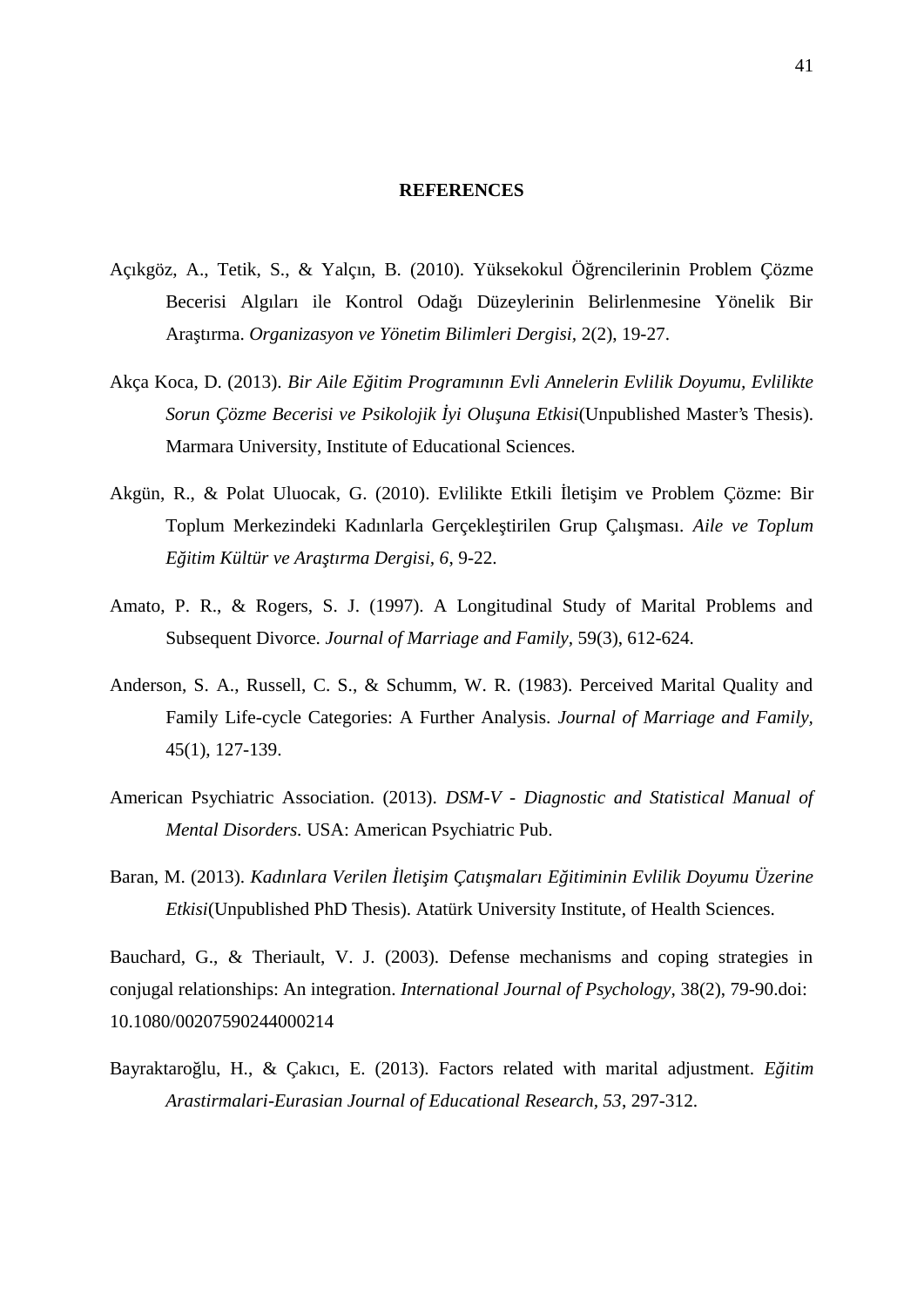- Beach, S. R., Katz, J., Kim, S., & Brody, G. H. (2003). Prospective Effects of Marital Satisfaction of Depressive Symptoms in Established Marriage: A Dyadic Model. *Journal of Social and Personal Relationships,* 20(3), 355-371.
- Benin, M. H., & Agostinelli, J. (1988). Husbands' and Wives' Satisfaction with the Division of Labor. *Journal of Marriage and Family,* 50(2), 349-361.
- Berk, M. (2009). *Evli Öğretmenlerin Yükleme Tarzları ve Evlilik Doyum Algılarının Bazı Demografik Değişkenler Açısından İncelenmesi*(Unpublished Master's Thesis). Çukurova University, Institute of Social Sciences.
- Biber, Y. (2012). *Psikolojik Danı manlık ve E itim Merkezlerine Ba vuran Yeti kinlerin* Psikopatoloji Algılarının ve Psikopatolojiyi Tanıma Düzeylerinin ncelenmesi (Unpublished Master's Thesis). Maltepe University, Graduate School of Social Sciences.
- Bilen, M. (1978). *Ailede Sa lıklı li kiler*. Ankara: Mars Yayınları.
- Bingham, C. R., & Shope, J. T. (2004). Adolescent Problem Behavior and Problem Driving in Young Adulthood. *Journal of Adolescent Research,* 19(2), 205-223. doi: 10.1177/0743558403258269
- Bloch, J. R., Webb, D. A., Mathews, L., Dennis, E. F., Bennet, I. M., & Culhane, J. F. (2009). Beyond Marital Status: The Quality of the Mother–Father Relationship and Its Influence on Reproductive Health Behaviors and Outcomes Among Unmarried Low Income Pregnant Women. *Matern Child Health Journal, 14*, 726-734.doi: 10.1007/s10995-009-0509-7
- Bookwala, J., & Jacobs, J. (2004). Age, Marital Processes, and Depressed Affect. *The Gerontologist, 44*(3), 328-338.
- Bradbury, T. N., & Fincham, F. D. (1988). Individual difference variables in close relationships: A contextual model in marriage as an integrative framework. *Journal of Personality and Social Psychology,* 54(4), 713-721.
- Bradbury, T. N., & Fincham, F. D. (1990). Attributions in Marriage: Review and Critique. *Psychological Bulletin,* 107(1), 3-33.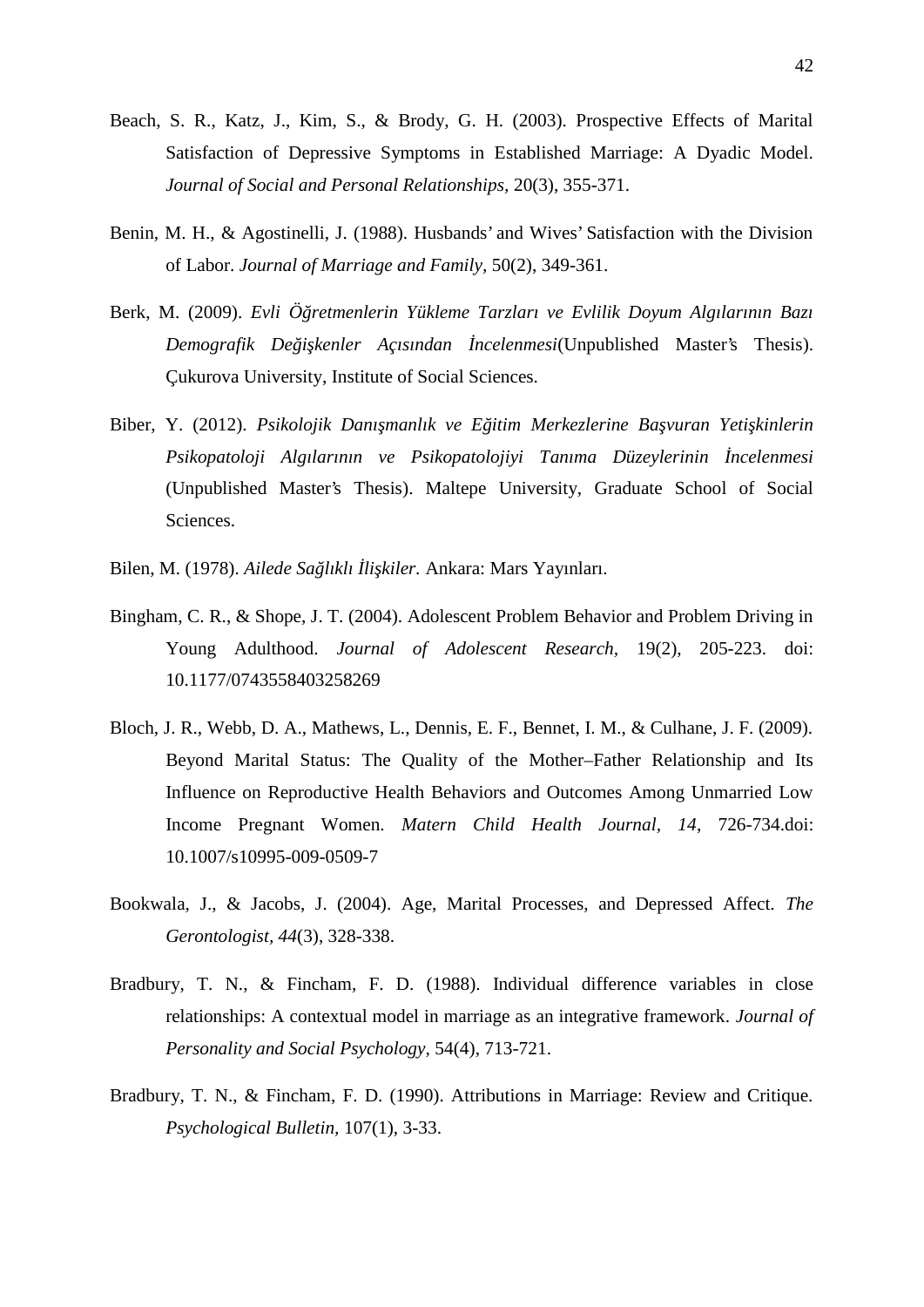- Brems, C., & Johnson, M. E. (1989). Problem-solving appraisal and coping style: The influence of sex-role orientation and gender. *The Journal of Psychology,* 123(2), 187- 194.doi: 10.1080/00223980.1989.10542975
- Budak, S. (2003). *Psikoloji Sözlü ü*. Ankara: Bilim ve Sanat Yayınları.
- Canbulat, N., & Cihangir Çankaya, Z. (2014). Evli Bireylerin Öznel İyi Olma Düzeylerinin Yordanması. *Ege E itim Dergisi*, 15(2), 556-576.
- Canel, A. N. (2007). *Ailede Problem Çözme, Evlilik Doyumu ve Örnek Bir Grup Çalışmasının Sınanması*(Unpublished PhD Thesis). Marmara University Institute, Educational Sciences.
- Christensen, A., & Shenk, J. L. (1991). Communication, conflict, and psychological distance in nondistressed, clinic, and divorcing couples. *Journal of Consulting and Clinical Psychology,* 59(3), 458.
- Conger, R. D., Rueter, M. A., & Elder, G. H. (1999). Couple Resilience to Economic Pressure. *Journal of Personality and Social Psychology,* 76(1), 54-71.
- Cope, T. (2014). Positive Psychotherapy: 'Let the truth be told. *International Journal of Psychotherapy, 18*(2), 62-71.
- Co kun, . (2017). *Psikopatolojinin, Kumar Oynama Davranı ı ve Alkol-Madde Kötüye Kullanımı ile li kisi*(Unpublished Master's Thesis). I<sub>k</sub> University, Graduate School of Social Sciences.
- Cutler, H. A., & Radford, A. (1999). Adult Children of Alcoholics: Adjustment to a College Environment. *The Family Journal: Counseling and Therapy for Couples and Families,* 7(2), 148-153.
- Curun, F. (2006). *Yüklemeler, leti im Çatı maları, Cinsiyet ve Cinsiyet Rolü Yönelimi ile Evlilik Doyumu Arasındaki İlişki*(Unpublished PhD Thesis). Ankara University, Graduate School of Social Sciences.
- Cücelo lu, D. (1999). *Insan ve davranı 1.* stanbul: Remzi Kitabevi.
- Ça, P. (2011). *Evli Bireylerde E Deste i ve Evlilik Doyumu*(Unpublished Master's Thesis). Hacettepe University, Graduate School of Social Sciences.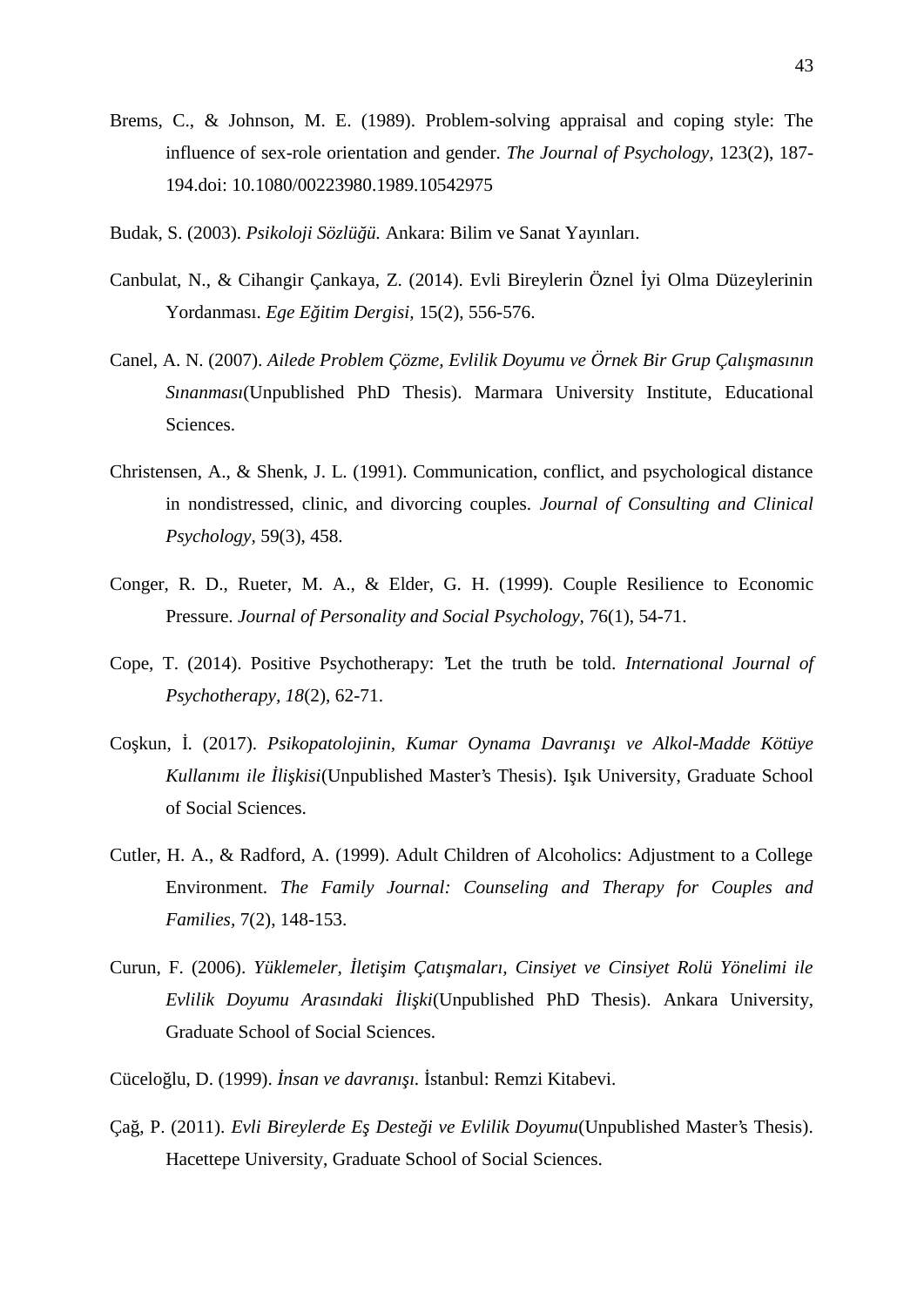Çaplı, O. (1992). *Evlenmeye hazır mısınız?* Ankara: Bilgi Yayınevi.

- Çelik, M. (2006). *Evlilik Doyum Ölçe i Geli tirme Çalı ması*(Unpublished Doctoral Dissertation). Çukurova University, Institute of Social Sciences.
- Çilli, A. S., Kaya, N., Bodur, S., Özkan, ., & Kucur, R. (2004). Ev Kadınlarında ve Çalı an Evli Kadınlarda Psikolojik Belirtilerin Karşılaştırılması. *Genel Tıp Dergisi,* 14(1), 1-5.
- Çınar, L. (2008). *Evlilik Doyumu:Cinsiyet rolleri ve Yardım Arama Tutumu*(Unpublished Master's Thesis). Gazi University, Graduate School of Educational Sciences.
- Da, . (1991). Belirti Tarama Listesi (Scl-90-R)'nin Üniversite Ö rencileri için güvenirli i ve geçerliği. *Türk Psikiyatri Dergisi,* 2(1), 5-12.
- Davila, J., Bradbury, T. N., & Cohan, C. L. (1997). Marital Functioning and Depressive Symptoms: Evidence for a Stress Generation Model. *Journal of Personal iiy and Social Psychology,* 73(4), 849-861.
- Derogatis, L. R., Rickels, K., & Rock, A. F. (1976). The SCL-90 and the MMPI: a step in the validation of a new self-report scale. *The British Journal of Psychiatry,* 128(3), 280- 289.
- Düzgün, G. (2009). *Evli Ki ilerde Depresyon, li kiye li kin nanç, Kendini Ayarlama Düzeyinin Evlilik Uyumu ile li kisi*(Unpublished Master's Thesis). Ankara University, Graduate School of Social Sciences.
- Eker, D. (1991). Ailenin ve Toplumun Akıl Hastalıkları ile 1gili Tutumları. *Aile ve Toplum Dergisi,* 1(2).
- Eskin, M. (2012). Evlilik Terapisi için Başvuran Çiftlerin Evlilik Doyumu ve Evlilik Terapisiyle Hakkındaki Görü leriyle li kili Etmenler. *Klinik Psikiyatri, 15*, 226-237.
- Ferah, D. (2000). *Kara harp okulu ö rencilerinin problem çözme becerilerini algılamalarının ve problem çözme yaklaşım biçimlerinin cinsiyet, sınıf, akademik başarı ve liderlik yapma açısından incelenmesi*(Unpublished Master's Thesis). Hacettepe University, Graduate School of Social Sciences.
- Filsinger, E. E., & Wilson, M. R. (1983). Social Anxiety and Marital Adjustment. *Family Relations,* 32(4), 513-519.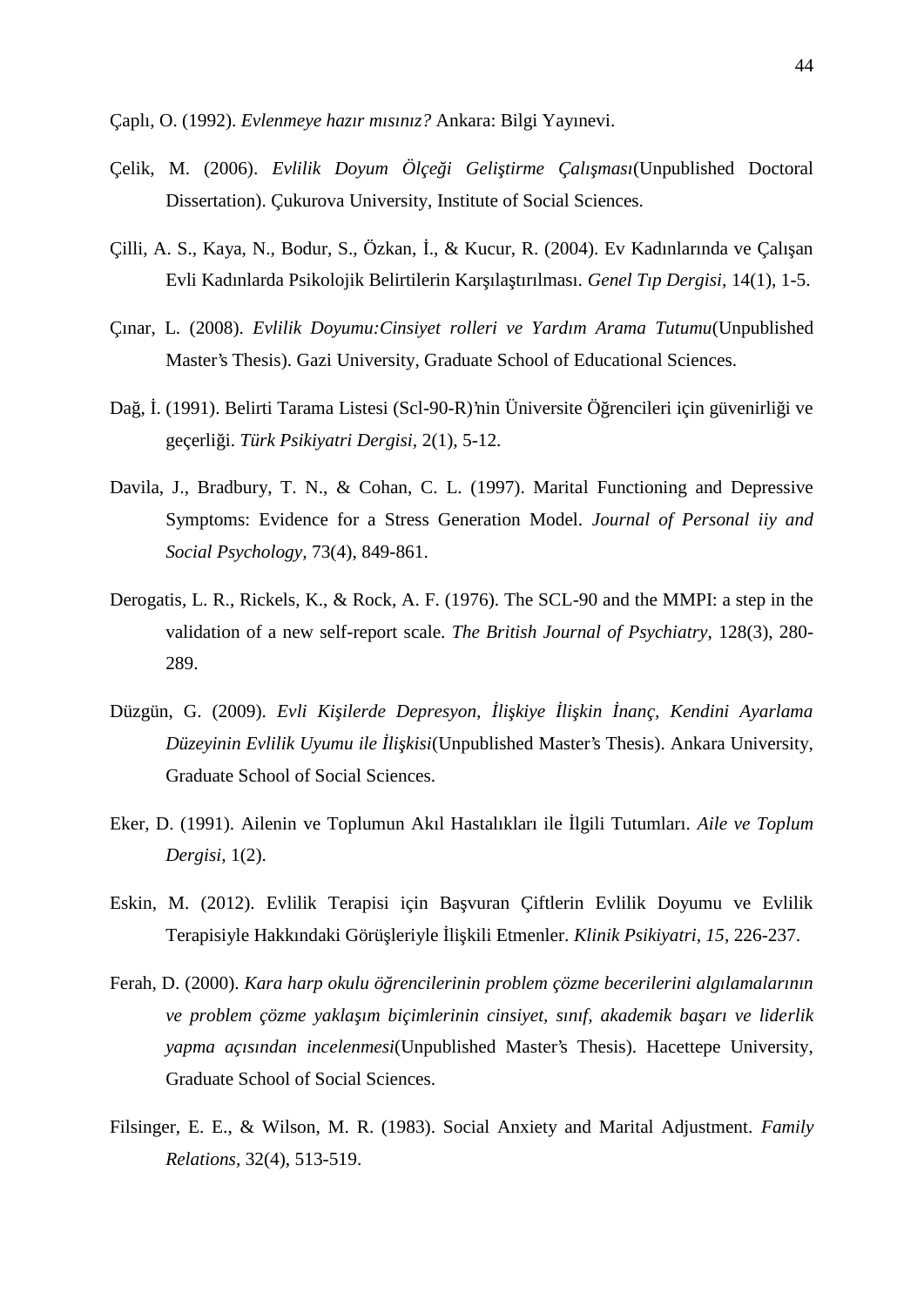- Fowers, B. J. (1993). Psychology as Public Philosophy: An Illustration of the Moral Dimension of Psychology with Marital Research. *Journal of Theoretical and Philosophical Psychology,* 13(2), 124-136.
- Gelbal, S. (1991). Problem Çözme. *Hacettepe Üniversitesi Eğitim Fakültesi Dergisi, 6*, 167- 173.
- Gençtan, E. (1990). *Ça da Ya am ve Normal Dı ı Davranı lar*. Ankara: Maya Yayınevi.
- Glenn, N. D. (1991). The Recent Trend in Marital Success in the United States. *Journal of Marriage and Family,* 53(2), 261-270.
- Gökmen, A. (2001). *Evli e lerin birbirlerine yönelik kontrolcülük ve ba ımlılık algılarının evlilik doyumu üzerindeki etkisi*(Unpublished Master's Thesis). Hacettepe University, Ankara.
- Gülerce, A. (1996). *Türkiye'de ailelerin psikolojik örüntüleri*. stanbul: Bo aziçi Üniversitesi Yayınları.
- Gümü, H. (2015). *Evli Bireylerin Algılanan Sosyal Destek Düzeyi ve Ya am Doyumları ile Problem Çözme Becerileri Arasındaki İlişki*(Unpublished Master's Thesis)*.* Yalova University, Institute of Social Sciences.
- Günsel, D. A. (2013). *Evli Bireylerin Algıladıkları E. Deste inin Çe itli De i kenler Açısından Değerlendirilmesi: KKTC Örneği*(Unpublished Master's Thesis). Ankara University, Institute of Educational Sciences.
- Güven, N., & Sevim, S. A. (2016). li kilerle 1gili Bili sel Çarpıtmalar ve Algılanan Problem Çözme Becerilerinin Evlilik Doyumunu Yordama Gücü. *Türk Psikolojik Danısma ve Rehberlik Dergisi,* 3(28), 49-61.
- Güvenc, B. (1984). *nsan ve Kültür.* stanbul: Remzi Kitabevi.
- Hamarta, E., Deniz, M., Dilmaç, B., & Arslan, C. (2015). Evlilik çi li ki ile Evlilikteki Ya am Doyumunun Evli Çiftlerin De erleri Açısından ncelenmesi. *International Journal of Human Sciences,* 12(1), 55-69.doi: 10.14687/ijhs.v12i1.3107
- Hawkins, D. N., & Booth, A. (2005). Unhappily Ever After: Effects of Long-Term, Low- Quality Marriages on Well-Being. *Social Forces,* 84(1), 451-471.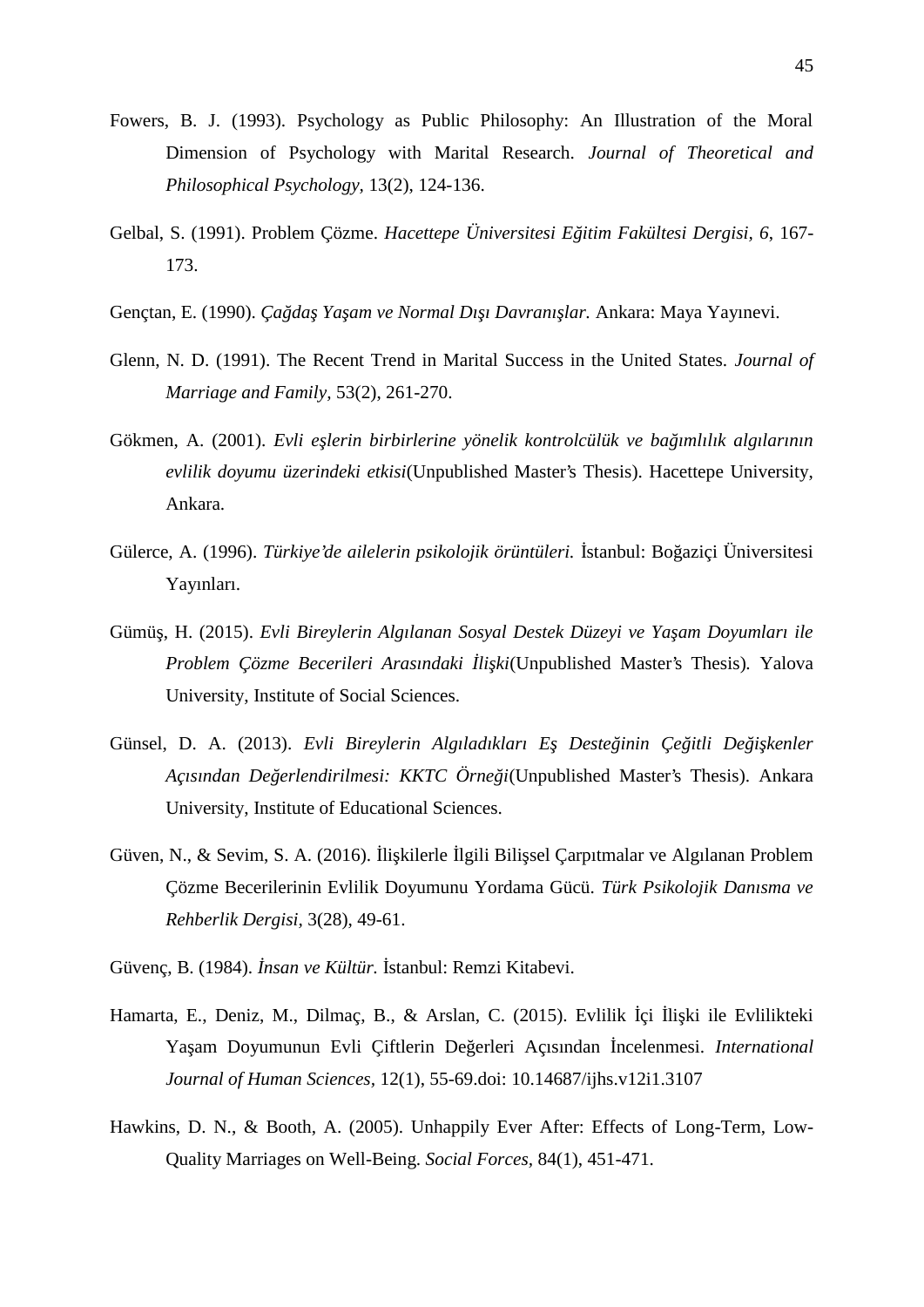- Henrichs, C. (2012). Psychodynamic Positive Psychotherapy Emphasizes the Impact of Culture in the Time of Globalization. *Psychology, 3*, 1148- 1152.doi.org/10.4236/psych.2012.312A169
- Heppner, P. P., & Peterson, C. H. (1982). The Development and Implications of a Personal Problem-Solving Inventory. *Journal of Counseling Psychology,* 29(1), 66-75.
- Heppner, P. P., Baumgardner, A., & Jackson, J. (1985). Problem-Solving Self-Appraisal, Depression, and Attributional Style: Are They Related? *Cognitive Therapy and Research,* 9(1), 105-113.
- Heppner, P. P., Sahin, N., & Sahin, N. H. (1993). Psychometric properties of the problem solving inventory in a group of Turkish university students. *Cognitive Therapy and Research,* 17(4), 379-396.
- Hünler, O. S., & Gençöz, T. (2003). Boyun E ici Davranı lar ve Evlilik Doyumu li kisi: Algılanan Evlilik Problemleri Çözümünün Rolü. *Türk Psikoloji Dergisi,* 18(51), 99- 108.
- İlkketenci, R. (2004). *Evli Bireylerin Problem Çözme Becerileri ve Evlilik Uyumları Arasındaki İlişki*(Unpublished Master's Thesis). Selçuk University, Graduate School of Social Sciences.
- I ilo lu, B. (2006). *Anksiyete ve Depresyon Tanısı ile zlenen Evli Kadınlarda Aile çi iddetin Sosyodemografik Faktörler, Cift Uyumu ve Hastalıkla li kisi*(Unpublished Thesis). T.C Ministry of Health Bakırköy Prof. Dr. Mazhar Osman Mental Health and Neurological Disorders Education and Research Hospital 12. Psychiatry Unit.
- Jackman-Cram, S., Dobson, K. S., & Martin, R. (2006). Marital Problem-Solving Behavior in Depression and Marital Distress. *Journal of Abnormal Psychology,* 115(2), 380-384.
- Jorm, A. F. (2000). Mental health literacy : Public knowledge and beliefs about mental disorders. *The British Journal of Psychiatry, 177*, 396-401.
- Jorm, A. F., Korten, A. E., Jacomb, P. A., Christensen, H., Rodgers, B., & Pollitt, P. (1997). Mental health literacy: a survey of the public's ability to recognise mental disorders and their beliefs about the effectiveness of treatment. *The Medical Journal of Australia,* 166(4), 182.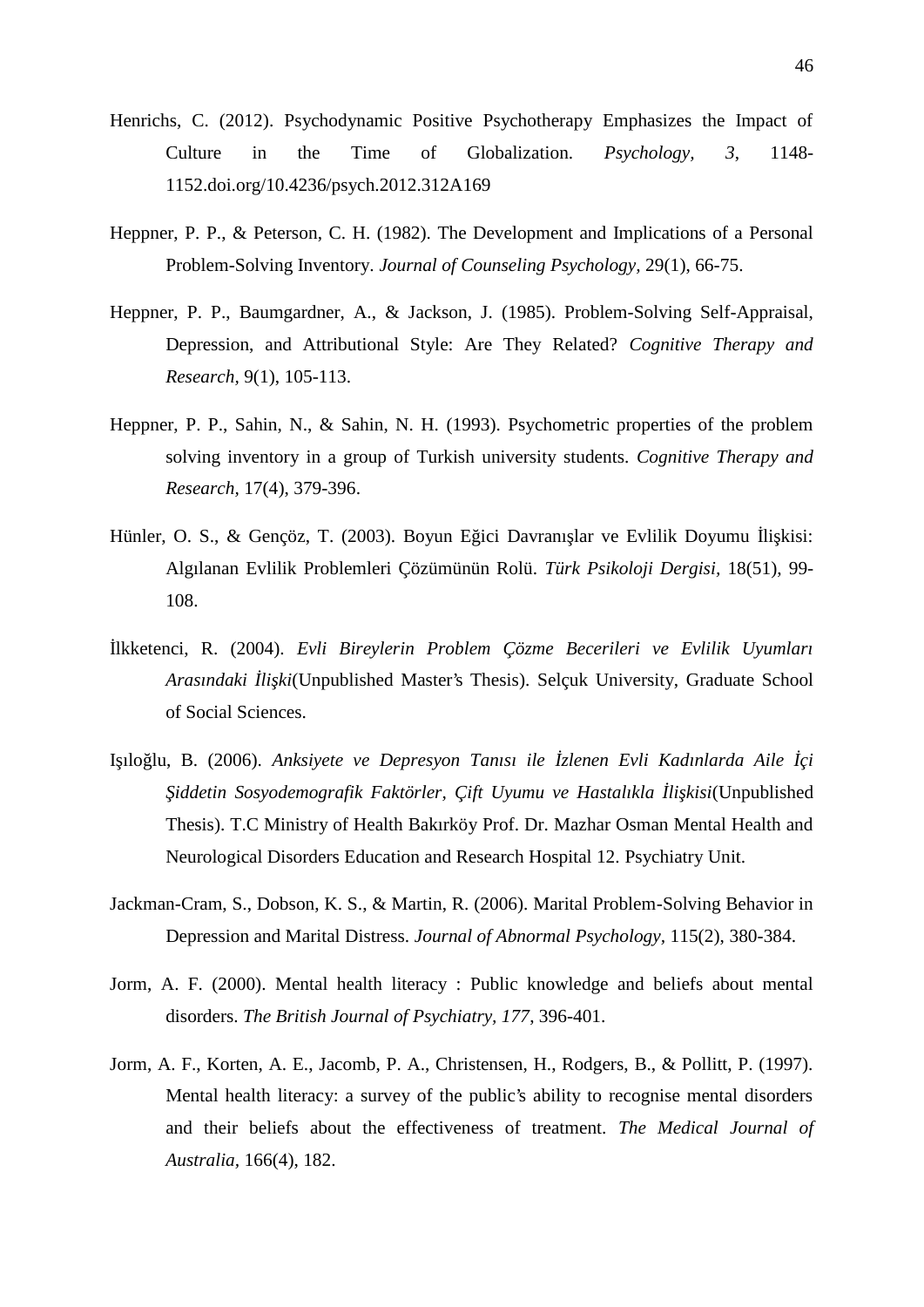- Kaplan, K. (2016). E*vli Bireylerde Toplumsal Cinsiyet Rollerine İlişkin Tutumların, Evlilik Doyumuna ve Psikolojik İyi Oluş Durumuna Etkisinin İncelenmesi*(Unpublished Master's Thesis). Beykent University, Institute of Social Sciences.
- Kaptan, H., & Korkmaz, H. (2002). Fen E itiminde Proje Tabanlı Ö renmenin Yaratıcı Düşünme Problem Çözme ve Akademik Risk Alma Düzeylerine Etkisi. *Hacettepe Üniversitesi Eğitim Fakültesi Dergisi, 22*(22).
- Karasar, N. (2000). *Bilimsel Araştırma Yöntemleri.* Ankara: Nobel Yayın Dağıtım.
- Kele, O. B. (2000). *E itim yöneticilerinde sorun çözme ve denetim oda i ili kisi*(Unpublished PhD Thesis). Ankara University, Ankara.
- Kersten, K. K. (1990). The Process of Marital Disaffection: Interventions at Various Stages. *Family Relations,* 39(3), 257-265.
- Kılıç, M. (2012). *Evli Çiftlerde Görülen Ruhsal Belirtiler ile Aile levsellik Düzeyi Arasındaki İlişki*(Unpublished Master's Thesis). Dokuz Eylül University, Institute of Educational Sciences.
- Koçak, T. (2014). *Evli Çiftlerde deal Benli e Yönelim ile De er Benzerli inin Evlilik Doyumuyla Bağlantısı*(Unpublished Master's Thesis). Ankara University, Graduate School of Social Sciences.
- Korkut, F. (2002). Lise Ö rencilerinin Problem Çözme Becerileri. *Hacettepe Üniversitesi Eğitim Fakültesi Dergisi, 22*, 177-184.
- Köken, N. (2002). Problem Çözme Yönteminin Sosyal Bilgiler Dersinde Kullanılı 1. *Gazi Üniversitesi Kırşehir Eğitim Fakültesi Dergisi,* 3(2), 53-63.
- Lim, B. K. (2000). *Conflict Resolution Styles, Somatization, and Marital Satisfaction in Chinese Couples: The Moderating Effect of Forgiveness and Willingness to Seek Profesional Help*(Unpublished PhD Thesis). Texas Tech University.
- McNulty, J. K., & Russell, V. M. (2010). When "Negative" Behaviors Are Positive: A Contextual Analysis of the Long-Term Effects of Problem-Solving Behaviors on Changes in Relationship Satisfaction. *Journal of Personality and Social Psychology,* 98(4), 587-604.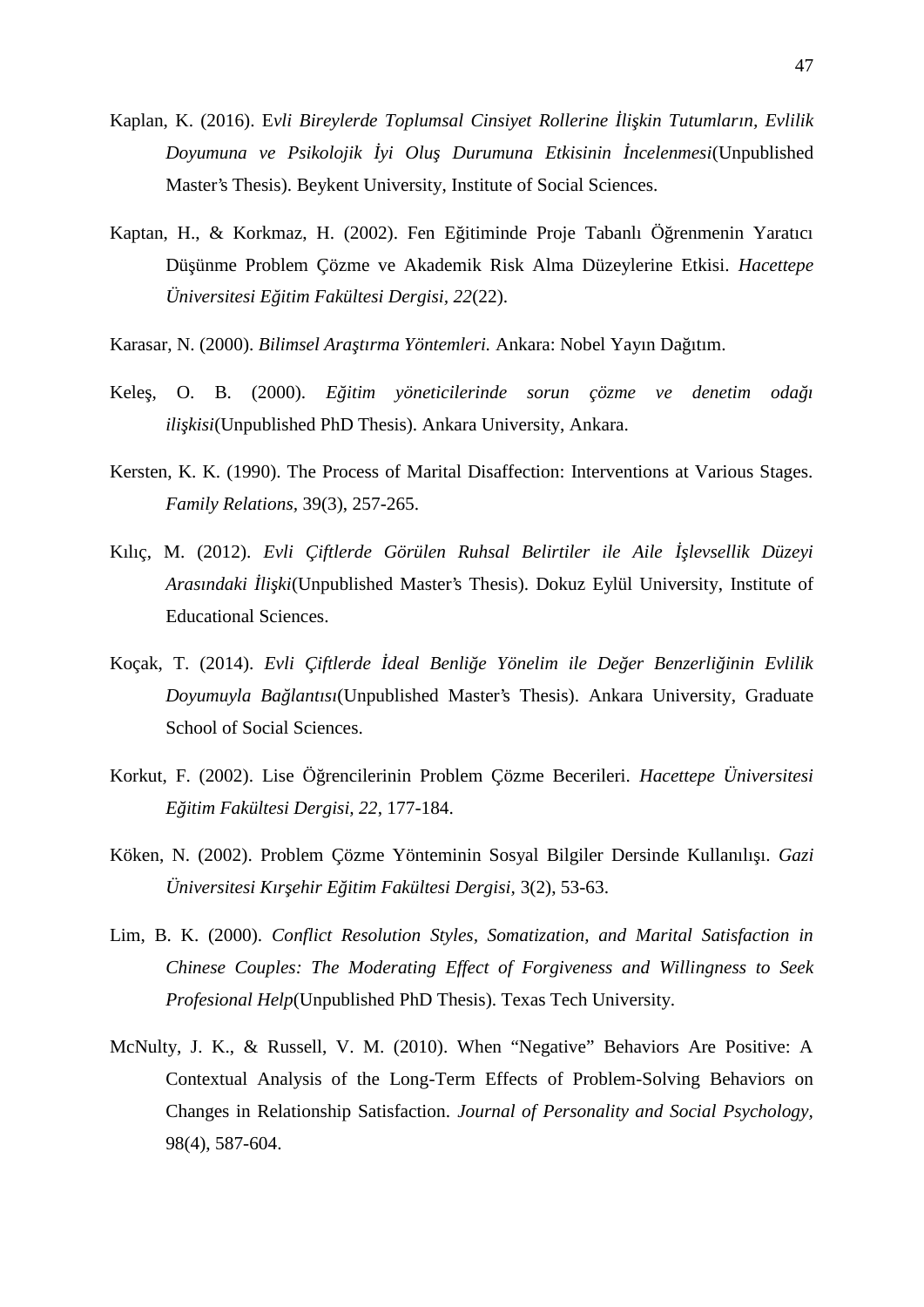- Messina, N., Wish, E., & Nemes, S. (2000). Predictors of Treatment Outcomes in Men and Women Admitted to a Therapeutic Community. *The American journal of drug and alcohol abuse,* 26(2), 207-227.
- Nichols, W. C. (2005). The first years of marital commitment. *Handbook of couples therapy* (s. 28-43). U.S.A.
- Orbuch, T. L., House, J. S., Mero, R. P., & Webster, P. S. (1996). Marital Quality Over the Life Course. *Social Psychology Quarterly,* 59(2), 162-171.
- Öner, N. (1997). *Türkiye'de Kullanılan Psikolojik Testler.* İstanbul: Boğaziçi Üniversitesi Matbaası.
- Özgüven, İ. E. (2000). *Evlilik ve Aile Terapisi.* Ankara: Pdrem Yayınları.
- Özgüven, . E. (2001). *Ailede ileti im ve ya am.* Ankara: Pdrem Yayınları.
- Öztürk, O. (2004). *Ruh Sağlığı ve Bozuklukları.* Ankara: Nobel Yayın Dağıtım.
- Özu urlu, K. (1990). *Evlilik Raporu.* stanbul: Altın Kitaplar Yayınevi.
- Özuğurlu, K. (1999). Karı-Koca İlişkilerinden Doğan Sorunlar.H.Yavuzer (Ed.)*Ana-Baba Okulu.* stanbul: Remzi Kitabevi.
- Peseschekian, N., & Deidenbach, H. (1988). Mental Hygiene of the Physician-4 Dimensons of the Doctor-Patient-Relationship. *Munchener Medizinische Wochenschrift,* 130(11), 191-195.
- Peseschkian, N. (1988). *Pozitif Aile Terapisi.* Beyaz Yayınları.
- Peseschkian, N. (2012). Oriental stories as tools in psychotherapy. *The merchant and the parrot.* Springer Science & Business Media.
- Polat, K. (2014). *Evli Bireylerde Çift Uyumu ve Bazı Psikolojik Belirtilerin Benli in* Farklıla ması Açısından ncelenmesi(Unpublished Master's Thesis). Gaziosmanpa a University, Graduate School of Education Sciences.
- Ren, X. S. (1997). Marital Status and Quality of Relationships: The Impact on Health Perception. *Social Science & Medicine, 2*, 241-249.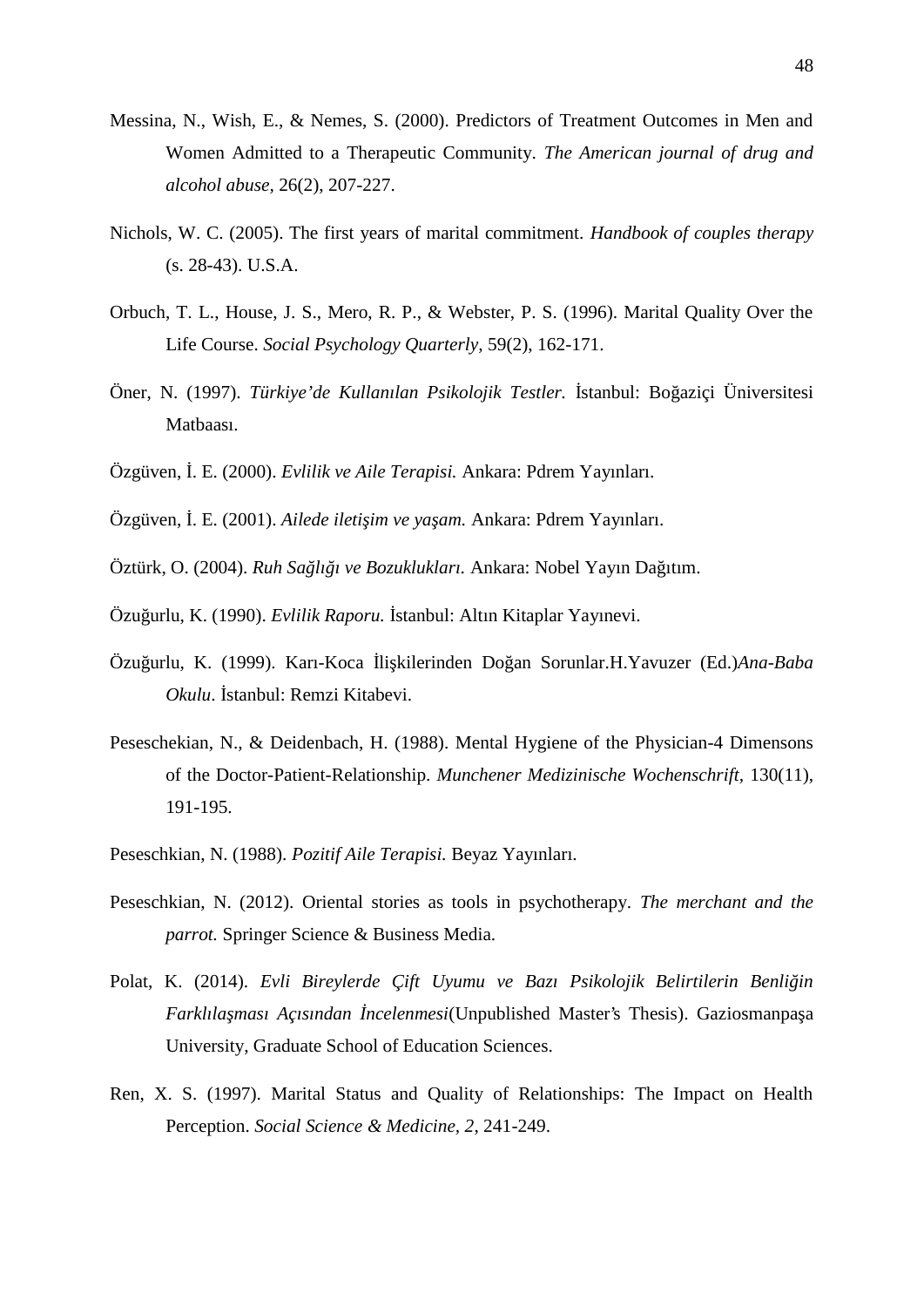- Robinson, L. C., & Blanton, P. W. (1993). Marital strengths in enduring marriages. *Family Relations,* 42(1), 38-45.
- Saborin, S., Laporte, L., & Wright, J. (1990). Problem solving self-apprasial and coping efforts in distressed and nondistressed couples. *Journal of Marital and Family Therapy,* 16(1), 89-97.
- Sancaktar, N. (2016). *Yeni Evlenen ve Uzun Süredir Evli Olan Çiftlerin Evlilikte Problem Çözme Becerisi Düzeylerinin Öznel İyi Oluş ve Evlilik Doyumu Düzeyleri ile li kisinin ncelenmesi* (Unpublished Master's Thesis). Beykent University, Institute of Social Sciences.
- Sanford, K. (2003). Problem-Solving Conversations in Marriage: Does It Matter What Topics Couples Discuss? *Personal Relationships, 10*, 97-112.
- Saygılı, H. (2000). *Problem çözme becerisi ile sosyal ve ki isel uyum arasındaki ili kinin incelenmesi*(Unpublished Master's Thesis). Atatürk University, Erzurum.
- Solomon, M. B., & Herman, J. P. (2009). Sex differences in psychopathology: Of gonads, adrenals and mental illness. *Physiology & Behaviour,* 97(2), 250-258.
- Soylu, Y., & Kabasakal, Z. (2016). Evli Kadınların Ya am Doyumunun Evlilik Doyumu ve Çalışma Durumu ile İlişkilerinin İncelenmesi. *Journal of Research in Education and Teaching,* 5(4), 215-222.
- Sullivan, K. T., Pasch, L. A., Johnson, M. D., & Bradbury, T. N. (2010). Social Support, Problem Solving, and the Longitudinal Course of Newlywed Marriage. *Journal of Personality and Social Psychology,* 98(4), 631-644.doi: 10.1037/a0017578
- ahin, N., ahin, N. H., & Heppner, P. P. (1993). Psychometric properties of the problem solving inventory in a group of Turkish university students. *Cognitive Therapy and Research,* 17(4), 379-396.
- Ta demir, E. (2014). *Evlilik Doyumu ile Bili sel emalar Arasındaki li ki*(Unpublished Master's Thesis). Üsküdar University, Institute of Social Sciences.
- Ta köprü, M. (2013). *Evlilik Doyumu ile Problem Çözme Becerileri, Stresle Ba a Çıkma ve Evlilik Süresi Arasındaki İlişkinin İncelenmesi*(Unpublished Master's Thesis). Istanbul Bilim University, Graduate School of Social Scieneces.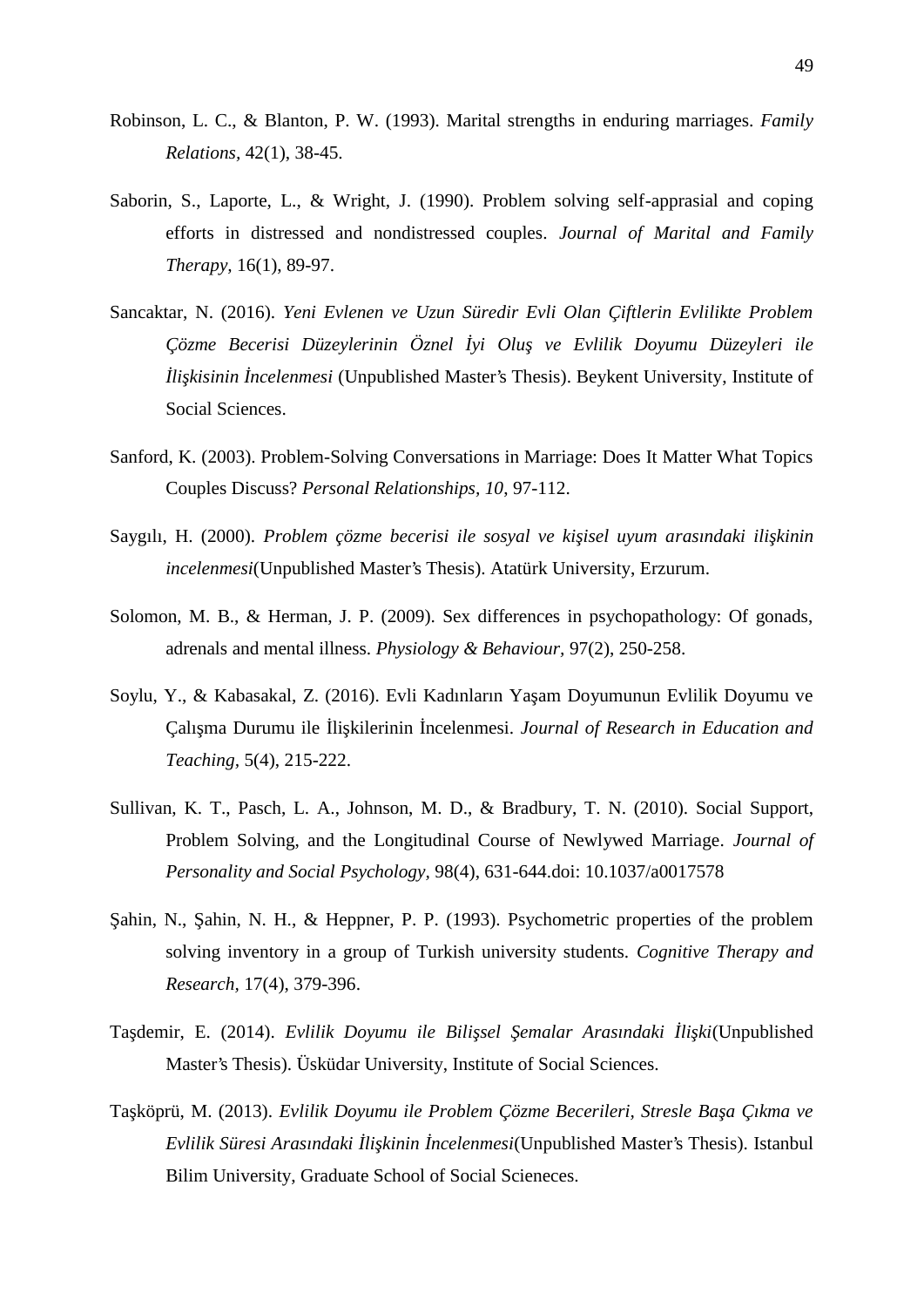- Tezer, E. (1986). *Evli e ler arasındaki çatı ma davranı ları: Algılama ve doyum*(Unpublished PhD Thesis). Hacettepe University, Ankara.
- Tezer, E. (1996). Evlilik İlişkisinden Sağlanan Doyum: Evlilik Yaşam Ölçeği. *Psikolojik Danışma ve Rehberlik Dergisi,* 2(7), 1-7.
- Tutarel-Kı lak, "& Göztepe, I. (2012). Duygu Dı avurumu, Empati, Depresyon ve Evlilik Uyumu Arasındaki İlişkiler. *Ankyra: Ankara Üniversitesi Sosyal Bilimler Enstitüsü Dergisi, 3*(2). doi: 10.1501/sbeder\_0000000044
- Tülek, N. (2011). *Evli Bireylerin Öznel yi Olma Düzeylerinin Yordanması*(Unpublished Master's Thesis). Ege University, Institute of Social Sciences.
- Üncü, S. (2007). *Duygusal Zeka ve Evlilik Doyumu li kisi*(Unpublished Master's Thesis). Ankara University, Institute of Educational Sciences.
- Weissman, M. M., Bland, R., Joyce, P. R., Newman, S., Wells, J. E., & Wittchen, H. (1993). Sex differences in rates of depression: cross-national perspectives. *Journal of Affective Disorders, 29*, 77-84.
- Whisman, M. A. (1999). Marital Dissatisfaction and Psychiatric Disorders: Results From the National Comorbidity Survey. *Journal of Abnormal Psychology,* 108(4), 701- 706.Whisman, M. A., & Uebelacker, L. A. (2009). Prospective Associations Between Marital Discord and Depressive Symptoms in Middle-Aged and Older Adults. *Psychology and Aging,* 24(1), 184-189. doi: 10.1037/a0014759
- Whisman, M. A., Uebelacker, L. A., & Weinstock, L. M. (2004). Psychopathology and Marital Satisfaction: The Importance of Evaluating Both Partners. *Journal of Consulting and Clinical Psychology,* 72(5), 830-838.doi: 10.1037/0022- 006X.72.5.830
- Yüksel, Ö. (2013). *Kadınlarda Evlilik Uyumu ve Psikolojik belirtiler Arasındaki li ki: Stresle Baş Etme Biçimleri ve Toplumsal Cinseiyet Rolü Tutumlarının Aracı Rolleri*(Unpublished Master's Thesis). Hacettepe University, Graduate School of Social Sciences.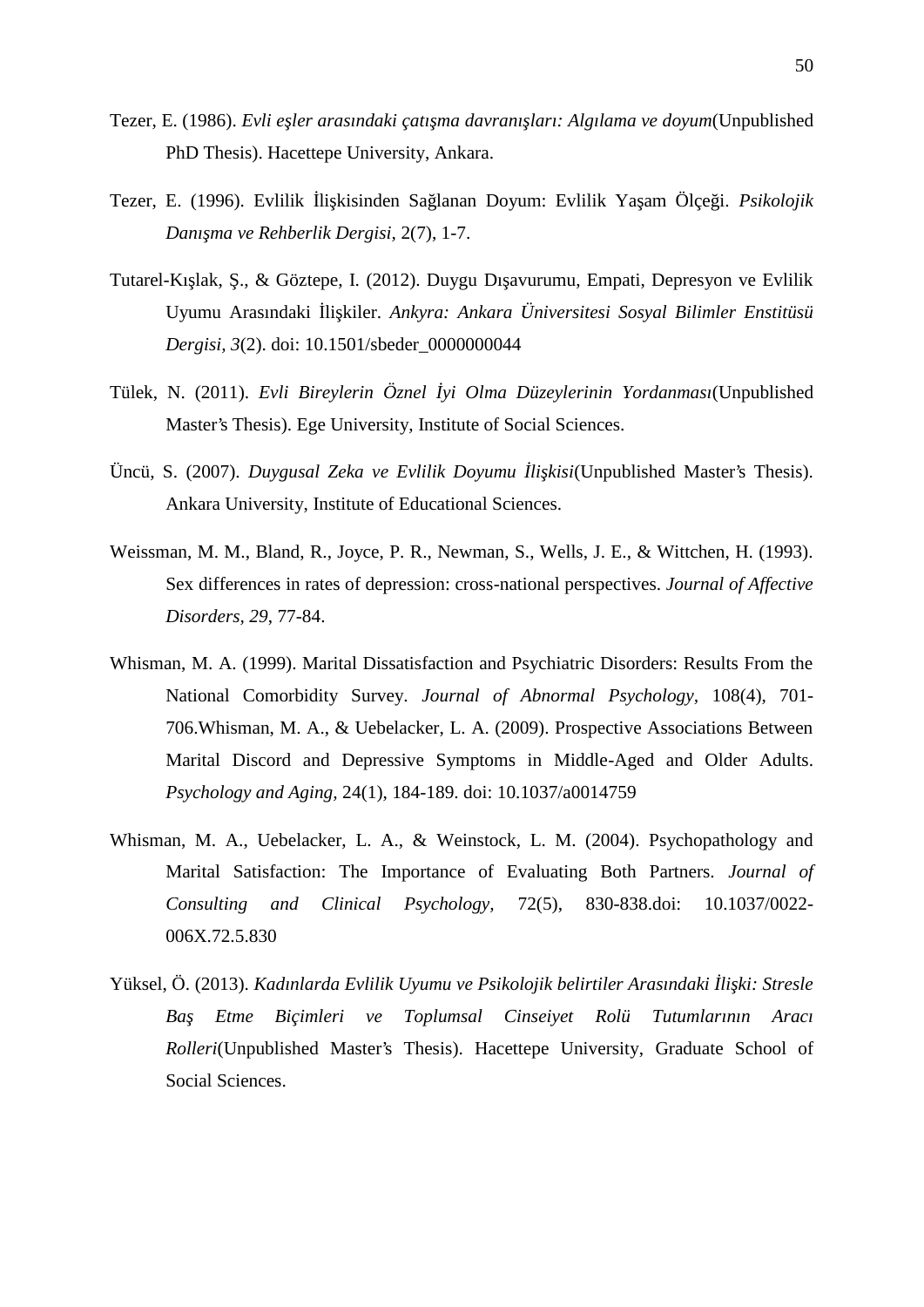Zentner, M. R. (2005). Ideal Mate Personality Concepts and Compatibility in Close Relationships: A Longitudinal Analysis. *Journal of Personality and Social Psychology,* 89(2), 242-256.

#### **APPENDICES**

### **Appendix 1**

## **Ki** isel Bilgi Formu

- 1. Cinsiyetiniz nedir?
- a) Kadın b) Erkek
- 2. Kaç yaşındasınız, belirtiniz:.................
- 3. E itim durumunuz nedir?
- a) İlkokul
- b) Ortaokul
- c) Lise
- d) Üniversite
- e) Yükseklisan/Doktora
- 4. E inizin e itim düzeyi nedir?
	- a ) lkokul
	- b) Ortaokul
	- c) Lise
	- d) Üniversite
	- e) Yükseklisan/Doktora
- 5. Gelir düzeyiniz;
- a) 1800 ve altı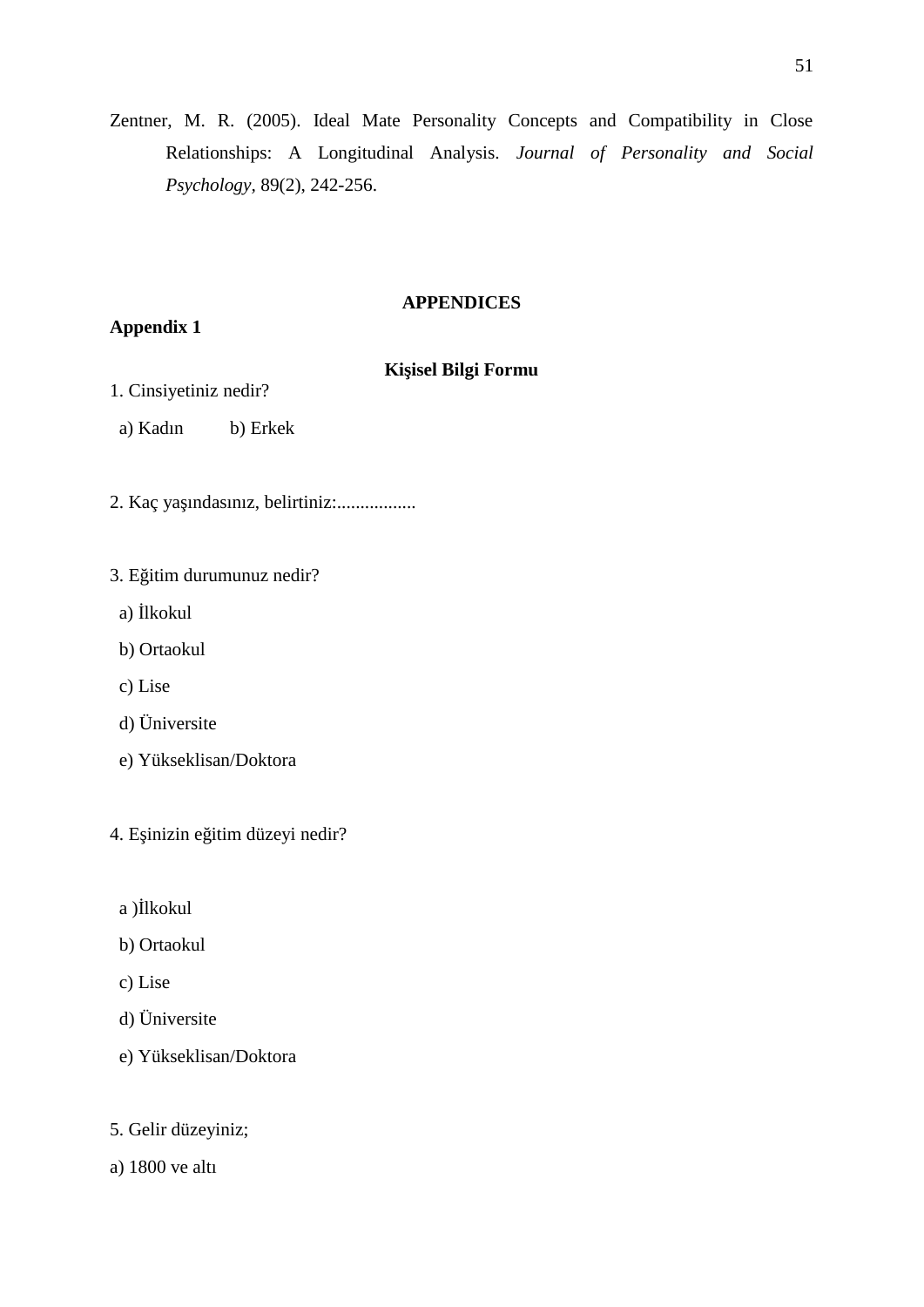b) 1800-4000

c) 4000-10.000

d) 10.00 ve üstü

6. Kaç yıllık evlisiniz, belirtiniz: ............................

7. Kaç yaşında evlendiniz, belirtiniz: ......................

8. E inizle nasıl evlendiniz?

- a) severek/ flört ederek evlendim.
- b) görücü usulü/ isteyerek evlendim.
- c) görücü usulü/ istemeyerek evlendim.

9. Evlenmeden önce eşinizle ne kadar süredir tanışıyordunuz? (ay/yıl)...............

10. Kaç çocuğunuz var, belirtiniz: ..................................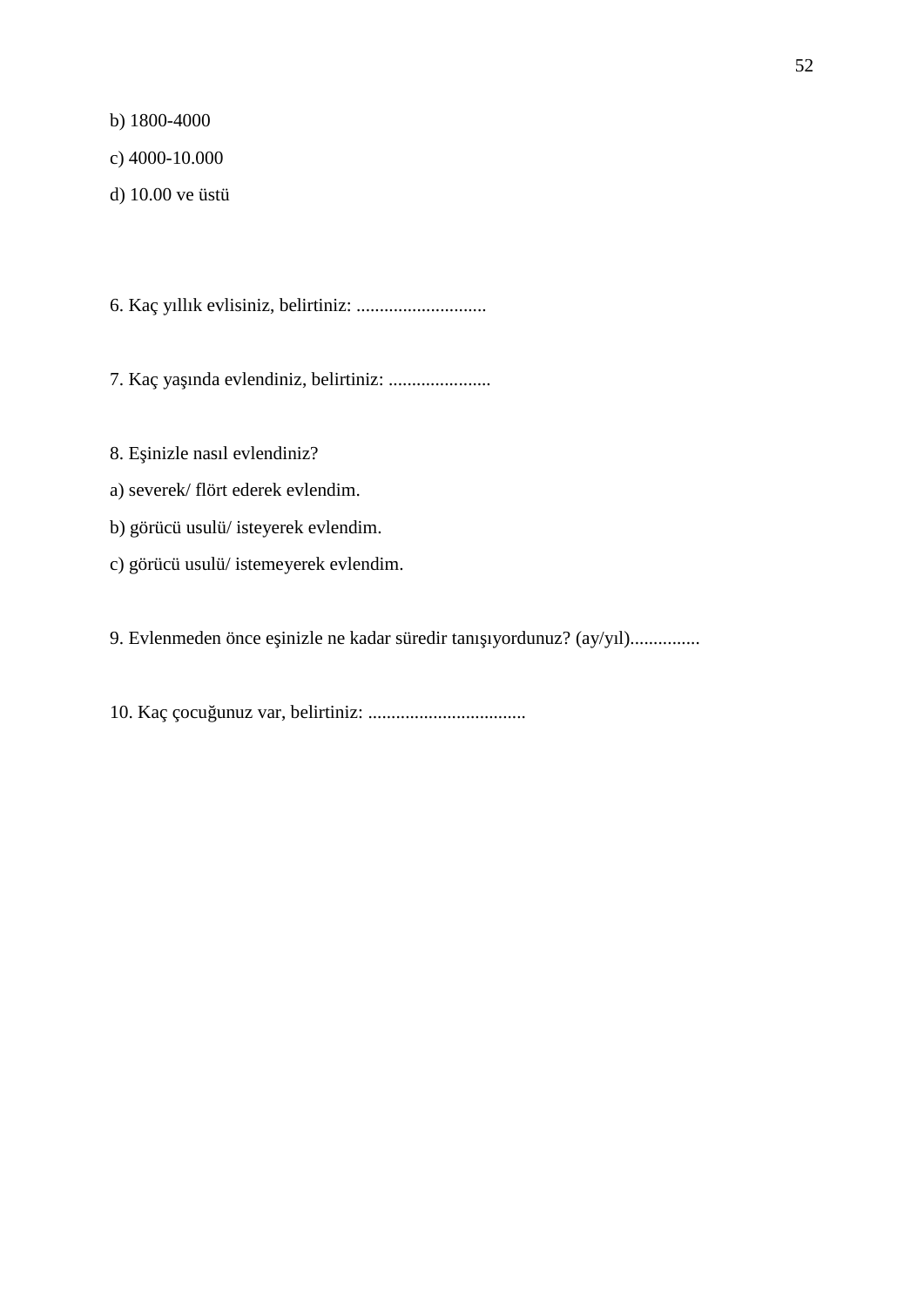#### **Appendix 2**

## **EVLİLİK YAŞAM ÖLÇEĞİ**

A a ıda evlilik ya amına ili kin 10 cümle bulunmaktadır. Bu cümlelerden her birinin altında da "kesinlikle katılmıyorum", "katılmıyorum", "kararsızım", "katılıyorum" ve "kesinlikle katılıyorum" seçenekleri yer almaktadır. Her cümleyi dikkatle okuyunuz ve sizin evlilik ya amınıza uyan seçene i çarpı  $(X)$  koyarak i aretleyiniz.

1. Evlilikten beklediklerimin ço u gerçekle ti.

| $\left( \begin{array}{c} \end{array} \right)$ | ( )                                                            | ( )        | ( )                | ( )         |  |
|-----------------------------------------------|----------------------------------------------------------------|------------|--------------------|-------------|--|
| Kesinlikle                                    | Katılmıyorum                                                   | Kararsızım | Katılıyorum        | Kesinlikle  |  |
| Katılmıyorum                                  |                                                                |            |                    | Katılıyorum |  |
|                                               |                                                                |            |                    |             |  |
|                                               | 2. Evlili imizdeki engellerin a ılamaz oldu unu dü ünüyorum.   |            |                    |             |  |
| ( )                                           | ( )                                                            | ( )        | ( )                | ( )         |  |
| Kesinlikle                                    | Katılmıyorum                                                   | Kararsızım | Katılıyorum        | Kesinlikle  |  |
| Katılmıyorum                                  |                                                                |            |                    | Katılıyorum |  |
|                                               |                                                                |            |                    |             |  |
|                                               | 3. Evlili imizi çok anlamlı buluyorum.                         |            |                    |             |  |
| ( )                                           | ( )                                                            | ( )        | $\left( \ \right)$ | ( )         |  |
| Kesinlikle                                    | Katılmıyorum                                                   | Kararsızım | Katılıyorum        | Kesinlikle  |  |
| Katılmıyorum                                  |                                                                |            |                    | Katılıyorum |  |
|                                               |                                                                |            |                    |             |  |
|                                               | 4. Evlili imizde giderek eksilen heyecan beni rahatsız ediyor. |            |                    |             |  |
| ( )                                           | ( )                                                            | ( )        | ( )                | ( )         |  |
| Kesinlikle                                    | Katılmıyorum                                                   | Kararsızım | Katılıyorum        | Kesinlikle  |  |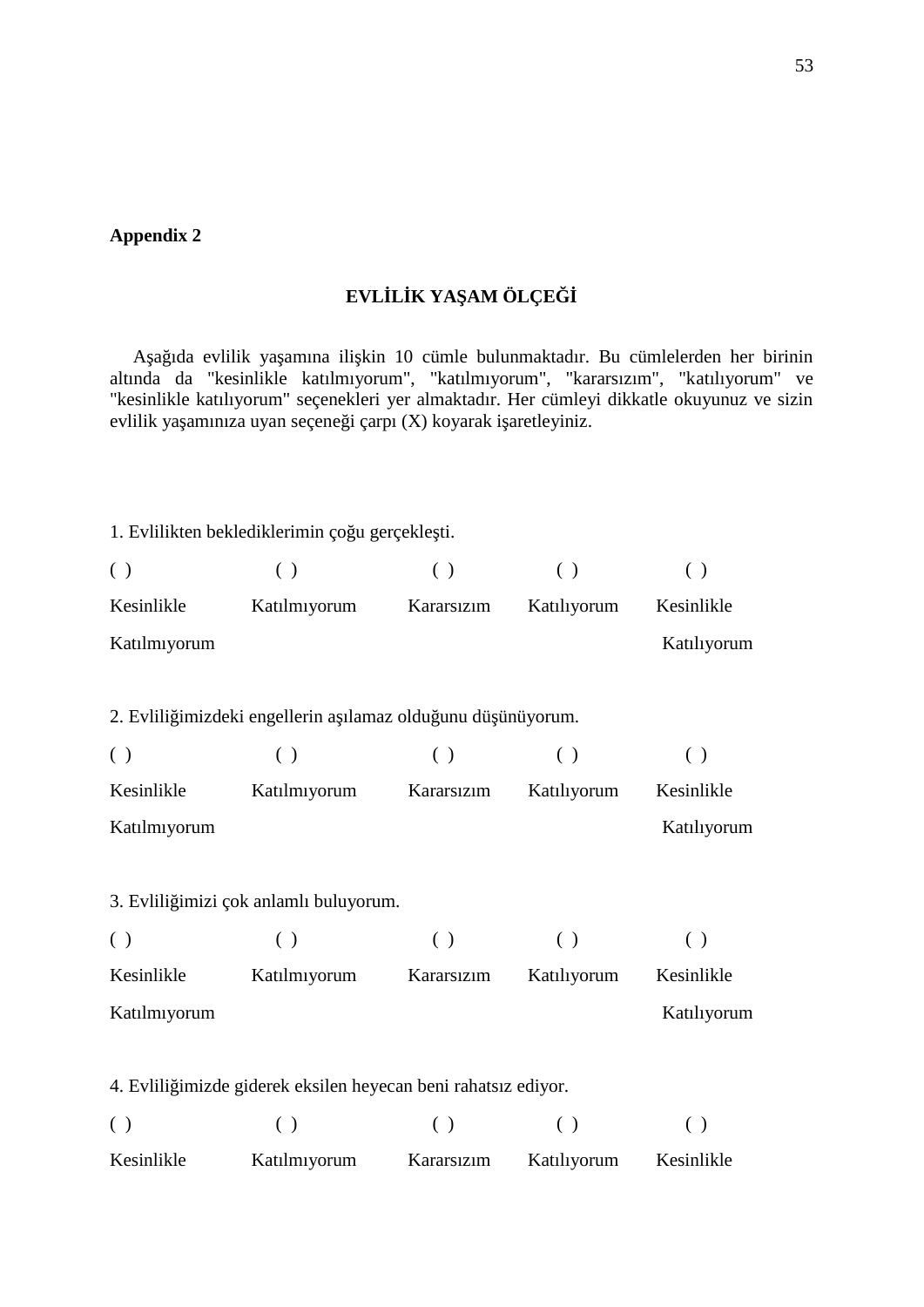#### Katılmıyorum Katılıyorum

5. Ev1i1i imiz zaman zaman bana bir yük gibi geliyor.  $( \ )$  ( ) ( ) ( ) ( ) ( ) Kesinlikle Katılmıyorum Kararsızım Katılıyorum Kesinlikle Katılmıyorum Katılıyorum 6. Huzurlu bir ev ya amım var.  $( \ )$  ( ) ( ) ( ) ( ) ( ) Kesinlikle Katılmıyorum Kararsızım Katılıyorum Kesinlikle Katılmıyorum Katılıyorum 7. Evlili imiz her geçen gün daha iyiye do ru gitti.  $( \ )$  ( ) ( ) ( ) ( ) ( ) Kesinlikle Katılmıyorum Kararsızım Katılıyorum Kesinlikle Katılmıyorum Katılıyorum 8. Bizim ili kimiz ideal bir karı-koca ili kisidir.  $( \ )$  ( ) ( ) ( ) ( ) ( ) Kesinlikle Katılmıyorum Kararsızım Katılıyorum Kesinlikle Katılmıyorum Katılıyorum 9. E im benim için aynı zamanda iyi bir arkada tır.  $( \ )$  ( ) ( ) ( ) ( ) ( ) Kesinlikle Katılmıyorum Kararsızım Katılıyorum Kesinlikle Katılmıyorum Katılıyorum 10. Ba ba a kaldı imiz zaman benim canım hiç sıkılmaz.  $( \begin{array}{cccc} ( \end{array})$  ( ) ( ) ( ) ( )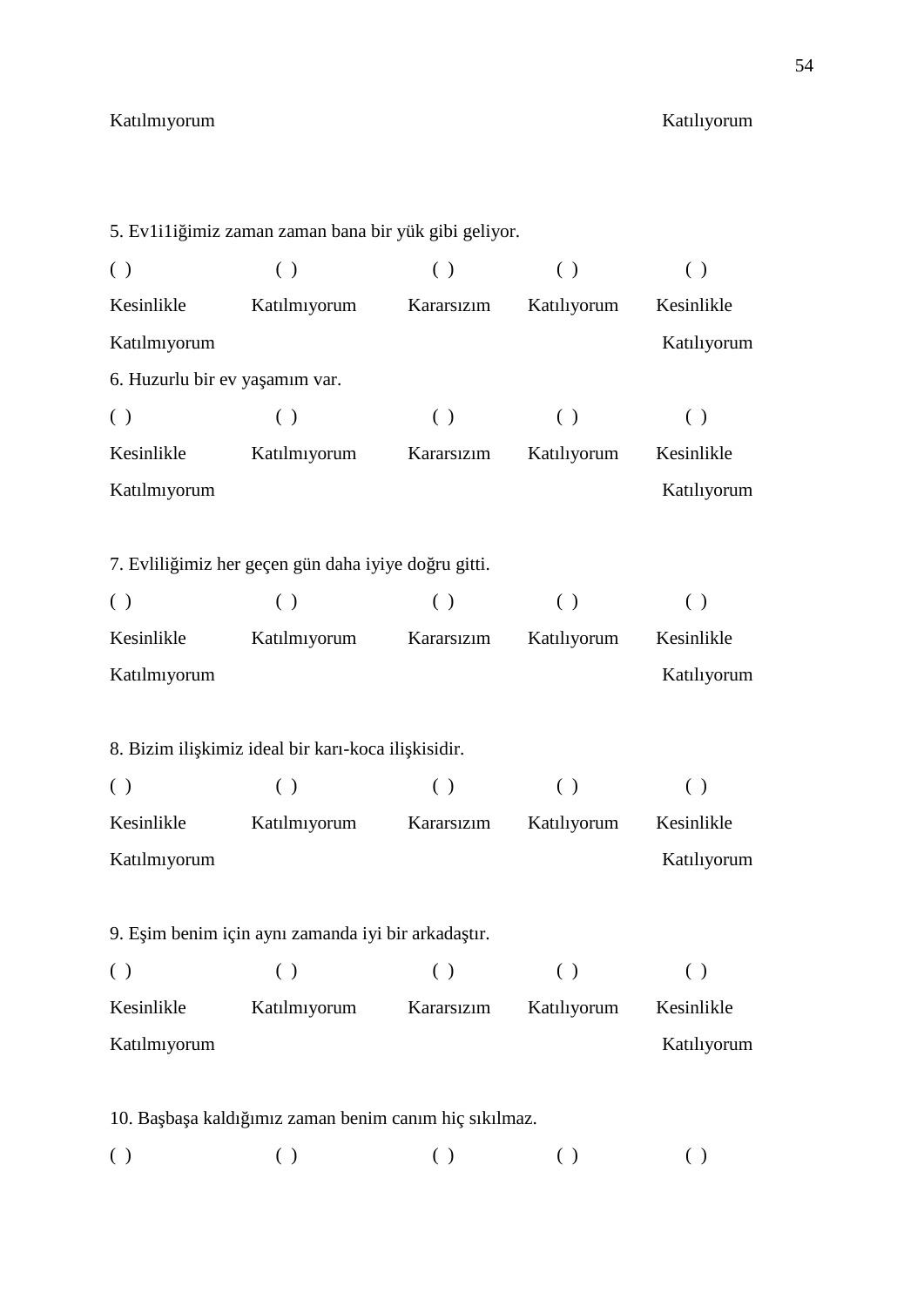| Kesinlikle   | Katılmıyorum | Kararsızım | Katılıyorum | Kesinlikle  |
|--------------|--------------|------------|-------------|-------------|
| Katılmıyorum |              |            |             | Katiliyorum |

#### **Appendix 3**

#### **Problem Çözme Envanteri (PÇE)**

Açıklama: Bu envanterin amacı, günlük ya antınızdaki problemlerinize (sorunlarınıza) genel olarak nasıl tepki gösterdi inizi belirlemeye çalı maktır. Bunlar, kendini karamsar hissetme, arkada larla geçinememe, bir mesle e yönelme konusunda ya anan belirsizlikler gibi karar verilmesi zor konularda ve hepimizin ba ına gelebilecek türden sorunlardır.

Lütfen a a ıdaki maddeleri elinizden geldi ince samimiyetle ve bu tür sorunlarla kar ıla tı ınızda tipik olarak nasıl davrandı ınızı göz önünde bulundurarak cevaplandırınız. Cevaplarınızı, bu tür problemlerin nasıl çözülmesi gerekti ini dü ünerek de il, böyle sorunlarla kar ıla tı ınızda **gerçekten** ne yaptı ınızı dü ünerek vermeniz gerekmektedir.

Bunu yapabilmek için kolay bir yol olarak her soru için kendinize u soruyu sorun: **"Burada sözü edilen davranı ı ben ne sıklıkla yaparım?"**

Yanıtlarınızı a a idaki ölçe e göre de erlendirin:

- 1. Her zaman böyle davranırım 4. arada sırada böyle davranırım
- 2. Ço unlukla böyle davranırım 5. ender olarak böyle davranırım
- 3. Sık sık böyle davranırım 6. hiçbir zaman böyle davranmam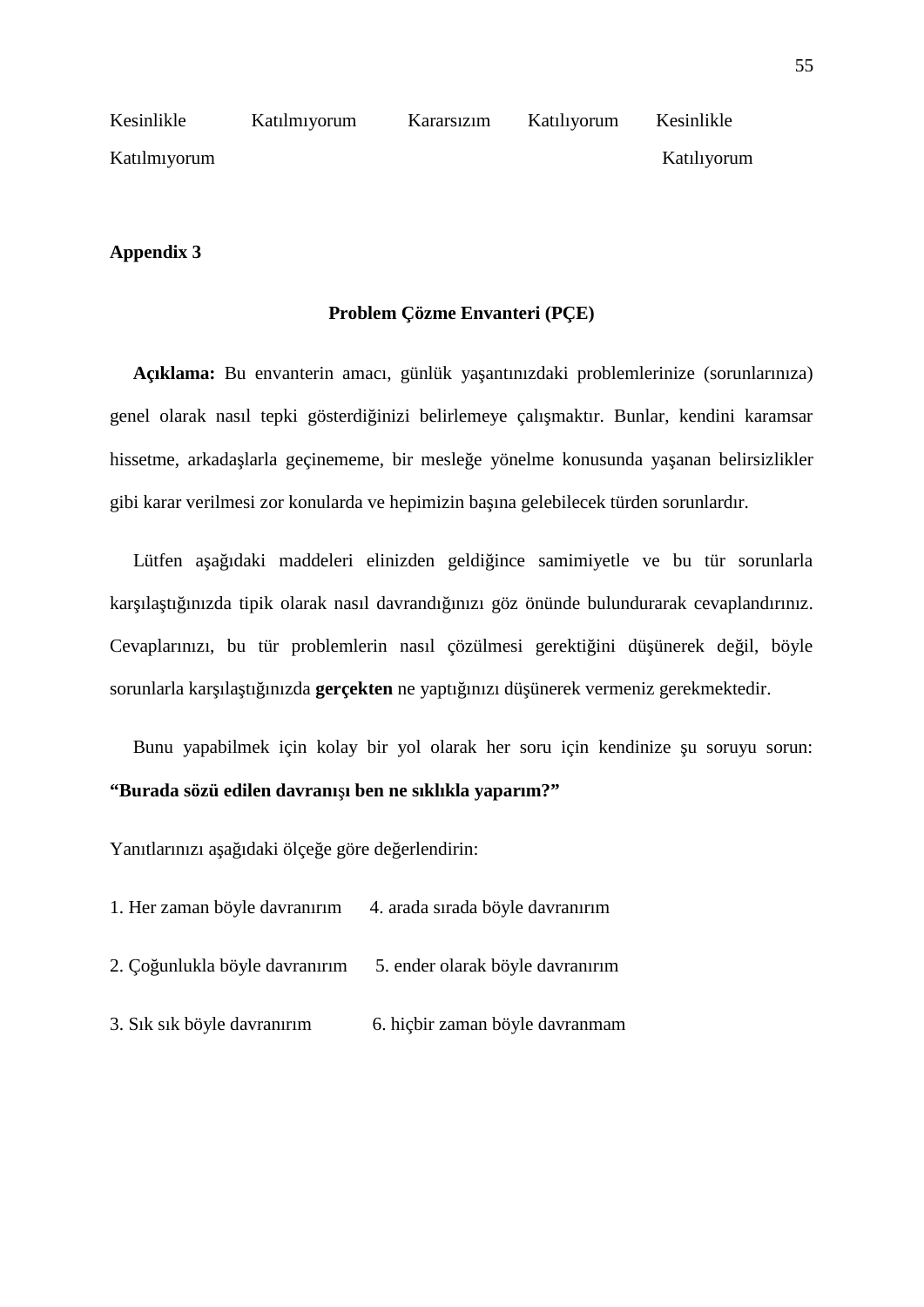# **Ne kadar sıklıkla böyle davranırsınız?**

## Her zaman..Hiç bir zaman..

| 1. Bir sorunumu çözmek için kullandığım çözüm yolları<br>başarısız ise bunların neden başarısız olduğunu araştırmam.                                             | $\mathbf{1}$ | $\overline{2}$ | 3 | 4              | 5 | 6 |  |
|------------------------------------------------------------------------------------------------------------------------------------------------------------------|--------------|----------------|---|----------------|---|---|--|
| 2. Zor bir sorunla karşılaştığımda ne olduğunu tam olarak<br>belirleyebilmek için nasıl bilgi toplayacağımı uzun boylu<br>düşünmem.                              | $\mathbf{1}$ | $\overline{2}$ | 3 | $\overline{4}$ | 5 | 6 |  |
| 3. Bir sorunumu çözmek için gösterdiğim ilk çabalar başarısız<br>olursa o sorun ile başa çıkabileceğimden şüpheye düşerim.                                       | $\mathbf{1}$ | $\overline{2}$ | 3 | $\overline{4}$ | 5 | 6 |  |
| 4. Bir sorunumu çözdükten sonra bu sorunu çözerken neyin<br>işe yaradığını, neyin yaramadığını ayrıntılı olarak düşünmem.                                        | $\mathbf{1}$ | $\overline{2}$ | 3 | $\overline{4}$ | 5 | 6 |  |
| 5. Sorunlarımı çözme konusunda genellikle yaratıcı ve etkili<br>çözümler üretebilirim.                                                                           | $\mathbf{1}$ | $\overline{2}$ | 3 | $\overline{4}$ | 5 | 6 |  |
| 6. Bir sorunumu çözmek için belli bir yolu denedikten sonra<br>ortaya<br>çıkan sonuç ile olması gerektiğini<br>durur<br>ve<br>düşündüğüm sonucu karşılaştırırım. | $\mathbf{1}$ | $\overline{2}$ | 3 | $\overline{4}$ | 5 | 6 |  |
| olduğunda<br>Bir<br>sorunum<br>onu<br>çözebilmek<br>7.<br>için<br>başvurabileceğim yolların hepsini düşünmeye çalışırım.                                         | $\mathbf{1}$ | $\overline{2}$ | 3 | $\overline{4}$ | 5 | 6 |  |
| 8. Bir sorunla karşılaştığımda neler hissettiğimi anlamak için<br>duygularımı incelerim.                                                                         | $\mathbf{1}$ | $\overline{2}$ | 3 | $\overline{4}$ | 5 | 6 |  |
| 9. Bir sorun kafamı karıştırdığında duygu ve düşüncelerimi<br>somut ve açık-seçik terimlerle ifade etmeye uğraşmam.                                              | $\mathbf{1}$ | $\overline{2}$ | 3 | $\overline{4}$ | 5 | 6 |  |
| 10. Başlangıçta çözümü fark etmesem de sorunlarımın<br>çoğunu çözme yeteneğim vardır.                                                                            | $\mathbf{1}$ | $\overline{2}$ | 3 | $\overline{4}$ | 5 | 6 |  |
| 11. Karşılaştığım sorunların çoğu, çözebileceğimden daha<br>zor ve karmaşıktır.                                                                                  | $\mathbf{1}$ | $\overline{2}$ | 3 | 4              | 5 | 6 |  |
| 12. Genellikle kendimle ilgili kararları verebilirim ve bu<br>kararlardan hoşnut olurum.                                                                         | $\mathbf{1}$ | $\overline{2}$ | 3 | $\overline{4}$ | 5 | 6 |  |
| 13.Bir sorunla karşılaştığımda onu çözme için genellikle<br>aklıma gelen ilk yolu izlerim.                                                                       | $\mathbf{1}$ | $\overline{2}$ | 3 | 4              | 5 | 6 |  |
| 14. Bazen durup sorunlarım üzerinde düşünmek yerine<br>gelişigüzel sürüklenip giderim.                                                                           | $\mathbf{1}$ | $\overline{2}$ | 3 | $\overline{4}$ | 5 | 6 |  |
| 15. Bir sorunla ilgili olası bir çözüm yolu üzerinde karar<br>vermeye çalışırken seçeneklerimin başarı olasılığını tek tek<br>değerlendirmem.                    | $\mathbf{1}$ | $\overline{2}$ | 3 | 4              | 5 | 6 |  |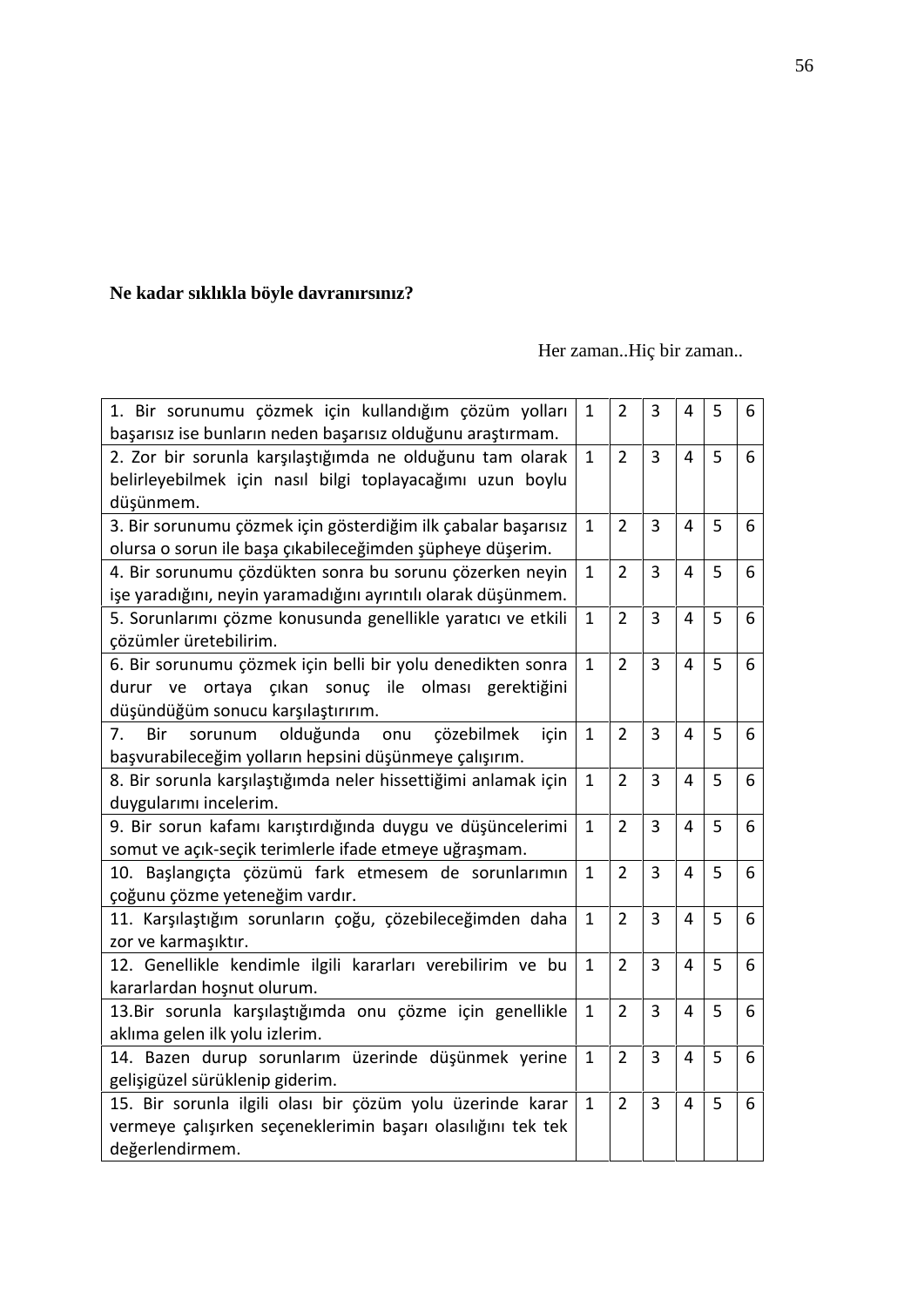| 16. Bir sorunla karşılaştığımda, başka konuya geçmeden<br>önce durur ve o sorun üzerinde düşünürüm.                                                         | $\mathbf{1}$ | $\overline{2}$ | 3 | $\overline{4}$ | 5 | 6 |
|-------------------------------------------------------------------------------------------------------------------------------------------------------------|--------------|----------------|---|----------------|---|---|
| 17. Genellikle aklıma ilk gelen fikir doğrultusunda hareket<br>ederim.                                                                                      | $\mathbf{1}$ | $\overline{2}$ | 3 | $\overline{4}$ | 5 | 6 |
| 18. Bir karar vermeye çalışırken her seçeneğin sonuçlarını<br>ölçer, tartar, birbiriyle karşılaştırır, sonra karar veririm.                                 | $\mathbf{1}$ | $\overline{2}$ | 3 | 4              | 5 | 6 |
| 19. bir sorunumu çözmek üzere plan yaparken o planı<br>yürütebileceğime güvenirim.                                                                          | $\mathbf{1}$ | $\overline{2}$ | 3 | $\overline{4}$ | 5 | 6 |
| 20. Belli bir çözüm planını uygulamaya koymadan önce, nasıl<br>bir sonuç vereceğini tahmin etmeye çalışırım.                                                | $\mathbf{1}$ | $\overline{2}$ | 3 | 4              | 5 | 6 |
| 21. Bir soruna yönelik olası çözüm yollarını düşünürken çok<br>fazla seçenek üretmem.                                                                       | $\mathbf{1}$ | $\overline{2}$ | 3 | 4              | 5 | 6 |
| 22. Bir sorunumu çözmeye çalışırken sıklıkla kullandığım bir<br>yöntem; daha önce başıma gelmiş<br>benzer sorunları<br>düşünmektir.                         | $\mathbf{1}$ | $\overline{2}$ | 3 | $\overline{4}$ | 5 | 6 |
| 23.<br>Yeterince<br>olur<br>zamanım<br>çaba<br>gösterirsem<br>ve<br>karşılaştığım sorunların çoğunu çözebileceğime inanıyorum.                              | $\mathbf{1}$ | $\overline{2}$ | 3 | $\overline{4}$ | 5 | 6 |
| 24.Yeni bir durumla karşılaştığımda ortaya çıkabilecek<br>sorunları çözebileceğime inancım vardır.                                                          | $\mathbf{1}$ | $\overline{2}$ | 3 | $\overline{4}$ | 5 | 6 |
| 25. Bazen bir sorunu çözmek için çabaladığım halde, bir<br>türlü esas konuya giremediğim ve gereksiz ayrıntılarla<br>uğraştığım duygusunu yaşarım.          | $\mathbf{1}$ | $\overline{2}$ | 3 | $\overline{4}$ | 5 | 6 |
| 26. Ani kararlar verir ve sonra pişmanlık duyarım.                                                                                                          | $\mathbf{1}$ | $\overline{2}$ | 3 | $\overline{4}$ | 5 | 6 |
| 27.<br>Yeni<br>sorunları<br>çözebilme<br>yeteneğine<br>ve<br>zor<br>güveniyorum.                                                                            | $\mathbf{1}$ | $\overline{2}$ | 3 | $\overline{4}$ | 5 | 6 |
| 28. Elimdeki seçenekleri karşılaştırırken ve karar verirken<br>kullandığım sistematik bir yöntem vardır.                                                    | $\mathbf{1}$ | $\overline{2}$ | 3 | $\overline{4}$ | 5 | 6 |
| 29. Bir sorunla başa çıkma yollarını düşünürken çeşitli<br>fikirleri birleştirmeye çalışmam.                                                                | $\mathbf{1}$ | $\overline{2}$ | 3 | 4              | 5 | 6 |
| 30. Bir sorunla karşılaştığımda bu sorunun çıkmasında katkısı<br>olabilecek benim dışımdaki etmenleri genellikle dikkate<br>almam.                          | $\mathbf{1}$ | $\overline{2}$ | 3 | $\overline{4}$ | 5 | 6 |
| 31. Bir konuyla karşılaştığımda, ilk yaptığım şeylerden biri,<br>durumu gözden geçirmek ve konuyla ilgili olabilecek her<br>türlü bilgiyi dikkate almaktır. | $\mathbf{1}$ | $\overline{2}$ | 3 | 4              | 5 | 6 |
| 32. Bazen duygusal olarak öylesine etkilenirim ki, sorunumla<br>başa çıkma yollarından pek çoğunu dikkate bile almam.                                       | $\mathbf{1}$ | $\overline{2}$ | 3 | 4              | 5 | 6 |
| 33. Bir karar verdikten sonra, ortaya çıkan sonuç genellikle<br>benim beklediğim sonuca uyar.                                                               | $\mathbf{1}$ | $\overline{2}$ | 3 | 4              | 5 | 6 |
| sorunla<br>karşılaştığımda,<br>Bir<br>34.<br>durumla<br>$\mathbf O$<br>başa<br>çıkabileceğimden genellikle pek emin değilimdir.                             | $\mathbf{1}$ | $\overline{2}$ | 3 | 4              | 5 | 6 |
| 35. Bir sorunun farkına vardığımda, ilk yaptığım şeylerden<br>biri, sorunun tam olarak ne olduğunu anlamaya çalışmaktır.                                    | $\mathbf{1}$ | $\overline{2}$ | 3 | 4              | 5 | 6 |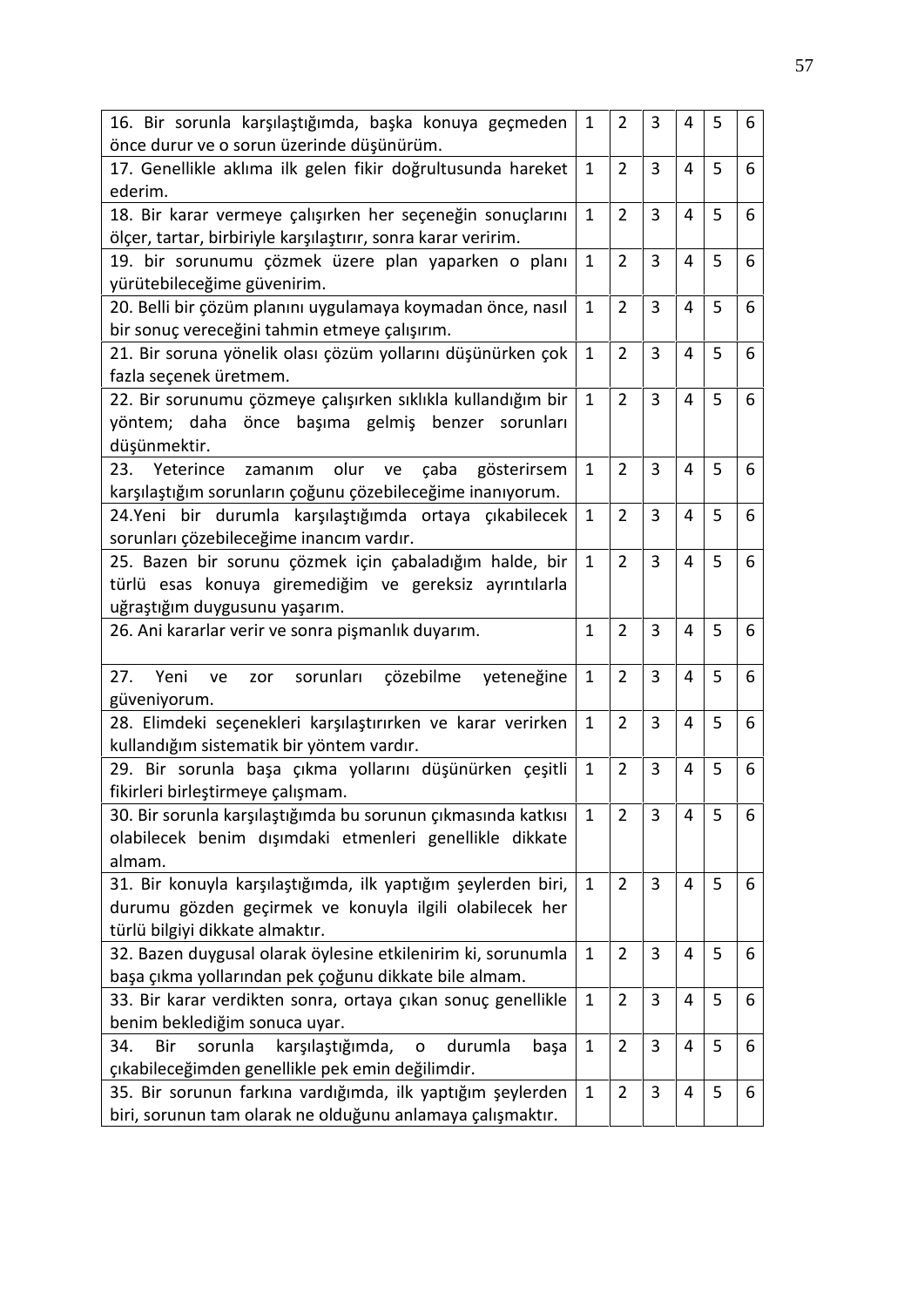#### **Appendix 4**

#### **SCL-90- R**

#### **Adı – Soyadı:**

**Yaş : Cinsiyeti : Açıklama : Tarih :**

Aşağıda zaman zaman herkeste olabilecek yakınma ve sorunların bir listesi vardır. Lütfen her birini dikkatlice okuyunuz. Sonra bu durumun bugün de dahil olmak üzere son bir ay içinde sizi ne ölçüde huzursuz ve tedirgin etti ini göz önüne alarak a a ıda belirtilen tanımlamalardan uygun olanının numarasını kar ısındaki bolu a yazınız. Dü üncenizi de i tirirseniz ilk yazdı ınız numarayı tamamen siliniz. Lütfen ba langıç örne ini dikkatle okuyunuz ve anlamadı iniz bir cümle ile kar ila ti inizda uygulayan ki iye danı iniz.

| Örnek:                           | Tanımlama:      |
|----------------------------------|-----------------|
| A a ida belirtilen sorundan      | $0$ Hic         |
| ne ölçüde rahatsız olmaktasınız? | 1 Çok az        |
| Cevap                            | 2 Orta derecede |
|                                  | 3 Oldukça fazla |
|                                  | 4 A in düzeyde  |
|                                  |                 |

 $Örnek : Bela$ rısı ... 3 ...

1. Ba $a$  risi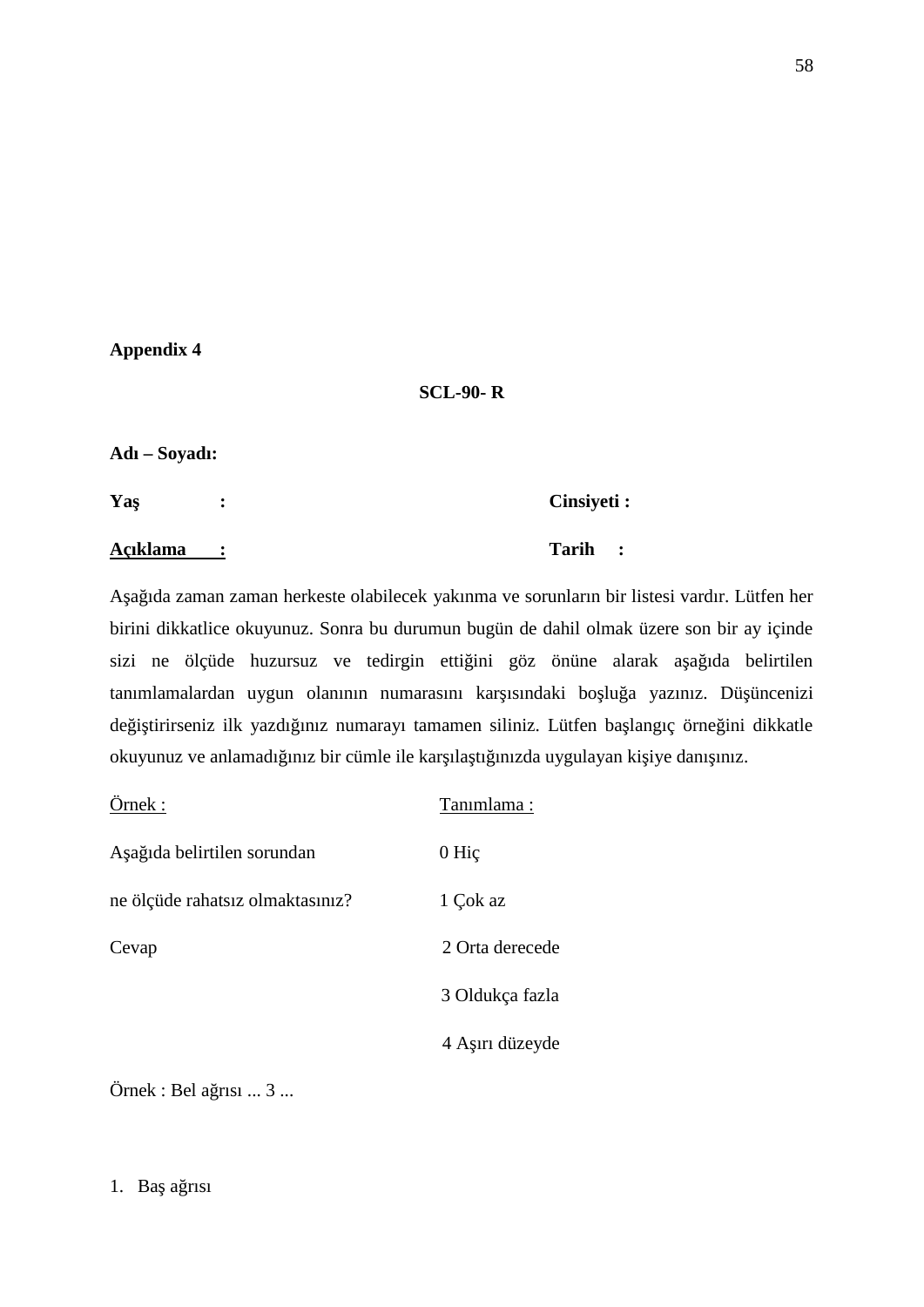- 2. Sinirlilik ya da içinin titremesi
- 3. Zihinden atamadı iniz yineleyici (tekrarlayıcı) hoşa gitmeyen düşünceler
- 4. Baygınlık ve ba dönmeler
- 5. Cinsel arzuya ilginin kaybı
- 6. Ba kaları tarafından ele tirilme duygusu
- 7. Herhangi bir kimsenin dü üncelerinizi kontrol edebilece i fikri
- 8. Sorunlarınızdan pek çoğu için ba kalarının suçlanması gerekti i fikri
- 9. Olayları anımsamada (hatırlamada) güçlülük
- 10. Dikkatsizlik veya sakarlıkla ilgili endi eler
- 11. Kolayca gücenme, rahatsız olma hissi
- 12. Gö üs veya kalp bölgesinde a rılar
- 13. Caddelerde veya açık alanlarda korku hissi
- 14. Enerjinizde azalma veya yava lama hali
- 15. Ya amınızın sona ermesi dü ünceleri
- 16. Ba ka ki ilerin duymadıkları sesleri duyma
- 17. Titreme
- 18. Ço u ki iye güvenilmemesi gerekti i dü üncesi
- 19. tah azalması
- 20. Kolayca a lama
- 21. Kar i cinsten ki ilerle ilgili utangaçlık ve rahatsızlık hissi
- 22. Tuza a dü ürülmü veya tuza a yakalanmı hissi
- 23. Bir neden olmaksızın aniden korkuya kapılma
- 24. Kontrol edilmeyen öfke patlamaları
- 25. Evden dı arı yalnız çıkma korkusu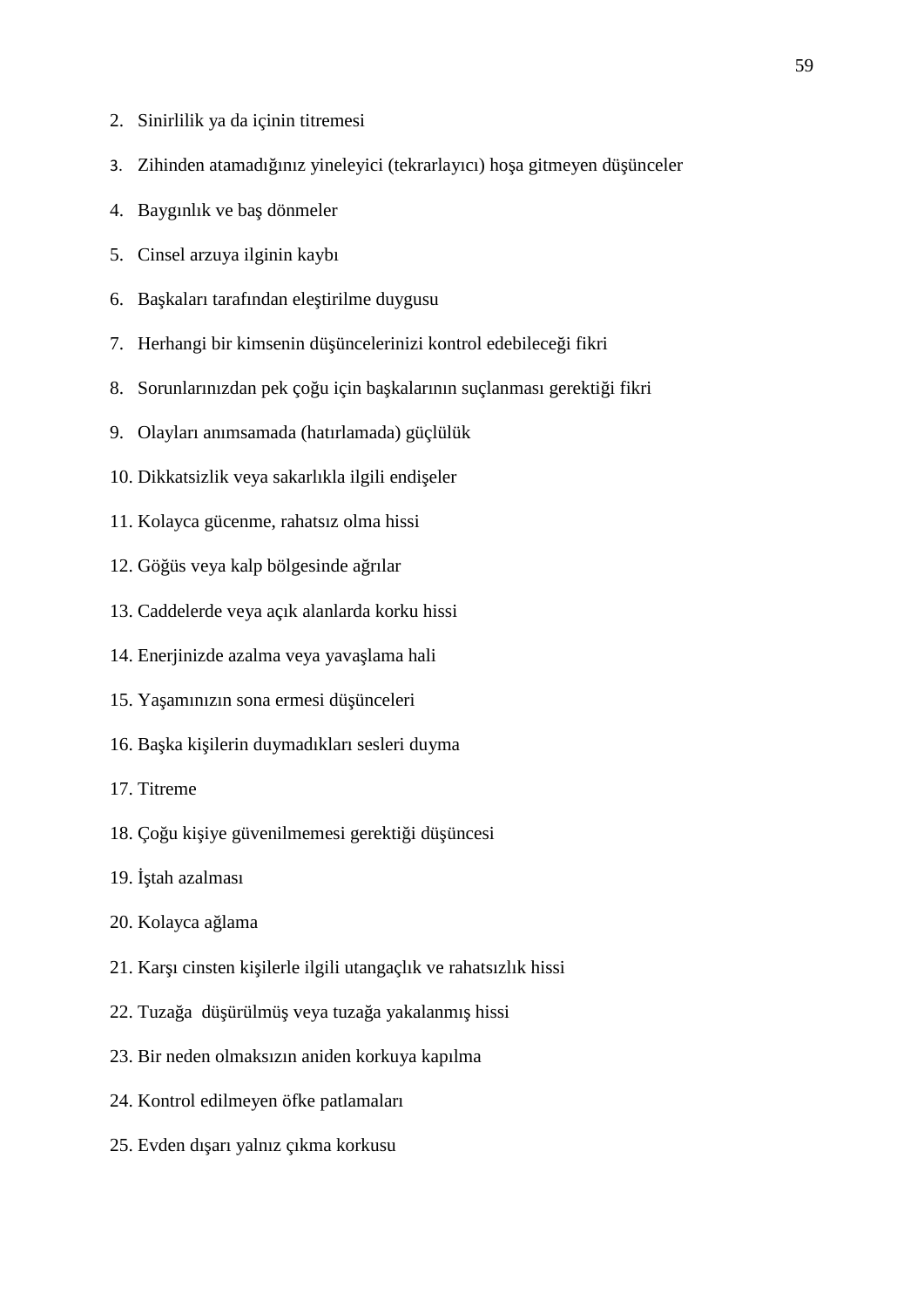- 26. Olanlar için kendini suçlama
- 27. Belin alt kısmında a rılar
- 28. lerin yapılmasında erteleme dü üncesi
- 29. Yalnız hissi
- 30. Karamsarlık hissi
- 31. Her ey için çok fazla endi e duyma
- 32. Her eye kar 1 ilgisizlik hali
- 33. Korku hissi
- 34. Duygularınızın kolayca incitilebilmesi hali
- 35. Di er insanların sizin dü ündüklerinizi bilmesi hissi
- 36. Ba kalarının sizi anlamadı 1 veya hissedemeyece i duygusu
- 37. Ba kalarının sizi sevmedi i ya da dostça olmayan davranı lar gösterdi i hissi
- 38. lerin do ru yapıldı ından emin olabilmek için çok yava yapmak
- 39. Kalbin çok hızlı çarpması
- 40. Bulantı veya midede rahatsızlık hissi
- 41. Kendini ba kalarından a a 1 görme
- 42. Adele (kas) a rıları
- 43. Ba kalarının sizi gözledi i veya hakkınızda konu tu u hissi
- 44. Uykuya dalmada güçlük
- 45. Yaptı iniz i leri bir ya da birkaç kez kontrol etme
- 46. Karar vermede güçlük
- 47. Otobüz, tren, metro gibi araçlarla yolculuk etme korkusu
- 48. Nefes almada güçlük
- 49. So uk ve sıcak basması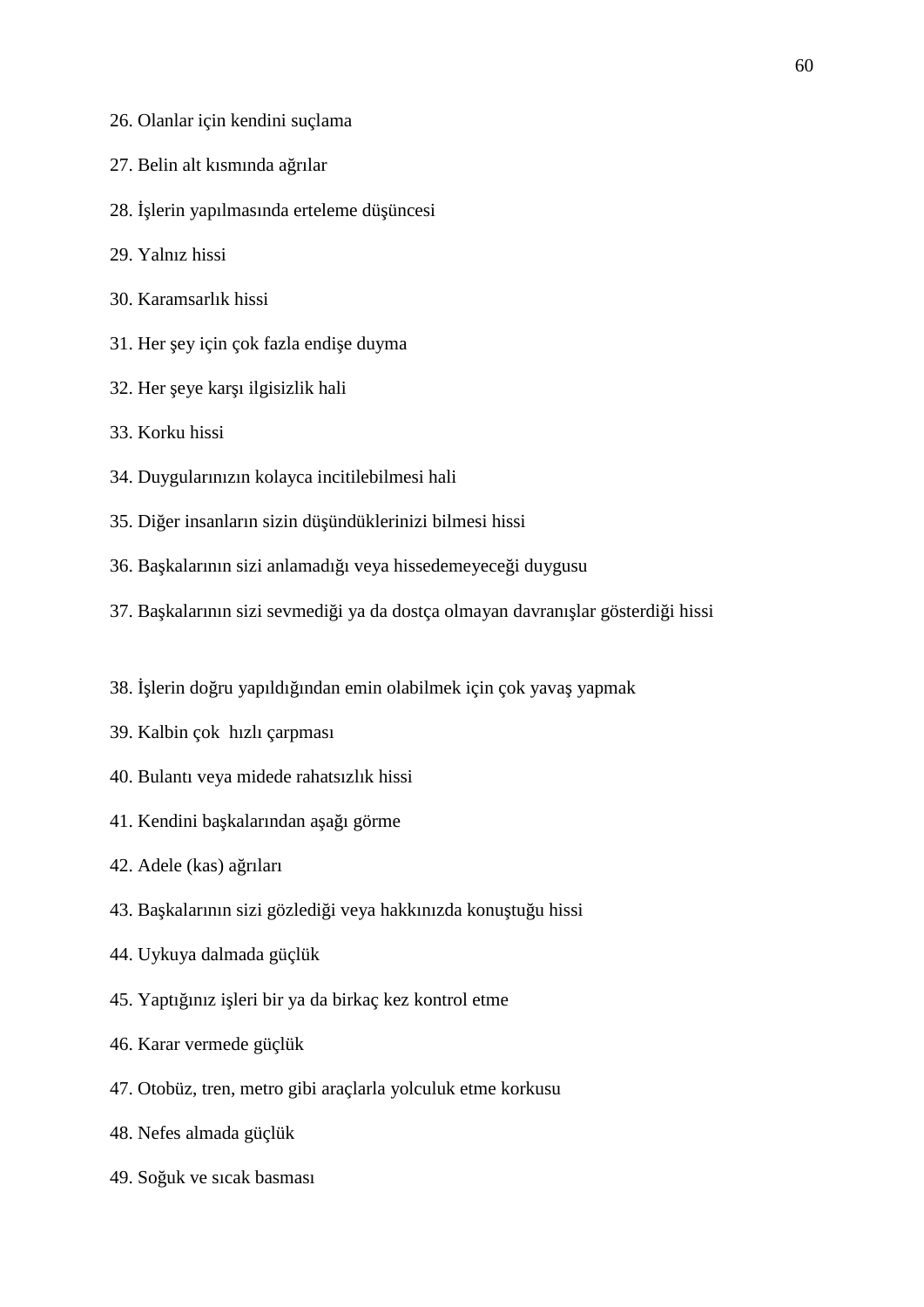- 50. Sizi korkutan belirli uğraş, yer veya nesnelerden kaçınma durumu
- 51. Hiç bir ey dü ünmeme hali
- 52. Bedeninizin bazı kısımlarında uyu ma, karıncalanma olması
- 53. Bo azınıza bir yumru tıkanmı hissi
- 54. Gelecek konusunda ümitsizlik
- 55. Dü üncelerinizi bir konuya yoşunla tırmada güçlülük
- 56. Bedeninizin çe itli kısımlarında zayıflılık hissi
- 57. Gerginlik veya co ku hissi
- 58. Kol ve bacaklarda a ırlık hissi
- 59. Ölüm ya da ölme dü ünceleri
- 60. A ırı yemek yeme
- 61. nsanlar size batı 1 veya hakkınızda konu tu u zaman rahatsızlık duyma
- 62. Size ait olmayan dü üncelere sahip olma
- 63. Bir ba kasına vurmak, zarar vermek, yaralamak dürtülerinin olması
- 64. Sabahın erken saatlerinde uyanma
- 65. Yıkanma, sayma, dokunma gibi bazı hareketleri yenileme hali
- 66. Uykuda huzursuzluk, rahat uyuyamama
- 67. Bazı eyleri kırıp dökme iste i
- 68. Ba kalarının yanında kendini çok sıkılgan hissetme
- 69. Ba kalarının yanında kendini çok sıkılgan hissetme
- 70. Çar 1, sinema gibi kalabalık yerlerde rahatsızlık hissi
- 71. Her eyin bir yük gibi görünmesi
- 72. Deh et ve panik nöbetleri
- 73. Toplum içinde yer içerken huzursuzluk hissi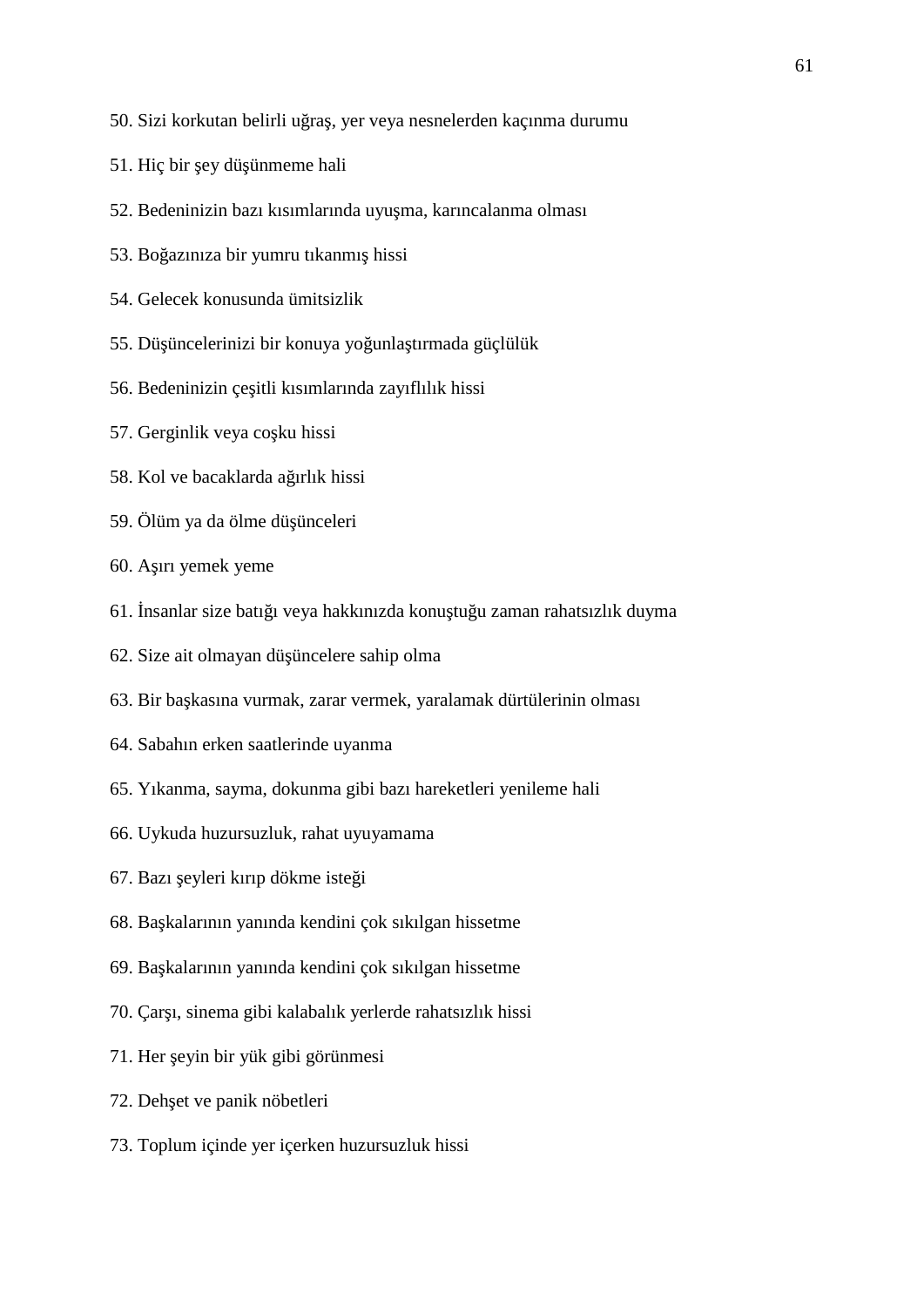- 74. Sık sık tartı maya girme
- 75. Yalnız bıraktığınızda sinirlilik hali
- 76. Ba kalarının sizi ba arılarınız için yeterince takdir etmedi i duygusu
- 77. Ba kalarıyla birlikte olunan durumlarda bile yalnızlık hissetme
- 78. Yerinizde durmayacak ölçüde rahatsızlık duyma
- 79. De ersizlik duygusu
- 80. Size kötü bir ey olacakmı duygusu
- 81. Ba irma ya da e yaları fırlatma
- 82. Topluluk içinde bayılaca ınız korkusu
- 83. E er izin verirseniz insanların sizi sömürece i duygusu
- 84. Cinsellik konusunda sizi çok rahatsız eden dü üncelerinizin olması
- 85. Günahlarınızdan dolayı cezalandırmanız gerekti i dü üncesi
- 86. Korkutucu türden dü ünce ve hayaller
- 87. Bedeninizde ciddi bir rahatsızlık oldu u dü üncesi
- 88. Ba ka bir ki iye kar 1 asla yakınlık duymama
- 89. Suçluluk duygusu
- 90. Aklınızda bir bozuklu un oldu u dü üncesi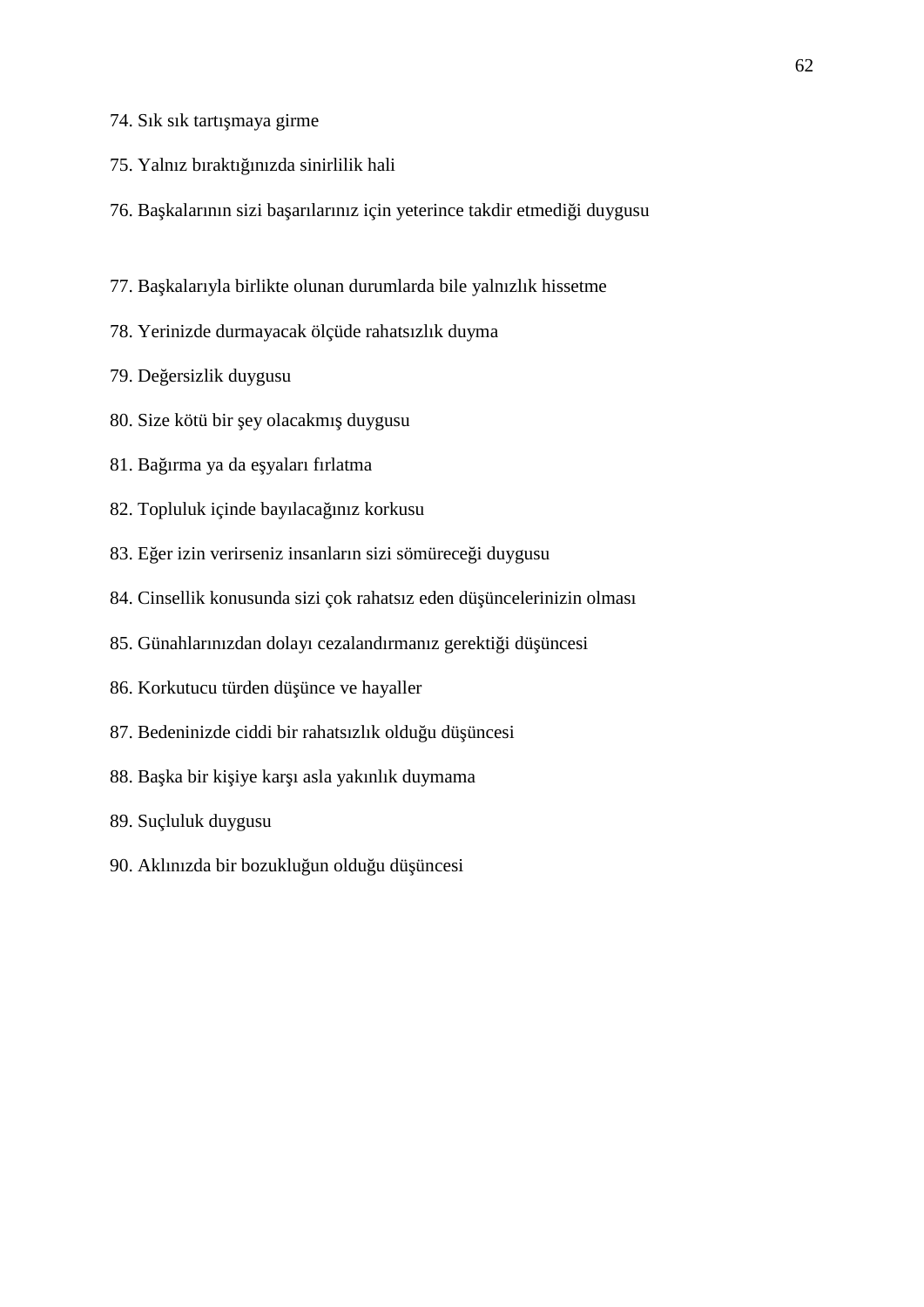## **WIPPF 2.0**

Wiesbaden Pozitif Psikoterapi ve Aile Terapisi Envanteri Uluslararası Versiyon 2.04 – Türkçe

Bu envanterde farklı ya lardan kadın ve erkek ki ilerin çe itli ifadeleri bulunmaktadır

Lütfen kendi bakı açınıza göre bu ifadeleri de erlendiriniz. Bu envanterin sonuçları konsültasyon ve tedavi icin yararlı olabilmektedir.

Lütfen her ifade icin bir cevap i aretleyin. Dört farklı seçenek mevcuttur.

|                                                                         | Evet Hayır  |  |  |
|-------------------------------------------------------------------------|-------------|--|--|
| - "Tamamıyle katılıyorum" için "evet"in altındaki O harfini i aretleyin | XOOO        |  |  |
| - "Hiç Katılmıyorum" için "hayır"ın altındaki O harfini i aretleyin     | <b>OOOX</b> |  |  |
| - "Kismen katılıyorum" için "evet" e yakın olan O harfini i aretleyin   | OXOO        |  |  |
| - "Kismen katılmıyorum" için "hayır"a yakın olan O harfini i aretleyin  | OOXO        |  |  |

Te ekkürler!

|   | <b>Evet</b>                                                                                                          | <b>Hayır</b>                       |  |
|---|----------------------------------------------------------------------------------------------------------------------|------------------------------------|--|
|   | 1 Yönergeleri okudum ve tüm soruları açıklıkla yanıtlamaya hazır<br>hissediyorum.                                    | 0000                               |  |
|   | 2 Öfkeli veya heyecanlı oldu um zaman bunu bütün vucudumda hissederim.                                               | $O$ $O$ $O$ $20a$                  |  |
|   | 3 Calı ma yerimi/ofisimi/evimi her zaman düzenli tutar ve bırakırım.                                                 | $O$ $O$ $O$ $\Omega$ <sup>1a</sup> |  |
|   | Cocuklu umda ebeveynlerimin pek çok sosyal ili kisin oldu unu<br>gözlemledim.                                        | $O$ $O$ $O$ $O$ $^{26a}$           |  |
|   | 5 Zorluk içinde oldu umda, olabilecek bütün olasılıkları düsünmekten kedimi $\bigcap \bigcap \bigcap$ 23a<br>alamam. |                                    |  |
|   | 6 Güvenirlilik i hayatında ve toplumda cok önemlidir.                                                                | $O$ O O $7c$                       |  |
|   | 7 Bir karar verdi im zaman her ne olursa olsun onu mutlaka korurum.                                                  | $O$ $O$ $O$ $O$ $11a$              |  |
| 8 | Akrabalarım çok fazla para harcadıkları zaman kedimi irite olmu<br>hissederim.                                       | $O$ $O$ $O$ $O$ $8b$               |  |
| 9 | Açıklık ve dürüstlük ba kalarına saygılı olmaktan cok daha önemlidir.                                                | $O$ O O $O$ $5c$<br>4 3 2          |  |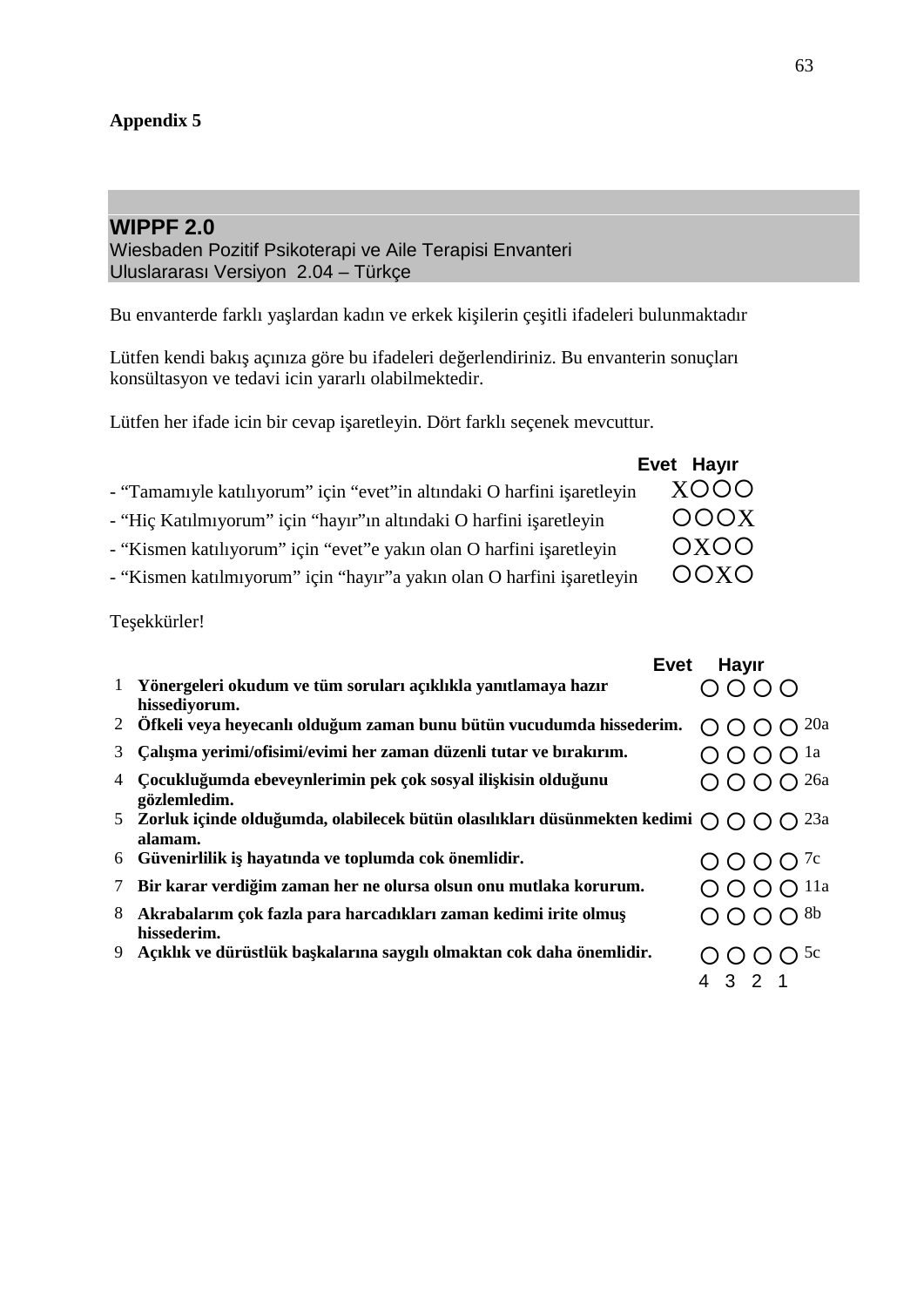# WIPPF 2.0

|                                                                                                                                                                                 | <b>Evet Hayır</b>                           |                  |                 |  |  |  |
|---------------------------------------------------------------------------------------------------------------------------------------------------------------------------------|---------------------------------------------|------------------|-----------------|--|--|--|
| 10 Çok ümitsiz görünen durumlarda bile her zaman bir çıkı yolu vardır.                                                                                                          | $O$ O O O 16c                               |                  |                 |  |  |  |
| 11 Ebeveynlerim bir çatı maya girdiklerinde, her zaman ortak bir çözüm<br>bulmaya çalı ırlardı.<br>12 Performans benim için en önemli eydir, özellikle sorunlarım oldu u zaman. | $O$ $O$ $O$ $O$ $^{25a}$                    |                  |                 |  |  |  |
|                                                                                                                                                                                 | $O$ $O$ $O$ $2$ <sup>1a</sup>               |                  |                 |  |  |  |
| 13 yi davranı lara sahip ki ilerle olmayı tercih ederim.                                                                                                                        | $O$ O O $^{4b}$                             |                  |                 |  |  |  |
| 14 Ancak tüm vucudumu her gün yıkayabilirsem kendimi iyi ve temiz<br>hissederim                                                                                                 | $\bigcirc$ $\bigcirc$ $\bigcirc$ $2a$       |                  |                 |  |  |  |
| 15 Her hangi bir ey beni irite etse bile her zaman sabırlı olabilirim.                                                                                                          | $O$ O O $O$ 12a                             |                  |                 |  |  |  |
| 16 Bir patron ya da otoriteye sahip bir ki inin yönlendirmelerini ve<br>tavsiyelerini takip ederim.                                                                             | $O$ O O $9a$                                |                  |                 |  |  |  |
| 17 Çok yum ak olmaktan çok ho lanırım.                                                                                                                                          | $O$ O O O $^{17a}$                          |                  |                 |  |  |  |
| 18 Genellikle ili ki kurma söz konusu oldu unda insanlara güvenirim.                                                                                                            | O O                                         | $\bigcap$        | $\bigcap$ 15b   |  |  |  |
| 19 Çocukken babam bana kar ı çok sabırlıydı.                                                                                                                                    | $O$ O O O <sup>24e</sup>                    |                  |                 |  |  |  |
| 20 Zorluk içinde oldu umda genellikle di erleriyle ileti im kurmayı tercih<br>ederim.                                                                                           | $O$ O O $O$ $^{22a}$                        |                  |                 |  |  |  |
| 21 Yeni insanlarla tanı mak için her zaman zaman ayırırım.                                                                                                                      | $O$ O O O $^{13b}$                          |                  |                 |  |  |  |
| 22 Ya am ve ölüm hakkındaki görü lerimi di erleriyle payla mak benim için<br>çok önemlidir.                                                                                     | O O                                         |                  | $O$ $O$ $19b$   |  |  |  |
| 23 E er birisi beni rahatsız ederse her zaman sakin olmayı tercih ederim.                                                                                                       | $O O O O^{12b}$                             |                  |                 |  |  |  |
| 24 Kendim ve ailem için iyi bir gelece in olaca ına inanıyorum.                                                                                                                 | $\left( \right)$                            | $\left( \right)$ | $\bigcap$ 16b   |  |  |  |
| 25 Çok param olsa bile onu harcamaktan çok ho lanmam.                                                                                                                           | $O$ $O$ $O$ $O$ $8a$                        |                  |                 |  |  |  |
| 26 Ya am felsefesi ve inançlar konusundaki sorularım hakkında ebeveynlerim<br>her zaman benimle konu urlardı.                                                                   | $O$ $O$ $O$ $O$ $^{27a}$                    |                  |                 |  |  |  |
| 27 Her ko ulda di erlerine kar ı adaletli davranılmalı.                                                                                                                         | $O$ O O O $10c$                             |                  |                 |  |  |  |
| 28 Her zaman kendime güvenebilirim.                                                                                                                                             | $\bigcap$ $\bigcap$ $\bigcap$ $\bigcap$ 15a |                  |                 |  |  |  |
| 29 Tembel olmak genelde kötü sonuçlar do urur.                                                                                                                                  | $O$ $O$ $O$ $O$ 6c                          |                  |                 |  |  |  |
| 30 yi ili kilere sahip olmak paraya sahip olmaktan çok daha önemlidir.                                                                                                          | $O$ $O$ $O$ $O$ $14c$                       |                  |                 |  |  |  |
| 31 Kedimi oldu um gibi kabul edebilirim.                                                                                                                                        | $O$ O O $O$ 18a                             |                  |                 |  |  |  |
| 32 Ebeveynlerimin birlikteli i bir sevgi birlikteli iydi.                                                                                                                       |                                             |                  | 25 <sub>b</sub> |  |  |  |
| 33 Zorluk içinde oldu um zaman, bunun hakkında gece gündüz dü ünürüm.                                                                                                           |                                             |                  | 23 <sub>b</sub> |  |  |  |
| 34 Annem ben çocukken bana ka ı çok sabırlıydı.                                                                                                                                 |                                             |                  | $\bigcap$ 24b   |  |  |  |
| 35 E imin bana kar ı her zaman sadık olmasını beklerim.                                                                                                                         |                                             |                  | $\bigcap$ 11b   |  |  |  |
| 36 Hayatımın anlamı beni çok ilgilendirir.                                                                                                                                      | $\bigcirc$                                  |                  | $\bigcap$ 19a   |  |  |  |
| 37 Dakiklik olmadan hayatınızı yönetemezsiniz.                                                                                                                                  | $O$ O O O 3c<br>4 3 2 1                     |                  |                 |  |  |  |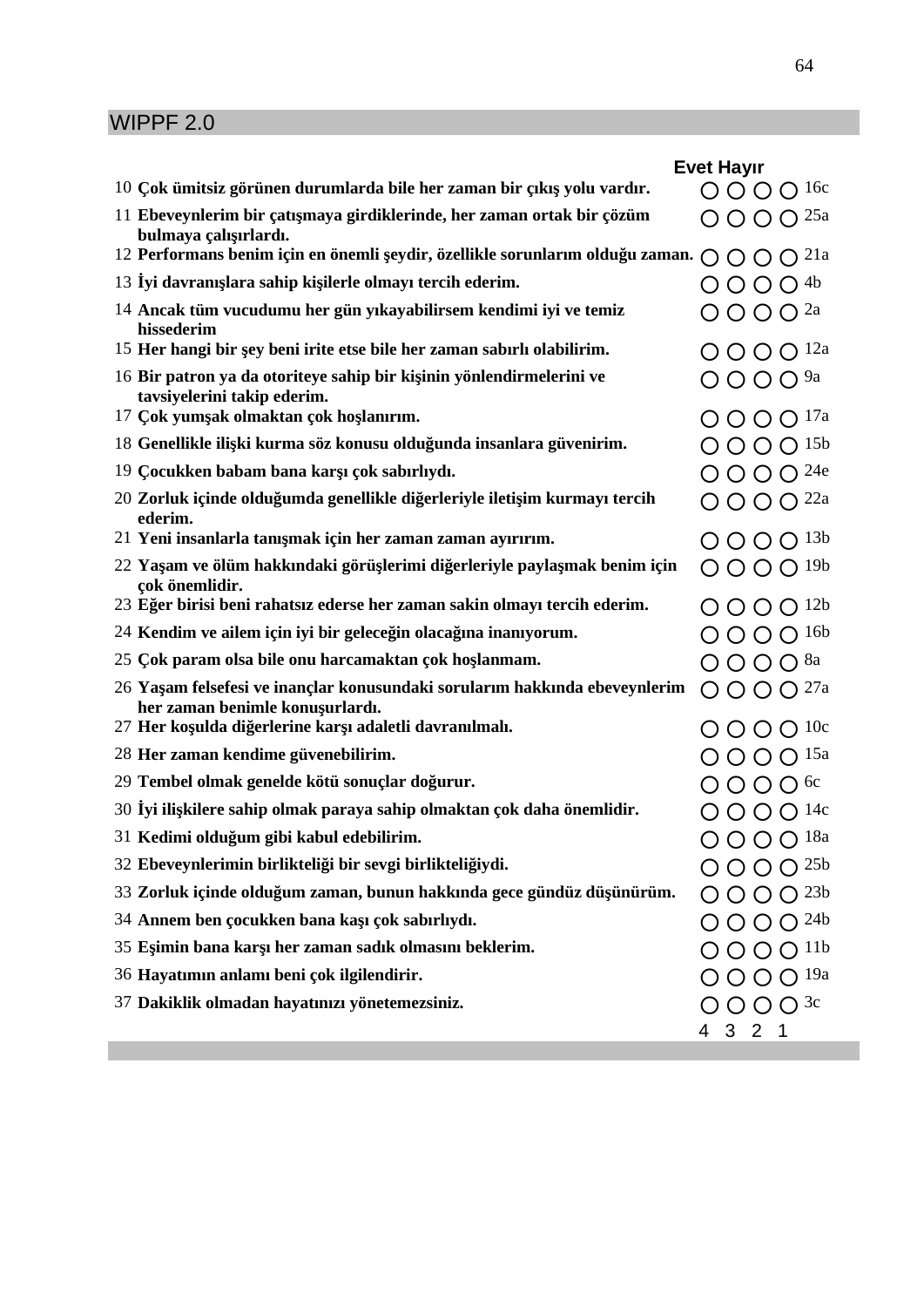# WIPPF 2.0

|    |                                                                                                    | <b>Evet Hayir</b>                                         |                  |                  |  |
|----|----------------------------------------------------------------------------------------------------|-----------------------------------------------------------|------------------|------------------|--|
|    | 38 Sabırla her eye ula abilirsiniz.                                                                | O O O                                                     |                  | $\bigcap$ 12c    |  |
|    | 39 Ebeveynlerim di erlerine kar ı her zaman toleranslı ve açık davranırlardı.                      |                                                           |                  | $\bigcap$ 26b    |  |
|    | 40 E er her ey bir karı ıklık içindeyse çılgına dönebilirim.                                       | $O$ $O$ $O$ $O$ $^{1b}$                                   |                  |                  |  |
|    | 41 Di erlerinin fikirlerini önemsemek her zaman önemlidir.                                         | $\bigcirc$ O O O <sup>4c</sup>                            |                  |                  |  |
|    | 42 Tamamıyle güvenemeyece iniz bir ki i sizin asla arkada ınız olamaz.                             | $\bigcirc$ $\bigcirc$ $\bigcirc$ $\bigcirc$ $^{7b}$       |                  |                  |  |
|    | 43 Ebeveynlerimin birbirlerine her zaman adaletli davrandıklarını<br>hissediyorum.                 | $\bigcirc$ $\bigcirc$ $\bigcirc$ $25c$                    |                  |                  |  |
|    | 44 Son derece açık ve direk bir ekilde fikirlerini açıklayan ki ilerden<br>ho lanırım.             | $O$ $O$ $O$ $O$ $5b$                                      |                  |                  |  |
|    | 45 Kendimi çok fazla i ve ba arı odaklı görüyorum.                                                 | O O O <sup>6a</sup>                                       |                  |                  |  |
|    | 46 Çocuklar her zaman ebeveynlerinin söylediklerini umursamalı ve onlara<br>uymalıdırlar.          | $\bigcirc$ $\bigcirc$ $\bigcirc$ $\bigcirc$ <sup>9c</sup> |                  |                  |  |
|    | 47 Beni için bir hayat sözü vardır: Her seyin zamana ihtiyacı vardır.                              | $O$ O O O 13c                                             |                  |                  |  |
|    | 48 Be dakika geç kalmaktansa 10 dakika erken gitmeyi tercih ederim.                                | $O$ $O$ $O$ $O$ $3a$                                      |                  |                  |  |
|    | 49 Babam çocuklu umda benim için çok önemli bir modeldi.                                           | $O$ O O O <sup>24f</sup>                                  |                  |                  |  |
|    | 50 Ne zaman heyecanlı ya da öfkeli olsam vucudumda gerginlik hissederim.                           | $O$ O O O $^{20b}$                                        |                  |                  |  |
| 51 | imde ya da evimde güçlükler ya adı ım zaman di er insanların yardımına<br>ihtiyaç duyarım.         | $O$ O O O <sup>22b</sup>                                  |                  |                  |  |
|    | 52 Problerim oldu u zaman daha çok çalı mayı tercih ederim.                                        | $\left($                                                  | $\left( \right)$ | $\bigcap$ 21b    |  |
|    | 53 Ba lılık/sadakat iyi bir insan karakteri için vazgeçilmezdir.                                   | $O$ $O$ $O$ $O$ $11c$                                     |                  |                  |  |
|    | 54 Ya am felsefem ya antıma yön vermem için çok önemlidir.                                         | $O$ O O O $19c$                                           |                  |                  |  |
|    | 55 Ebeveynlerimim hayat felsefeleri onlar için güçlü bir taban<br>olu turmaktaydı.                 | $O$ O O O $^{27b}$                                        |                  |                  |  |
|    | 56 Ancak evimdeki herkes titiz bir ekilde her yeri temiz tutarlarsa kendimi iyi<br>hissedebilirim. | $O$ O O $O^{2b}$                                          |                  |                  |  |
|    | 57 nsanlar geç kaldı ında bu beni sinirlendirir.                                                   | $O$ $O$ $O$ $O$ $3b$                                      |                  |                  |  |
|    | 58 Zorluk içinde oldu um zamanalarda, hayatın anlamı hakkında oldukça<br>dü ünürüm.                | $\bigcirc$ $\bigcirc$ $\bigcirc$ $^{23c}$                 |                  |                  |  |
|    | 59 Yum aklık ve cinsellik birliktelik için mutlaka olması gereken ko ullardır.                     | $O$ O O O $^{17c}$                                        |                  |                  |  |
|    | 60 Ailemde ya da i imde disiplin beklerim.                                                         | $O$ O O O <sup>9b</sup>                                   |                  |                  |  |
|    | 61 Benimkilerden farklı fikirleri olan bir ki i ile birlikteyken de iyi<br>hissedebilirim.         | $O$ O O O $^{18b}$                                        |                  |                  |  |
|    | 62 Sıklıkla misafirlerim olur.                                                                     | $O$ O O O $^{14b}$                                        |                  |                  |  |
|    | 63 Toplum ya amı için güvenilirlik olması gereken bir eydir.                                       | $O$ O O O 15c                                             |                  |                  |  |
|    | 64 Küçükken annemin bana çok zamanı vardı.                                                         | $O$ O O O $^{24a}$                                        |                  |                  |  |
|    | 65 Bir ki i adil olmadı ında buna kar ı çok duyarlıyımdır.                                         |                                                           |                  | $O$ O O $^{10b}$ |  |
|    | 66 Zengin olmanın en iyi yolu biriktirmektir.                                                      | $O$ O O O $8c$<br>4 3 2 1                                 |                  |                  |  |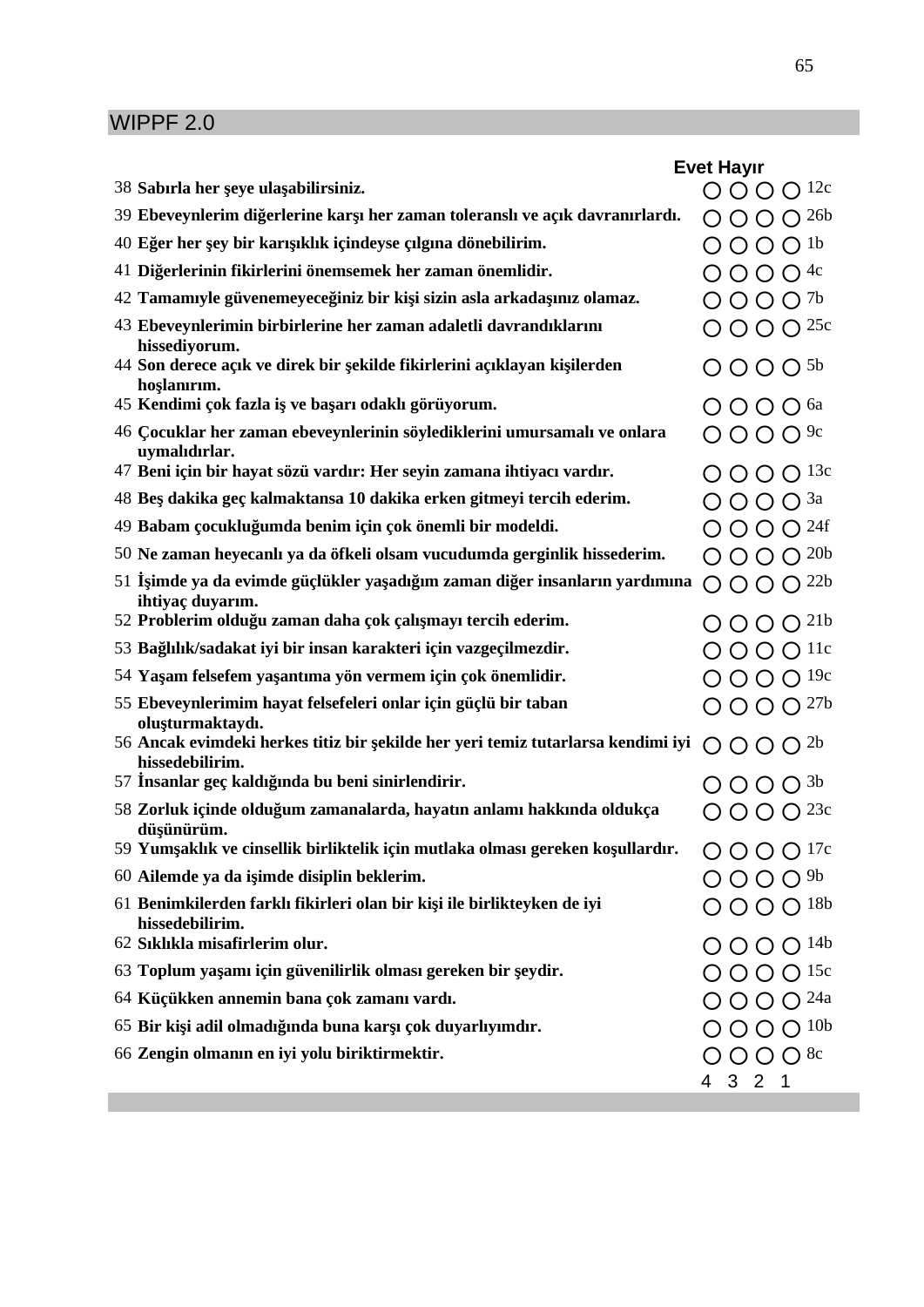# WIPPF 2.0

|    |                                                                                                                                  | <b>Evet Hayır</b>                               |                |  |  |  |
|----|----------------------------------------------------------------------------------------------------------------------------------|-------------------------------------------------|----------------|--|--|--|
|    | 67 Temizlik bir ki inin temiz bir karakteri oldu unu gösterir.                                                                   | $O$ O O $2c$                                    |                |  |  |  |
|    | 68 Her zaman verdi im sözleri tutarım.                                                                                           | $O$ O O $7a$                                    |                |  |  |  |
|    | 69 Her zaman ya amım için planlarım vardır.                                                                                      | $\bigcirc$ $\bigcirc$ $\bigcirc$ $\bigcirc$ 16a |                |  |  |  |
|    | 70 Benim için evet demek hayır demekten daha kolaydır.                                                                           | $O$ $O$ $O$ $O$ $4a$                            |                |  |  |  |
|    | 71 Çalı ırken sorunlarımı unuturum.                                                                                              | $O$ O O O <sup>21c</sup>                        |                |  |  |  |
|    | 72 Bir ki i her zaman düzenli görünmeli.                                                                                         | $O$ $O$ $O$ $O$ $1c$                            |                |  |  |  |
| 73 | im yanında hobilerim ve ilgilerim için de yeteri zamanım olur.                                                                   | $O$ $O$ $O$ $O$ $13a$                           |                |  |  |  |
|    | 74 Ebeveynlerim pek çok misafiri olurdu.                                                                                         | $O$ O O $O$ 26c                                 |                |  |  |  |
|    | 75 Küçükken babamın benim icin zamanı vardı.                                                                                     | $O$ $O$ $O$ $O$ $^{24d}$                        |                |  |  |  |
|    | 76 Her insanın içinde iyi olan bir ey vardır.                                                                                    | $O$ O O O $18c$                                 |                |  |  |  |
|    | 77 Sıklıkla vucudumun ilaç almaya ihtiyacı oldu unu hissederim.                                                                  | $O$ O O O $^{20c}$                              |                |  |  |  |
|    | 78 Kolaylıkla arkada edinirim.                                                                                                   | $O$ O O O $^{14a}$                              |                |  |  |  |
|    | 79 Ebeveynlerim hayatın anlamına çok ilgililerdi.                                                                                | $O$ O O $O$ $27c$                               |                |  |  |  |
|    | 80 Biri tembel oldu unda kendimi iyi hissetmiyorum.                                                                              | $O$ $O$ $O$ $O$ $6b$                            |                |  |  |  |
|    | 81 Bir ki iyi ancak onun davranı ının tüm nedenlerini biliyorsam yargılarım.                                                     | $O$ O O $O$ $10a$                               |                |  |  |  |
|    | 82 Özel veye i le ilgili problemlerim oldu u zaman çevremdeki insanların kendi $\bigcirc$ $\bigcirc$ $\bigcirc$ $\bigcirc$ $22c$ |                                                 |                |  |  |  |
|    | sorunlarını unutmalarına ihtiyaç duyarım.<br>83 Sevdi im ki i ile bir an önce yakınlık kurmak isterim.                           | $O$ O O O $^{17b}$                              |                |  |  |  |
|    | 84 Annem benim için bir model olmu tur.                                                                                          | $O$ O O O <sup>24c</sup>                        |                |  |  |  |
|    | 85 Fikrimi açıklıkla ifade etmeyi tercih ederim.                                                                                 | $O$ $O$ $O$ $O$ $5a$                            |                |  |  |  |
|    | 86 Çocuklu umda sıklıkla bana annem ve babamdan daha çok zaman ayıran                                                            | $O$ O O O $^{24}$ g                             |                |  |  |  |
|    | biriyle vakit geçirirdim.                                                                                                        |                                                 |                |  |  |  |
|    | 87 Çoculu umda bana kar 1 anne ve babamdan daha fazla sabırlı olan bir ki i<br>vardı.                                            | $O$ O O $O$ <sup>24h</sup>                      |                |  |  |  |
|    | 88 Çocuklu umda benim için anne ve babamdan daha önemli olan bir ki i<br>vardı.                                                  | $O$ O O $O24i$                                  |                |  |  |  |
|    |                                                                                                                                  | $4 \quad 3 \quad 2$                             | $\overline{1}$ |  |  |  |
|    |                                                                                                                                  |                                                 |                |  |  |  |
|    |                                                                                                                                  |                                                 |                |  |  |  |
|    |                                                                                                                                  |                                                 |                |  |  |  |
|    |                                                                                                                                  |                                                 |                |  |  |  |

Ülke: ............................... ...Evli Bir ilişki içinde Yalnız Çocuk: ............